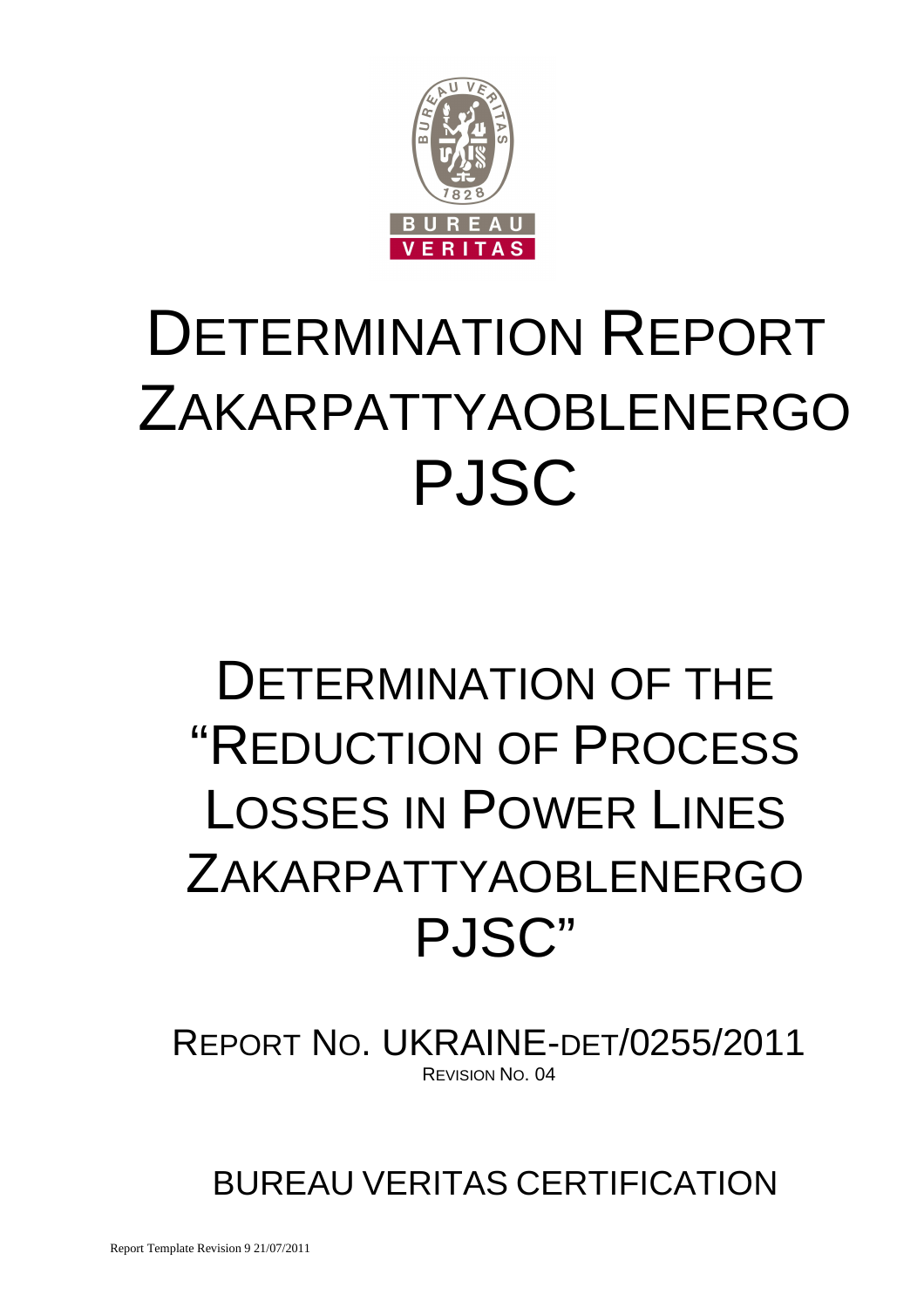

 $\overline{1}$ 

#### DETERMINATION REPORT

| Date of first issue:<br>27/01/2011                                                                                                                                                                                                                                                                                                                                                                                                                                                                                                                                                                                                              | Organizational unit:<br><b>Bureau Veritas Certification</b><br><b>Holding SAS</b> |                                                                                          |  |
|-------------------------------------------------------------------------------------------------------------------------------------------------------------------------------------------------------------------------------------------------------------------------------------------------------------------------------------------------------------------------------------------------------------------------------------------------------------------------------------------------------------------------------------------------------------------------------------------------------------------------------------------------|-----------------------------------------------------------------------------------|------------------------------------------------------------------------------------------|--|
| Client:<br>Zakarpattyaoblenergo PJSC                                                                                                                                                                                                                                                                                                                                                                                                                                                                                                                                                                                                            | Client ref.:<br>Vasyl Kovach                                                      |                                                                                          |  |
| Summary:<br>Bureau Veritas Certification has made the determination of the "Reduction of Process Losses in Power Lines<br>Zakarpattyaoblenergo PJSC" project of Zakarpattyaoblenergo PJSC located in Onokivtsi village,<br>Uzhgorod District, Zakarpattya Region, Ukraine, on the basis of UNFCCC criteria for the JI, as well<br>as criteria given to provide for consistent project operations, monitoring and reporting. UNFCCC criteria refer to<br>Article 6 of the Kyoto Protocol, the JI rules and modalities and the subsequent decisions by the JI Supervisory<br>Committee, as well as the host country criteria.                     |                                                                                   |                                                                                          |  |
| The determination scope is defined as an independent and objective review of the project design document,<br>the project's baseline study, monitoring plan and other relevant documents, and consisted of the following<br>three phases: i) desk review of the project design and the baseline and monitoring plan; ii) follow-up interviews<br>with project stakeholders; iii) resolution of outstanding issues and the issuance of the final determination report<br>and opinion. The overall determination, from Contract Review to Determination Report & Opinion, was<br>conducted using Bureau Veritas Certification internal procedures. |                                                                                   |                                                                                          |  |
| The first output of the determination process is a list of Clarification and Corrective Actions Requests (CL and<br>CAR), presented in Appendix A. Taking into account this output, the project proponent will revise its project<br>design document.                                                                                                                                                                                                                                                                                                                                                                                           |                                                                                   |                                                                                          |  |
| In summary, it is Bureau Veritas Certification's opinion that the project correctly applies Guidance on criteria for<br>baseline setting and monitoring and meets the relevant UNFCCC requirements for the JI and the relevant host<br>country criteria.                                                                                                                                                                                                                                                                                                                                                                                        |                                                                                   |                                                                                          |  |
| Report No.:<br>Subject Group:<br>UKRAINE-det/0255/2011<br>JI                                                                                                                                                                                                                                                                                                                                                                                                                                                                                                                                                                                    |                                                                                   |                                                                                          |  |
| Project title:<br>"Reduction of Process Losses in Power Lines<br>Zakarpattyaoblenergo PJSC"                                                                                                                                                                                                                                                                                                                                                                                                                                                                                                                                                     |                                                                                   |                                                                                          |  |
| Work carried out by:<br>Oleg Skoblyk - Team Leader, Lead Verifier,<br><b>Technical Specialist</b><br>Denis Pishchalov -<br>Team Member, Finarycial<br>Specialist                                                                                                                                                                                                                                                                                                                                                                                                                                                                                | $\bowtie$                                                                         | No distribution without permission from the<br>Client or responsible organizational unit |  |
| Work verified by:<br>Ivan Sokolov - Internal Technical Reviewer<br>Daniil Ukhanov- Technical Specialist eritos<br>Work signed by:<br>Holding 8                                                                                                                                                                                                                                                                                                                                                                                                                                                                                                  | cation<br>Ken                                                                     | Limited distribution                                                                     |  |
| Ivan Sokolov - Operational Manager<br>Rev. No.:<br>Date of this revision:<br>07/05/2012<br>04<br>66                                                                                                                                                                                                                                                                                                                                                                                                                                                                                                                                             | Number of dages:                                                                  | Unrestricted distribution                                                                |  |

1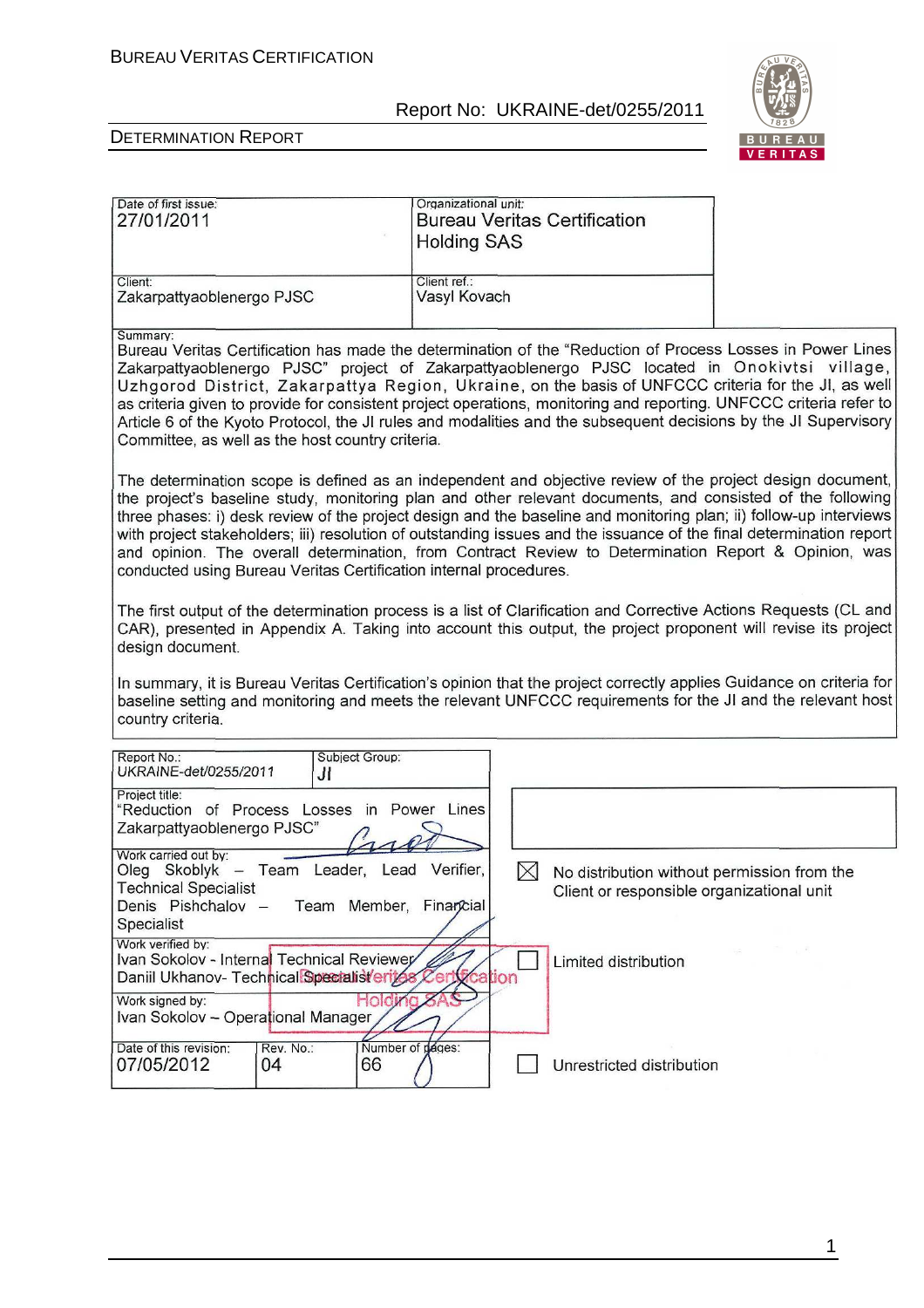DETERMINATION REPORT

# **Table of Contents Page 2018**

| $\mathbf{1}$   |                                                                                             |                 |
|----------------|---------------------------------------------------------------------------------------------|-----------------|
| 1.1            | Objective                                                                                   | 3               |
| 1.2            | Scope                                                                                       | 3               |
| 1.3            | Determination team                                                                          | 3               |
| 2              |                                                                                             | $\overline{.4}$ |
| 2.1            | <b>Review of Documents</b>                                                                  | 4               |
| 2.2            | Follow-up Interviews                                                                        | 5               |
| 2.3            | <b>Resolution of Clarification and Corrective Action Requests</b>                           | 5               |
| 3              |                                                                                             |                 |
| 4              |                                                                                             |                 |
| 4.1            | Project approvals by Parties involved (19-20)                                               | 10              |
| 4.2            | Authorization of project participants by Parties involved (21)                              | 10              |
| 4.3            | Baseline setting (22-26)                                                                    | 11              |
| 4.4            | Additionality (27-31)                                                                       | 12              |
| 4.5            | Project boundary (32-33)                                                                    | 12              |
| 4.6            | Crediting period (34)                                                                       | 13              |
| 4.7            | Monitoring plan (35-39)                                                                     | 13              |
| 4.8            | Leakage (40-41)                                                                             | 16              |
| 4.9            | Estimation of emission reductions or enhancements of net removals<br>$(42-47)$              | 16              |
| 4.10           | Environmental impacts (48)                                                                  | 17              |
| 4.11           | Stakeholder consultation (49)                                                               | 21              |
| 4.12           | Determination regarding small scale projects (50-57)                                        | 21              |
| 4.13           | Determination regarding land use, land-use change and forestry<br>(LULUCF) projects (58-64) | 21              |
| 4.14           | Determination regarding programmes of activities (65-73)                                    | 21              |
| 5              | SUMMARY AND REPORT OF HOW DUE ACCOUNT WAS<br>TAKEN OF COMMENTS RECEIVED PURSUANT TO         |                 |
| 6              |                                                                                             |                 |
| $\overline{7}$ |                                                                                             |                 |
|                |                                                                                             |                 |

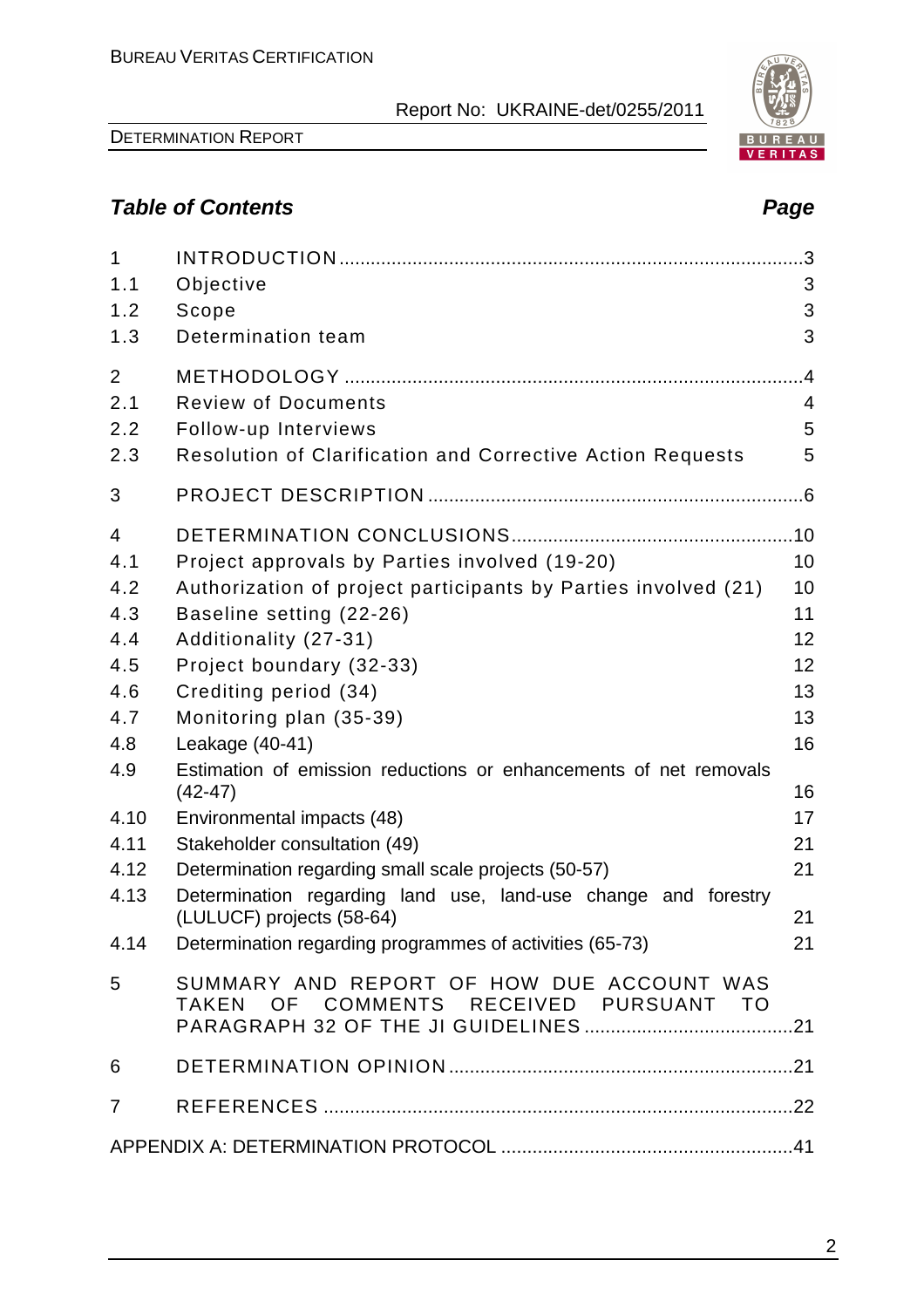

DETERMINATION REPORT

# **1 INTRODUCTION**

Zakarpattyaoblenergo PJSC has commissioned Bureau Veritas Certification to determinate its JI project "Reduction of Process Losses in Power Lines Zakarpattyaoblenergo PJSC" (hereafter called "the project") in Onokivtsi village, Uzhgorod District, Zakarpattya Region, Ukraine.

This report summarizes the findings of the determination of the project, performed on the basis of UNFCCC criteria, as well as criteria given to provide for consistent project operations, monitoring and reporting.

# **1.1 Objective**

The determination serves as project design verification and is a requirement of all projects. The determination is an independent third party assessment of the project design. In particular, the project's baseline, the monitoring plan (MP), and the project's compliance with relevant UNFCCC and host country criteria are derminated in order to confirm that the project design, as documented, is sound and reasonable, and meet the stated requirements and identified criteria. Determination is a requirement for all JI projects and is seen as necessary to provide assurance to stakeholders of the quality of the project and its intended generation of emissions reductions units (ERUs).

UNFCCC criteria refer to Article 6 of the Kyoto Protocol, the JI rules and modalities and the subsequent decisions by the JI Supervisory Committee, as well as the host country criteria.

# **1.2 Scope**

The determination scope is defined as an independent and objective review of the project design document, the project's baseline study and monitoring plan and other relevant documents. The information in these documents is reviewed against Kyoto Protocol requirements, UNFCCC rules and associated interpretations.

The determination is not meant to provide any consulting towards the Client. However, stated requests for clarifications and/or corrective actions may provide input for improvement of the project design.

# **1.3 Determination team**

The determination team consists of the following personnel:

Oleg Skoblyk

Bureau Veritas Certification Team Leader, Climate Change Lead Verifier Technical Specialist

Denis Pishchalov

Bureau Veritas Certification Team member, Financial Specialist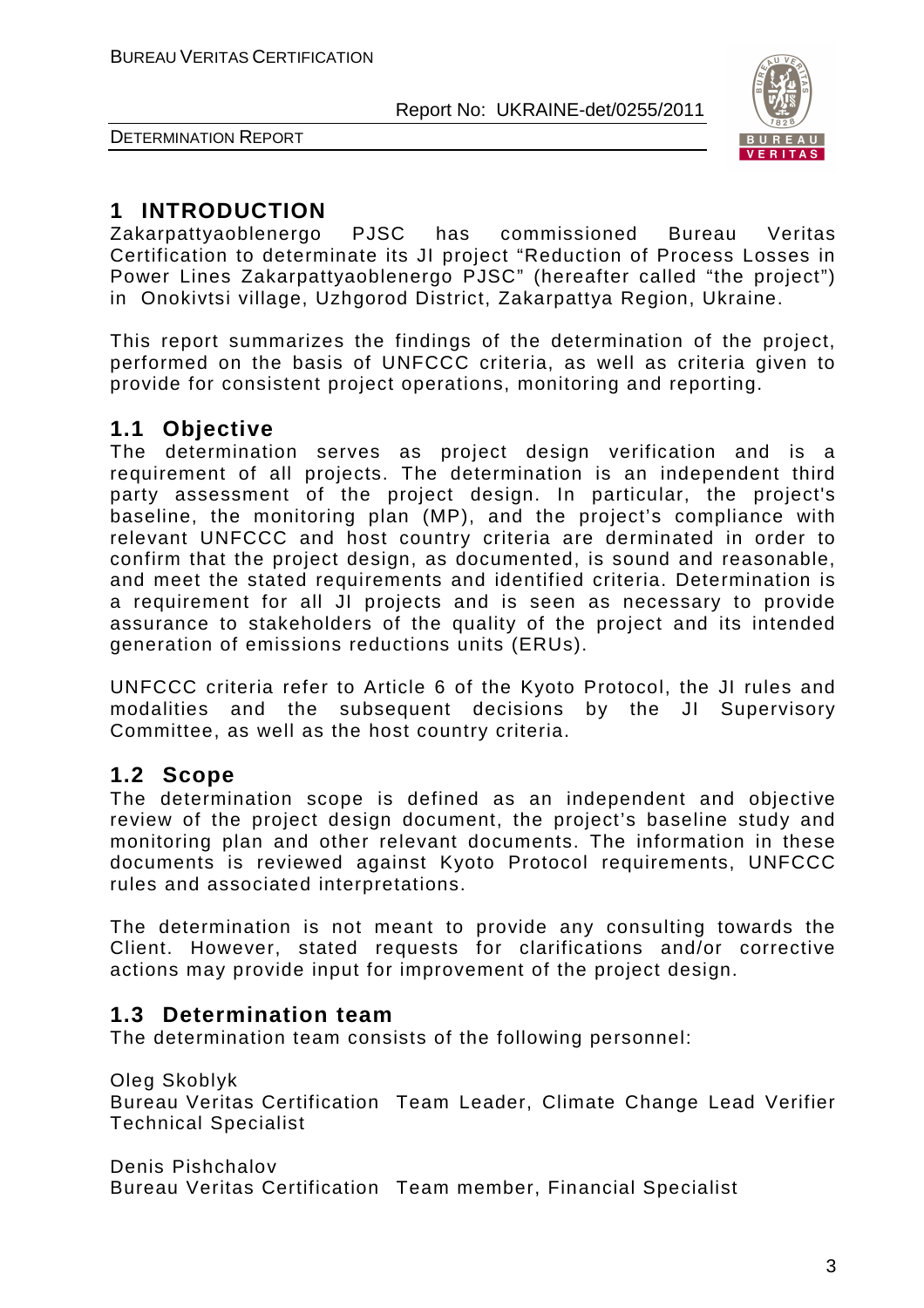

DETERMINATION REPORT

This determination report was reviewed by:

Ivan Sokolov Bureau Veritas Certification, Internal reviewer Daniil Ukhanov Bureau Veritas Certification, Technical specialist

# **2 METHODOLOGY**

The overall determination, from Contract Review to Determination Report & Opinion, was conducted using Bureau Veritas Certification internal procedures.

In order to ensure transparency, a determination protocol was customized for the project, according to the version 01 of the Joint Implementation Determination and Verification Manual, issued by the Joint Implementation Supervisory Committee at its 19 meeting on 04/12/2009. The protocol shows, in a transparent manner, criteria (requirements), means of determination and the results from determining the identified criteria. The determination protocol serves the following purposes:

- It organizes, details and clarifies the requirements a JI project is expected to meet;
- It ensures a transparent determination process where the determiner will document how a particular requirement has been determined and the result of the determination.

The completed determination protocol is enclosed in Appendix A to this report.

# **2.1 Review of Documents**

The Project Design Document (PDD) submitted by Zakarpattyaoblenergo PJSC and additional background documents related to the project design and baseline, i.e. country Law, Guidelines for users of the joint implementation project design document form, Guidance on criteria for baseline setting and monitoring, Kyoto Protocol, Clarifications on Determination Requirements to be Checked by a Accredited Independent Entity were reviewed.

PDD «Reduction of Process Losses in Power Lines Zakarpattyaoblenergo PJSC" project of Zakarpattyaoblenergo PJSC version 1.0 was submitted on 25/10/2010.

To address Bureau Veritas Certification corrective action, forward action and clarification requests Zakarpattyaoblenergo PJSC revised the PDD and resubmitted it as version 4.0 of 04/05/2012 which is deemed final.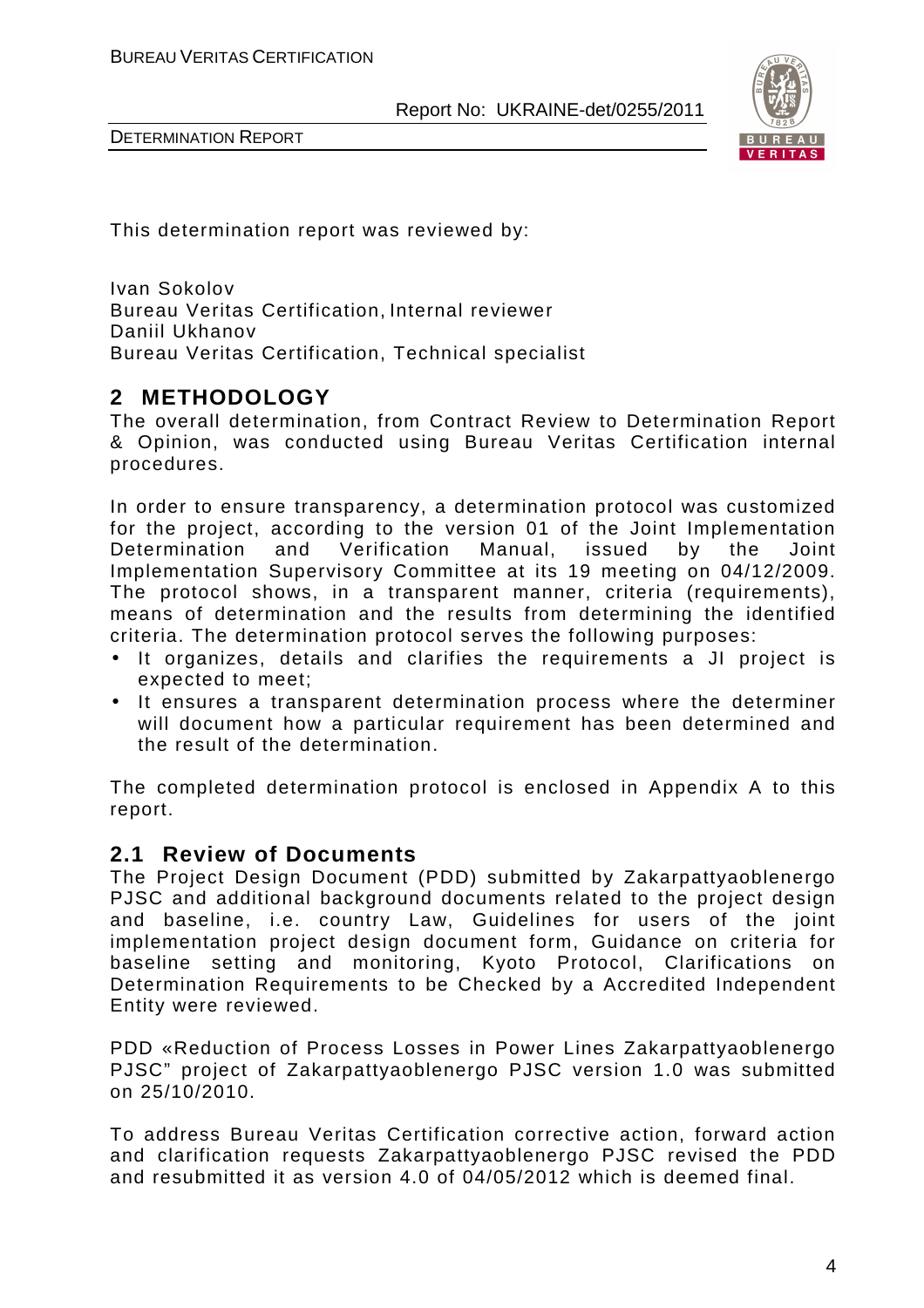

DETERMINATION REPORT

The determination findings presented in this report relate to the project as described in the PDD version 1.0 dated 25/10/2010 and version 4.0 of 04/05/2012.

# **2.2 Follow-up Interviews**

On 04/04/2011 Bureau Veritas Certification performed on-site visit interviews with project stakeholders to confirm selected information and to resolve issues identified in the document review. Representatives of Zakarpattyaoblenergo PJSC and Carbon Management Company GmbH were interviewed (see References). The main topics of the interviews are summarized in Table 1.

| Interviewed organization  | <b>Interview topics</b>                                                       |
|---------------------------|-------------------------------------------------------------------------------|
| Zakarpattyaoblenergo PJSC | Implementation schedule<br>➤                                                  |
|                           | Project management organisation<br>⋗                                          |
|                           | Evidence and records on reconstruction and new equipment and its<br>operation |
|                           | <b>Environmental Impact Assessment</b><br>⋗                                   |
|                           | Project monitoring responsibilities                                           |
|                           | Monitoring equipment                                                          |
|                           | Quality control and quality assurance procedures                              |
|                           | Environmental impacts affected<br>⋗                                           |
|                           | Local authorities and public opinion                                          |
| <b>CONSULTANT</b>         | Applicability of methodology<br>⋗                                             |
| Carbon Management         | <b>Baseline and Project scenarios</b>                                         |
| Company GmbH              | Barriers analysis<br>⋗                                                        |
|                           | Additionality justification                                                   |
|                           | Common practice analysis                                                      |
|                           | Monitoring plan<br>⋗                                                          |
|                           | Conformity of PDD to JI requirements                                          |

#### **Table 1 Interview topics**

# **2.3 Resolution of Clarification and Corrective Action Requests**

The objective of this phase of the determination is to raise the requests for corrective actions and clarification and any other outstanding issues that needed to be clarified for Bureau Veritas Certification positive conclusion on the project design.

Corrective Action Requests (CAR) is issued, where:

(a) The project participants have made mistakes that will influence the ability of the project activity to achieve real, measurable additional emission reductions;

(b) The JI requirements have not been met;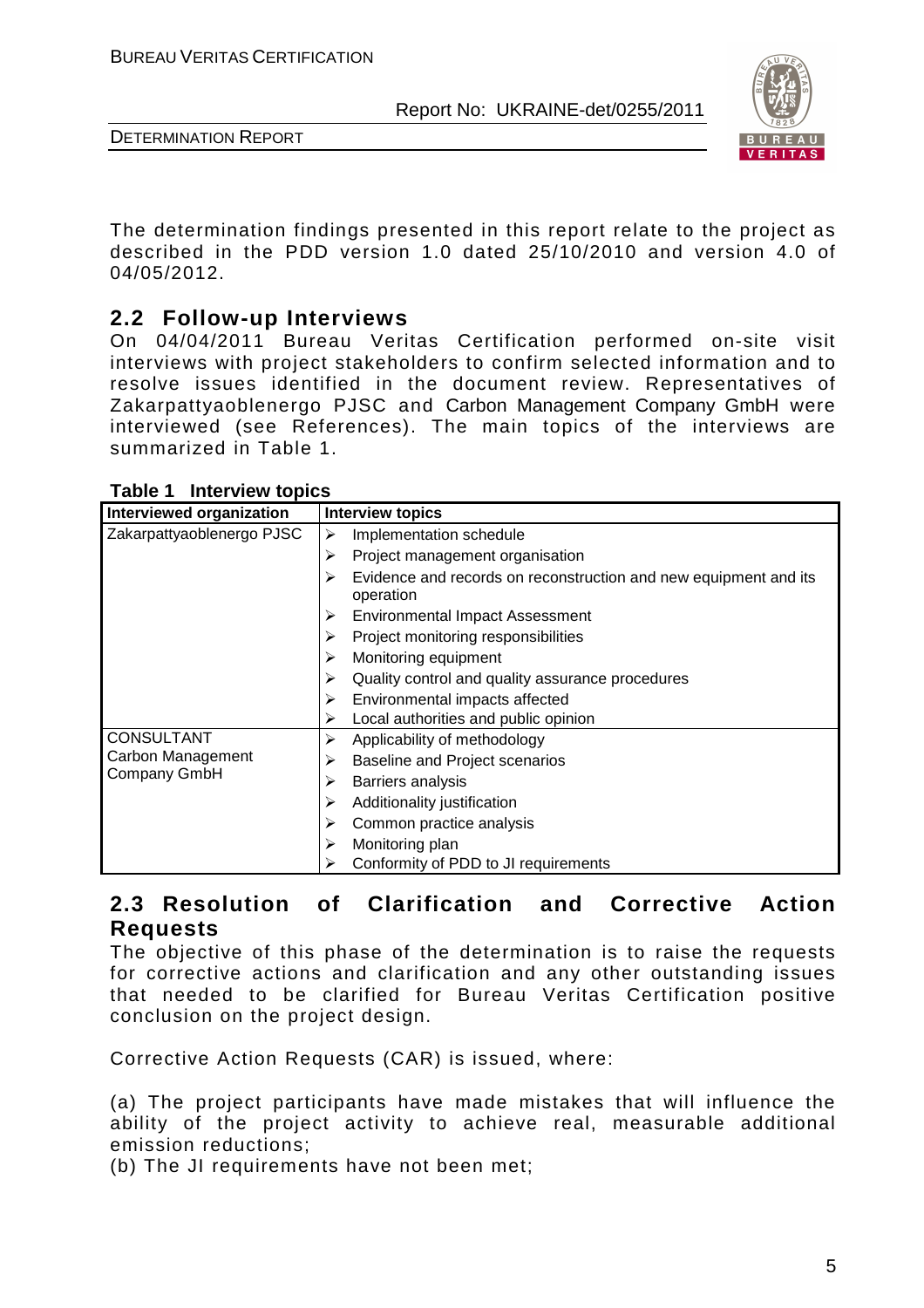

DETERMINATION REPORT

(c) There is a risk that emission reductions cannot be monitored or calculated.

The determination team may also use the term Clarification Request (CL), if information is insufficient or not clear enough to determine whether the applicable JI requirements have been met.

To guarantee the transparency of the verification process, the concerns raised are documented in more detail in the verification protocol in Appendix A.

# **3 PROJECT DESCRIPTION**

**The objective of the JI project** «Reduction of Process Losses in Power Lines Zakarpattyaoblenergo PJSC» is the realization of the programme of technical reconstruction of electrical network and equipment, introduction of the progressive technologies, organization structure improvement, and transition to the higher organizational level of electricity grid transmission and distribution.

Taking measures foreseen by the project will let to increase the reliability and effectiveness of the distribution network of electric power in Onokivtsi village and Zakarpattya Region, and enhance the quality of consumers service. It will also help to reduce the amount of electric power, that is lost in the distributive and transport electrical networks of Zakarpattyaoblenergo PJSC, and that, in its turn, will help to reduce the amount of the generated electric energy and as the result pollutant emissions in the atmosphere.

#### **Situation at the beginning of the activity of the Project.**

At the beginning of the project (2003) Zakarpattyaoblenergo PJSC was realizing only such measures that were directed to the maintaining of electrical networks in good working order. These measures mainly included repairing work to eliminate errors, that arise during the operation of power networks. That resulted in the technological consumption, in 2002, in networks of Zakarpattyaoblenergo PJSC which reached 30.58% from the electric energy amount, that was coming into the company's network.

Most of the equipment that was being used at that moment in the networks of Zakarpattyaoblenergo PJSC was already physically and morally outdated, but because of the insufficient financing and operational reserves of this equipment, it remained still in use. Besides, it was possible to change this situation not only in the case of technical provision of the network modification, but also in the case of company's organizational structure improvement, which also required financing and manpower.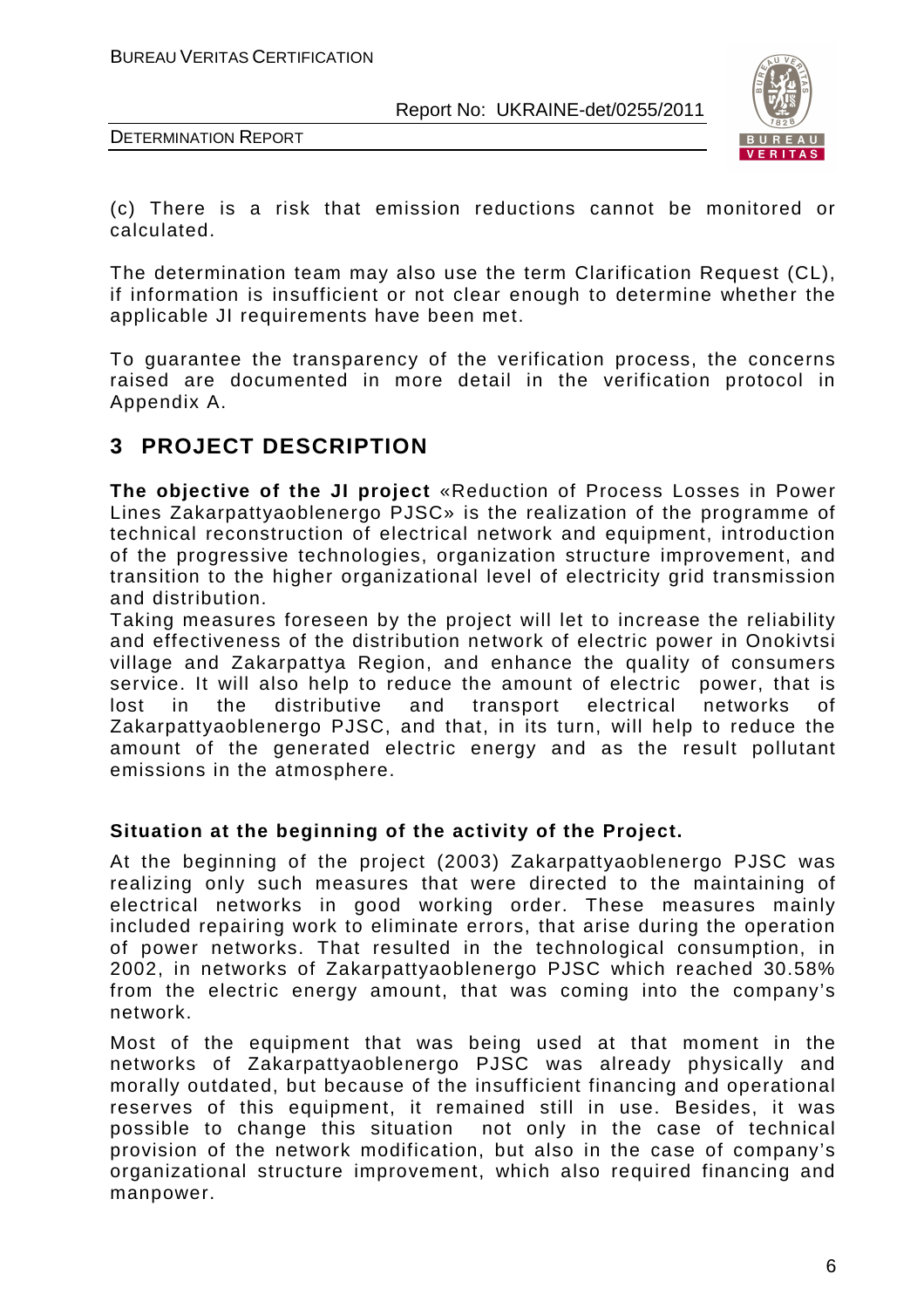



The possibility to sell greenhouse gas emission reduction units, became one of the factors for the start of the introduction program, the goal of which is the reduction of technological power consumption in the Zakarpattyaoblenergo PJSC electric network.

#### **Project Scenario**

Joint implementation project is based on the implementation of complex of measures on elimination of power losses, which is introduced and financed since 2003.

The measures are taken within the framework of this program, for the implementation and constant monitoring of potential sources of the technological losses and prevention of their appearing enabled Zakarpattyaoblenergo PJSC to reduce technological consumption to 20.23% of the amount of electric power delivered to the network.

#### **Baseline Scenario**

Baseline scenario foresees further usage of equipment while performing of planned repairing work without substantial investments. More information about baseline scenario is provided in section B of PDD.

#### **History of the project**

01/07/2003 - Decisions of Board of Zakarpattyaoblenergo PJSK on the development and implementation of programs to reduce TPL (ТVE) (Protocol #14). This date is the date the acceptance of this project as a JI project.

January, 2003 – start of the works on the program of TPL (ТVE) reduction in the electrical network of Zakarpattyaoblenergo PJSC.

24/02/2011 – signing of a contract with ImexEnergo. Preparation of PDD.

Poland was indicated as Second Party Involved (The ImexEnergo Sp as a project participant) in the joint implementation project "Reduction of Process Losses in Power Lines Zakarpattyaoblenergo PJSC" at the beginning of the determination process. The Second Party Involved was changed to Switzerland (project participant is CARBON MANAGEMENT COMPANY GMBH). The new PDD version 4.0 dated 04/05/2012 and corresponding new Determination Report version 04 dated 07/05/2012 was issued, with new Second Party Involved indication.

#### **Advantages of the project**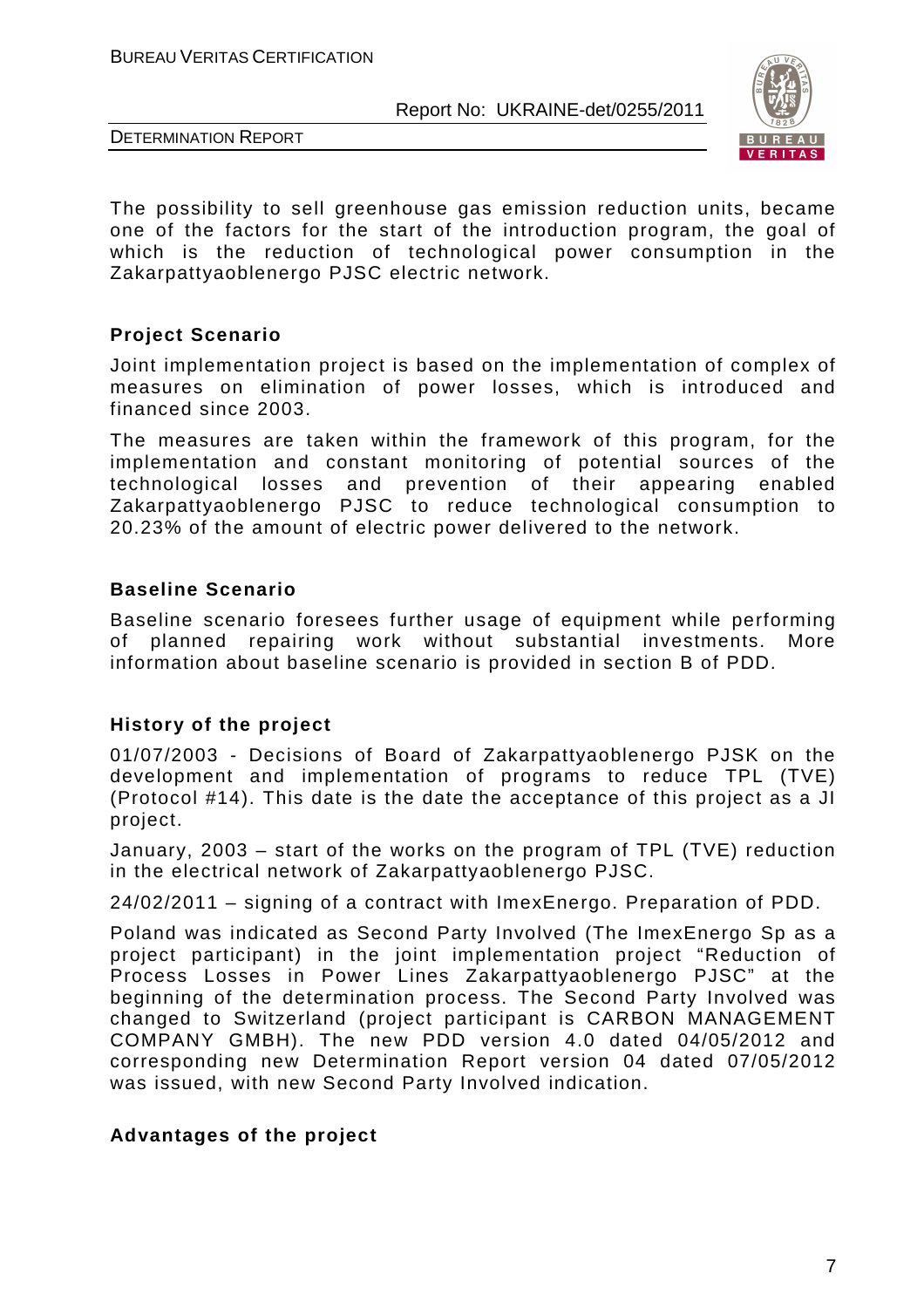



Apart from emissions reduction the implementation of project «Reduction of Process Losses in Power Lines Zakarpattyaoblenergo PJSC» has the following advantages:

- Creation of additional jobs, connected with the introducing of new equipment, construction and reconstruction of enterprise facilities;
- Pollutant emissions reduction by the cut down of the electric energy generation as a result of shortening of losses in the networks;
- Cutting production costs.

The realization of joint implementation project will reduct pollutant emissions by the shortage of electric energy generation, which is delivered to the network of Zakarpattyaoblenergo PJSC. Thus, the realization of the project will reduce the greenhouses gasses emissions and will prevent from their further accumulation in the atmosphere, which in its turn, will loosen the climate changes.

Public joint stock company «Zakarpattyaoblenergo» (Zakarpattyaoblenergo PJSC) is an integral part of the unified energy system (UES) of Ukraine and provides the consumers of Zakarpattya region with the electric energy regularly and reliably under the uniform tariff.

At the beginning of the project (at the end of 2002) Zakarpattyaoblenergo PJSC) was realizing only such measures that were directed on the maintaining of electrical networks in good working order. These measures mainly included repairing work on eliminations of errors, that arise during the operation of electric networks. That resulted in the technological power loses, in 2002, in networks of Zakarpattyaoblenergo PJSC which reached 30.58% from the electric energy amount, that was coming into the company's network.

The objective of the project is the realization of technical reconstruction of electrical network and equipment programme, introduction of the progressive technologies, organization structure improvement, transition to the higher organizational level of electricity grid transmission and distribution by attracting investments.

The Joint implementation project is based on the implementation complex of organizational and technical measures on electricity losses reduction, which includes:

- realization of scientific and technical support, extension of the exploitation term of the functioning equipment, realization of the equipment diagnostics system and prognostication of its residual operating time;
- introduction of organizational and technical measures for technological power loses reduction;
- reconstructions and renovations of the electric networks, and substitution of outdated equipment;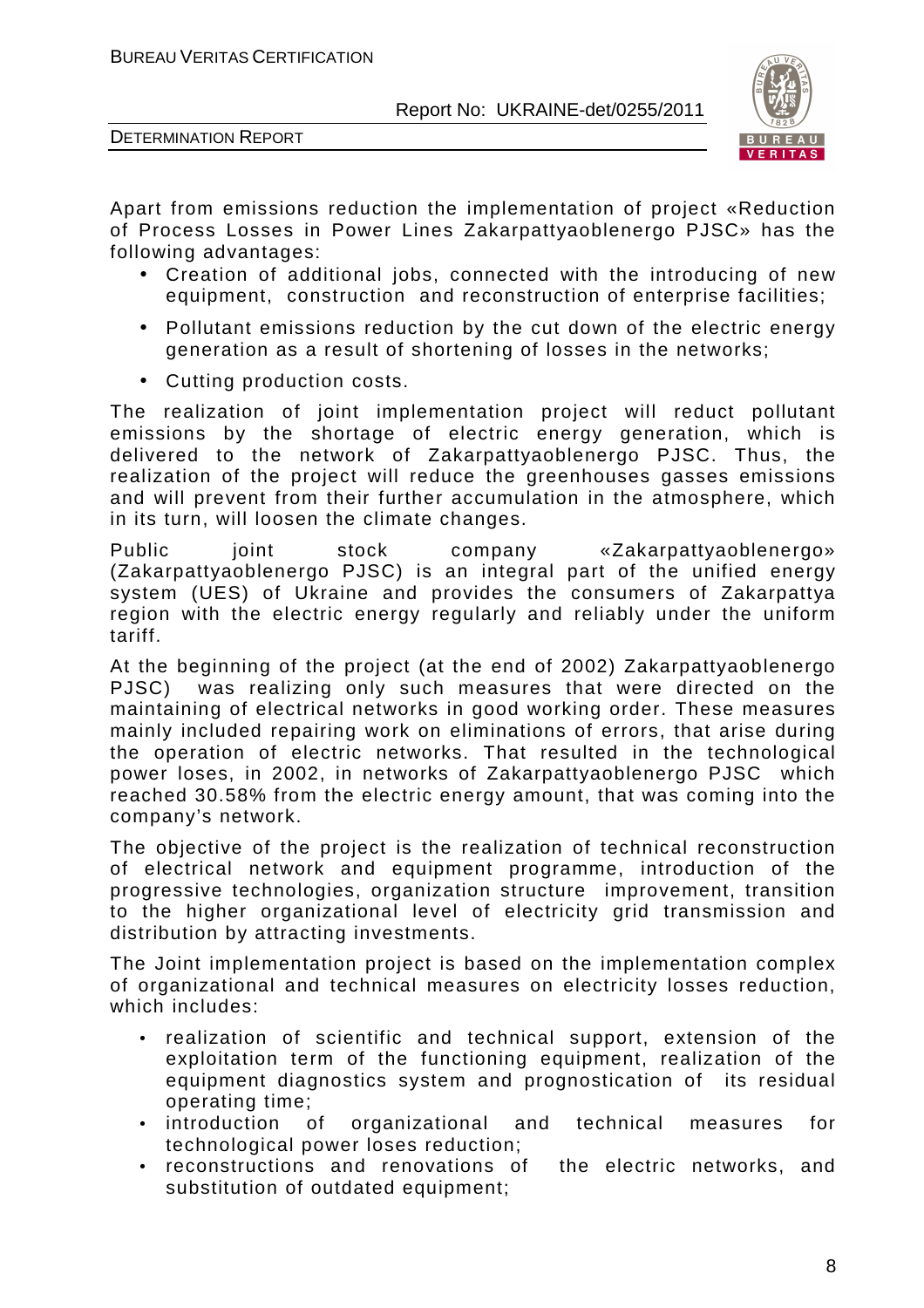



- attraction of investments for the development and achievement of high technical and economical level of the Company;
- increase of power supply reliability level for the region consumers;
- implementation of the Automatized system of commercial of the energy-supplying company perimeter, ASCAPC of consumers and substations;
- introduction of complex technical power loses reduction Program;
- modernization of the equipment in the framework of the electric power development investment programs.

Implementation of the program is continuous process that wills conduct over the operational period of the project.

The Project implementation provided the following measures:

- 1. Organizational measures of methodological ensuring.
- 2. Organizing technical measures.
- 3. Technical measures.

All these measures, implementation and continuous monitoring of possible sources of energy losses and prevent possible occurrence of Zakarpattyaoblenergo PJSC reduce technical electricity losses in their electrical systems.

Reduction of technological power loses in the Company networks allowed reducing СО2 emissions, caused by generation of electricity that was lost.

Duration of the project is unlimited, since the measures taken to detect and remove TPL (ТVE) in separate power network units and feeders, power network areas, as well as to reduce general technological power loses in the Zakarpattyaoblenergo PJSC, are a constant and continual process. CO2 eq emissions reduction are affirmed on one crediting period (22 years) according to the modality and JI Mechanism procedures(3).

Purchase of equipment and supplies as well as carrying out of project assembly and commissioning operations are accomplished by contract organizations by tender in the order, established in Ukraine. Besides the equipment and work cost, the main criteria of equipment selection is its quality and reliability, as well as professionatism and responsiveness to ISO–9000 of executors. The equipment suppliers are national and foreign producers which have proved themselves in the power.

Works on technological power losses reduction are held in the framework of investment Programs of the Company, Plans of current and capital repairs, Plans of power networks maintenance that are annually approved by "Minpalyvenergo"of Ukraine and NPRC of Ukraine.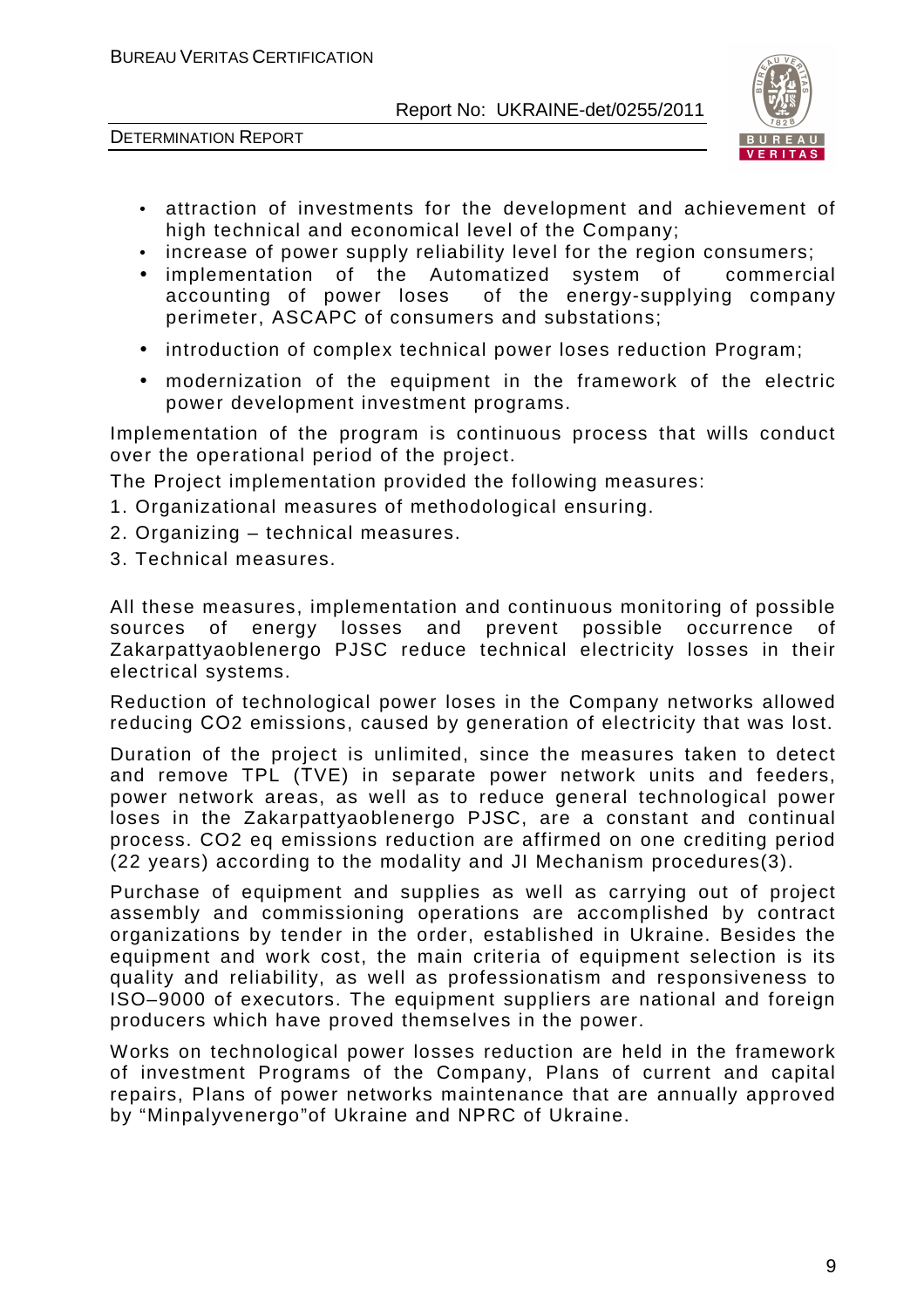



CARs (CAR01-CAR06), CLs (CL01-CL02) and their resolutions/conclusions applicable to project description are listed in the APPENDIX A: DETERMINATION PROTOCOL (Table 2) below.

# **4 DETERMINATION CONCLUSIONS**

In the following sections, the conclusions of the determination are stated.

The findings from the desk review of the original project design documents and the findings from interviews during the follow up visit are described in the Determination Protocol in Appendix A.

The Clarification and Corrective Action Requests are stated, where applicable, in the following sections and are further documented in the Determination Protocol in Appendix A. The determination of the Project resulted in 16 Corrective Action Requests and 10 Clarification Requests.

# **4.1 Project approvals by Parties involved (19-20)**

The Project has been presented to the government of the Host Party and obtained Letter of Endorsement #2838/23/7 issued by State Environment Investment Agency of Ukraine 30/09/2011

The project has been approved by the Host Party and the Party-buyer of ERUs. Letter of Approval #3699/23/7 dated 21/12/2011 has been issued by State Environment Investment Agency of Ukraine. Letter of Approval J294-0485 dated 27/04/2012 has been issued by Switzerland Federal Deprtment of the Environment, Transport, Energy and Communicat ions DETEC. The AIE obtained written project approvals by the project developer and doesn't doubt in their authencitity.

CAR07, CL03 and their resolutions/conclusions applicable to project approvals by Parties involved are listed in the APPENDIX A: DETERMINATION PROTOCOL (Table 2) below.

# **4.2 Authorization of project participants by Parties involved (21)**

The official authorization of each legal entity listed as project participant in the PDD by Parties Involved are provided in written project approvals (see section 4.1 of this report)

CAR07, CL03 and their resolutions/conclusions applicable to authorization of project participants by Parties involved are listed in the APPENDIX A: DETERMINATION PROTOCOL (Table 2) below.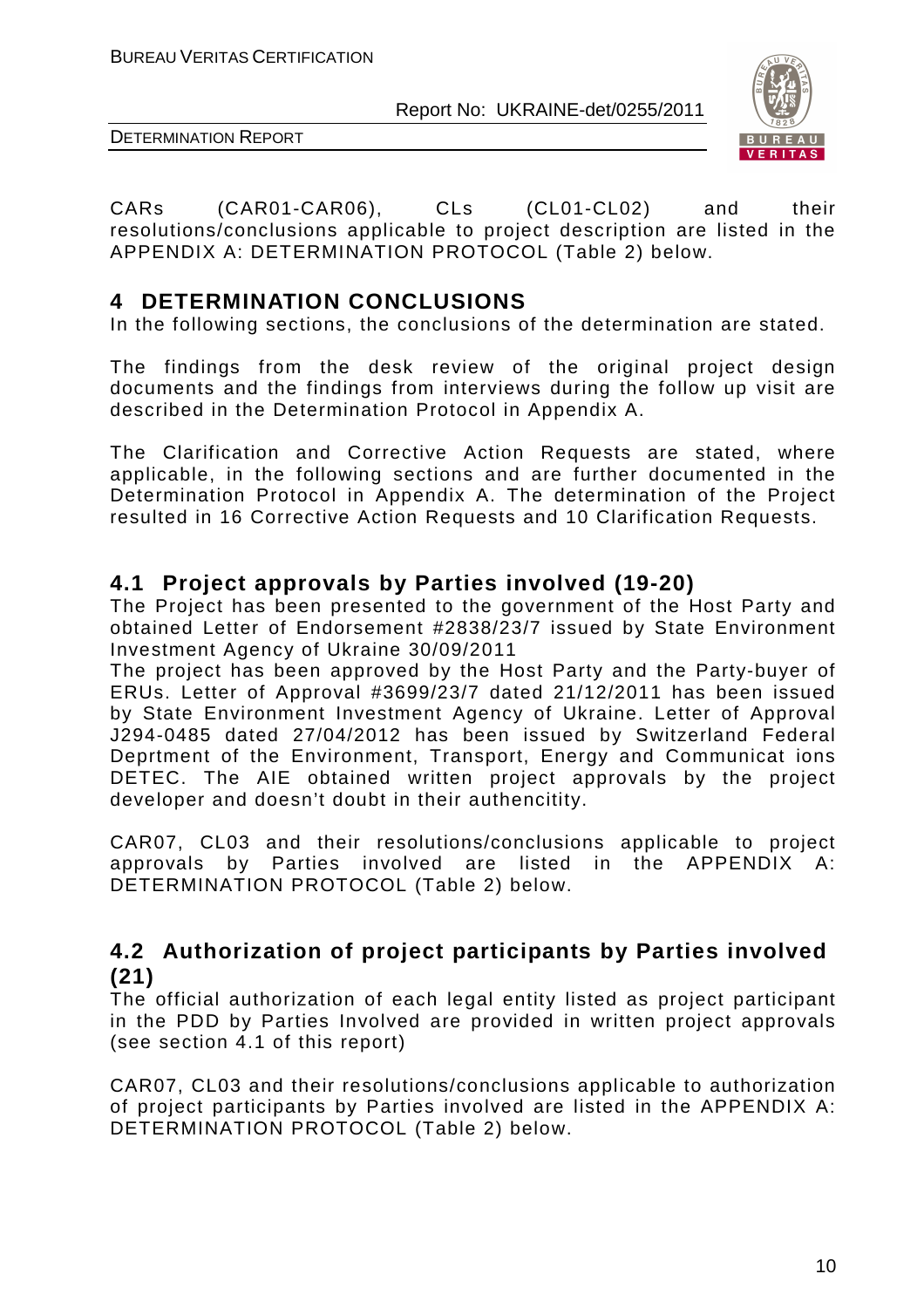

DETERMINATION REPORT

# **4.3 Baseline setting (22-26)**

The PDD explicitly indicates that JI specific approach was the selected approach for identifying the baseline.

The baseline scenario has been established in accordance with the JI Guidance on criteria for baseline setting and monitoring, version 03 adopted at  $18<sup>th</sup>$  Meeting of the JISC.

The PDD provides a detailed theoretical description in a complete and transparent manner, as well as justification, that the baseline is established:

- (a) By listing and describing the following plausible future scenarios on the basis of conservative assumptions and selecting the most plausible one:
	- a. continuation of the existing practice of power grid operation;
	- b. implementation of the above project without JI mechanism.
	- c. Partial implementation of project activity without registration as Joint Implementation project activity.
- (b) Taking into account relevant national and/or sectoral policies and circumstances, such as sectoral reform initiatives, local fuel availability, power sector expansion plans, and the economic situation in the project sector. In this context, the following key factors that affect a baseline are taken into account:
	- Electricity and main fuel prices are fixed by the government and change independently from the enterprise needs.
	- The Power Grid is a very complicated system, which consists of the groups of power transformation, transmission and distributing equipment, management and monitoring systems and only if these groups work coherently the result will be positive. It means that all of the groups of measures implemented in the Zakarpattyaoblenergo PJSC power grid should be coordinated with the other parts of the system. Besides, some new equipment will be implemented on the Units and there is no experience or historical data that could show the possibility of the effective work of such a system.
	- Ukraine has one of the lowest electricity tariffs in Europe. Therefore, it is really hard invest some cost for the reconstruction or the rehabilitation of the equipment.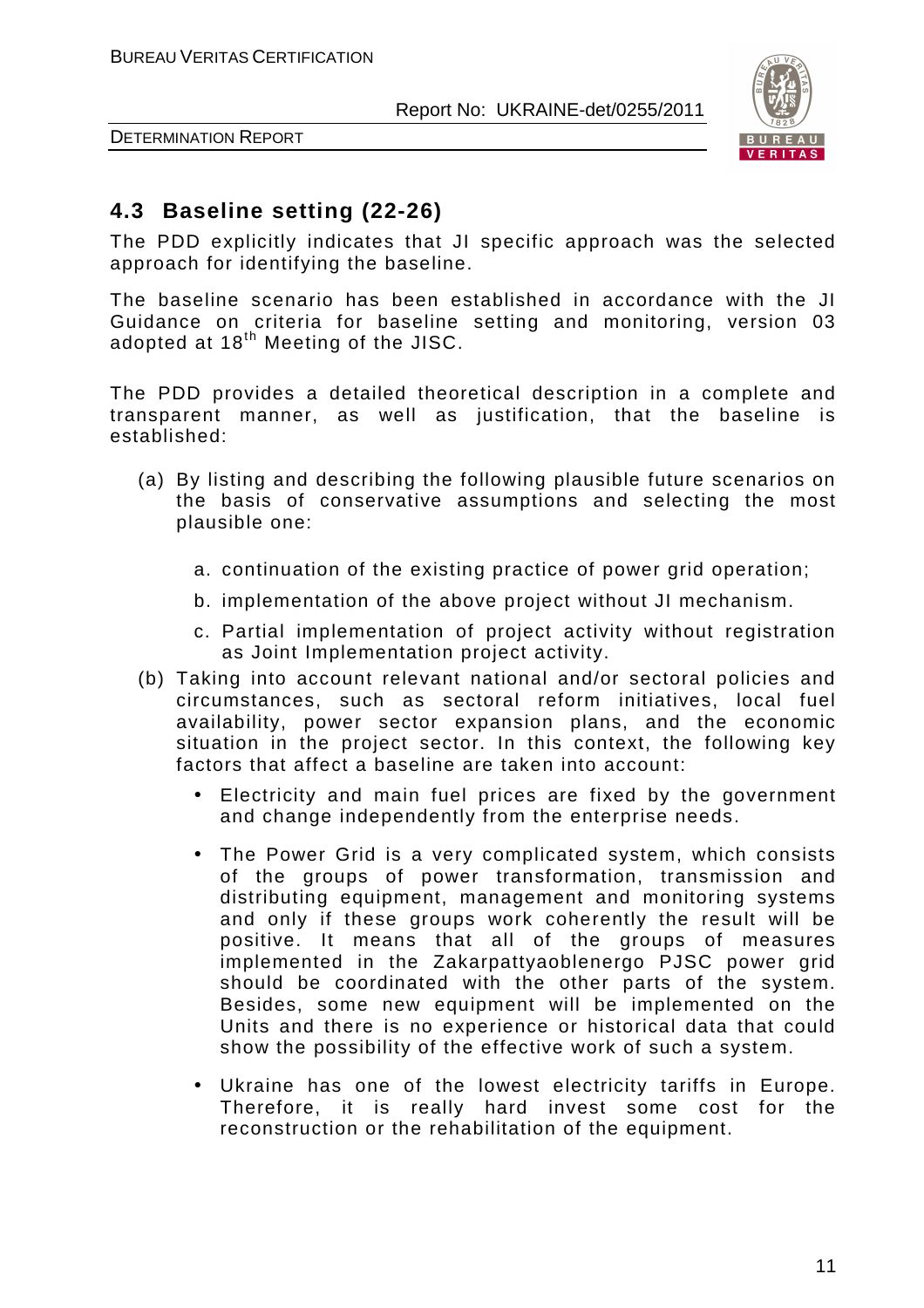



Default multi-project emission factors for Ukraine National Power Grid defined by National Environmental Investment Agency of Ukraine have been applied for calculation of greenhouse gases emissions.

All explanations, descriptions and analyses pertaining to the baseline in the PDD are made in accordance with the identified JI specific approach and the baseline is identified appropriately.

CAR08, CL04 and and their resolutions/conclusions applicable to baseline setting are listed in the APPENDIX A: DETERMINATION PROTOCOL (Table 2) below.

# **4.4 Additionality (27-31)**

Brriers analysis and common practice analysis were used to demonstrate additionality of the project activity. All explanations, descriptions and analyses are made in accordance with the selected tool or method.

The following additionality proofs are provided:

- 1. there are three alternative scenarios to the project activity identified;
- 2. the identified financial barrier would credibly prevent the implementation of the proposed project activity undertaken without being registered as a JI activity;
- 3. the common practice analyses carried out by the PP's, complementing the investment and barrier analysis

Additionality is demonstrated appropriately as a result of the analysis using the approach chosen.

CAR09 and its resolution/conclusion applicable to additionality are listed in the APPENDIX A: DETERMINATION PROTOCOL (Table 2) below.

# **4.5 Project boundary (32-33)**

The project boundary defined in the PDD, encompasses all anthropogenic emissions by sources of greenhouse gases (GHGs) that are: Reasonably attributable to the project:

• СО2 emissions related to electric energy production for electrical grid

The delineation of the project boundary and the gases and sources included are appropriately described and justified in the PDD.

The AIE determinated the project boundary by:

a) Detailed review of relevant documentation (list of all determinated documents provided in "Category 2 Document" below).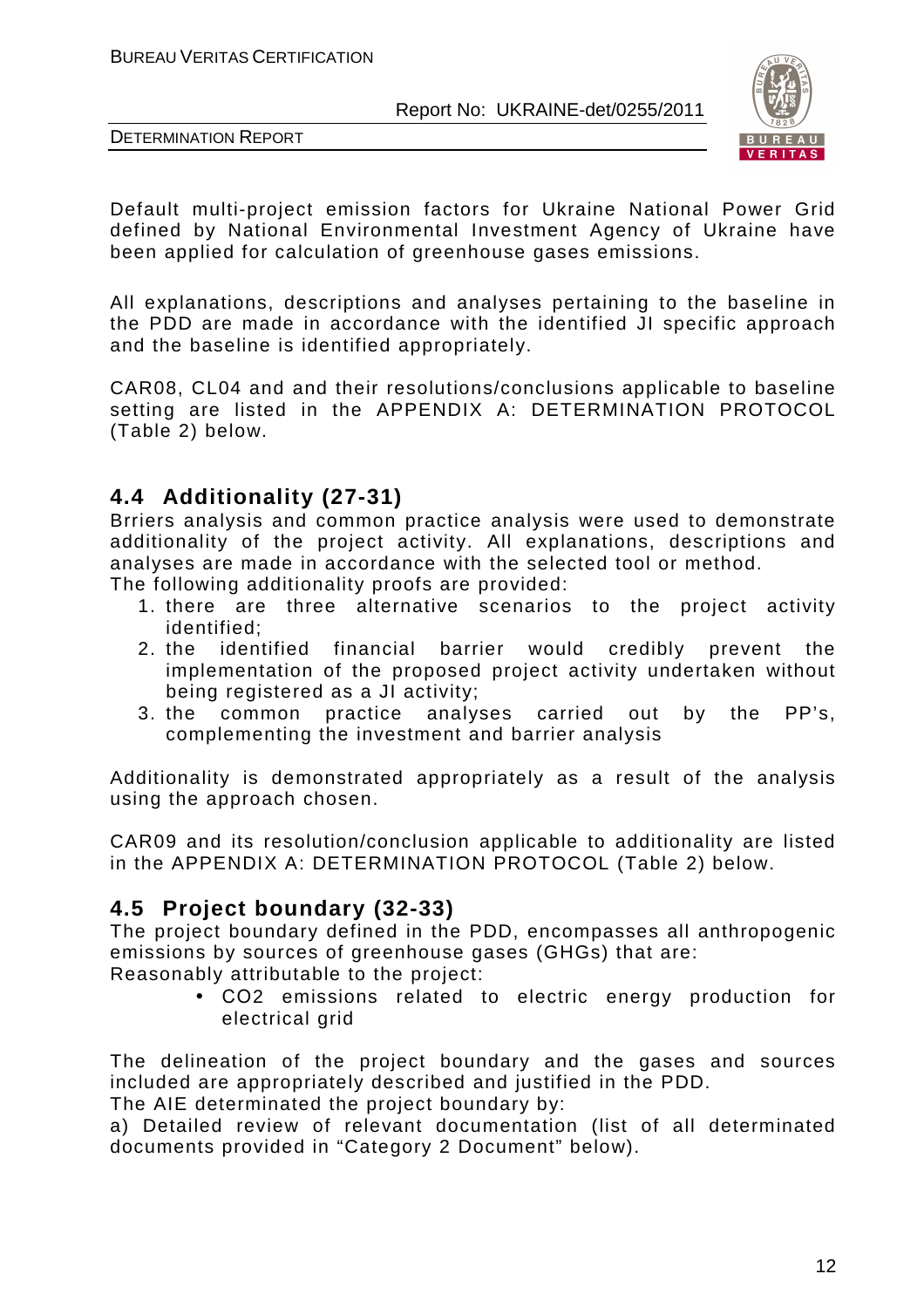

DETERMINATION REPORT

b) Interviews and observations during site visit to Zakarpattyaoblenergo PJSC dated 04/04/2011 (list of interviewd persons provided in "Persons interviewed" below).

Based on the above assessment, the AIE hereby confirms that the identified boundary and the selected sources and gases are justified for the project activity.

CAR10, CLs (CL05, CL06) and their resolutions/conclusions applicable to project boundary are listed in the APPENDIX A: DETERMINATION PROTOCOL (Table 2) below.

# **4.6 Crediting period (34)**

The PDD states the starting date of the project as the date on which the implementation or construction or real action of the project will begin or began, and the starting date is 01/07/2003, which is after the beginning of 2000.

The PDD states the expected operational lifetime of the project in years and months, which is 25 years (300 months).

The PDD states the length of the crediting period in years and months, which is 22 years or 264 months, and its starting date as 01/01/2004, which is the date the first emission reductions or enhancements of net removals are generated by the project.

The PDD states that the crediting period for the issuance of ERUs starts only after the beginning of 2008 and does not extend beyond the operational lifetime of the project.

The PDD states that the extension of its crediting period beyond 2012 is subject to the host Party approval, and the estimates of emission reductions or enhancements of net removals are presented separately for those until 2012 and those after 2012 in all relevant sections of the PDD.

CLs (CL07, CL08) and their resolutions/conclusions applicable to crediting period are listed in the APPENDIX A: DETERMINATION PROTOCOL (Table 2) below.

# **4.7 Monitoring plan (35-39)**

The PDD, in its monitoring plan section, explicitly indicates that JI specific approach was the selected.

The monitoring plan describes all relevant factors and key characteristics that will be monitored, and the period in which they will be monitored, in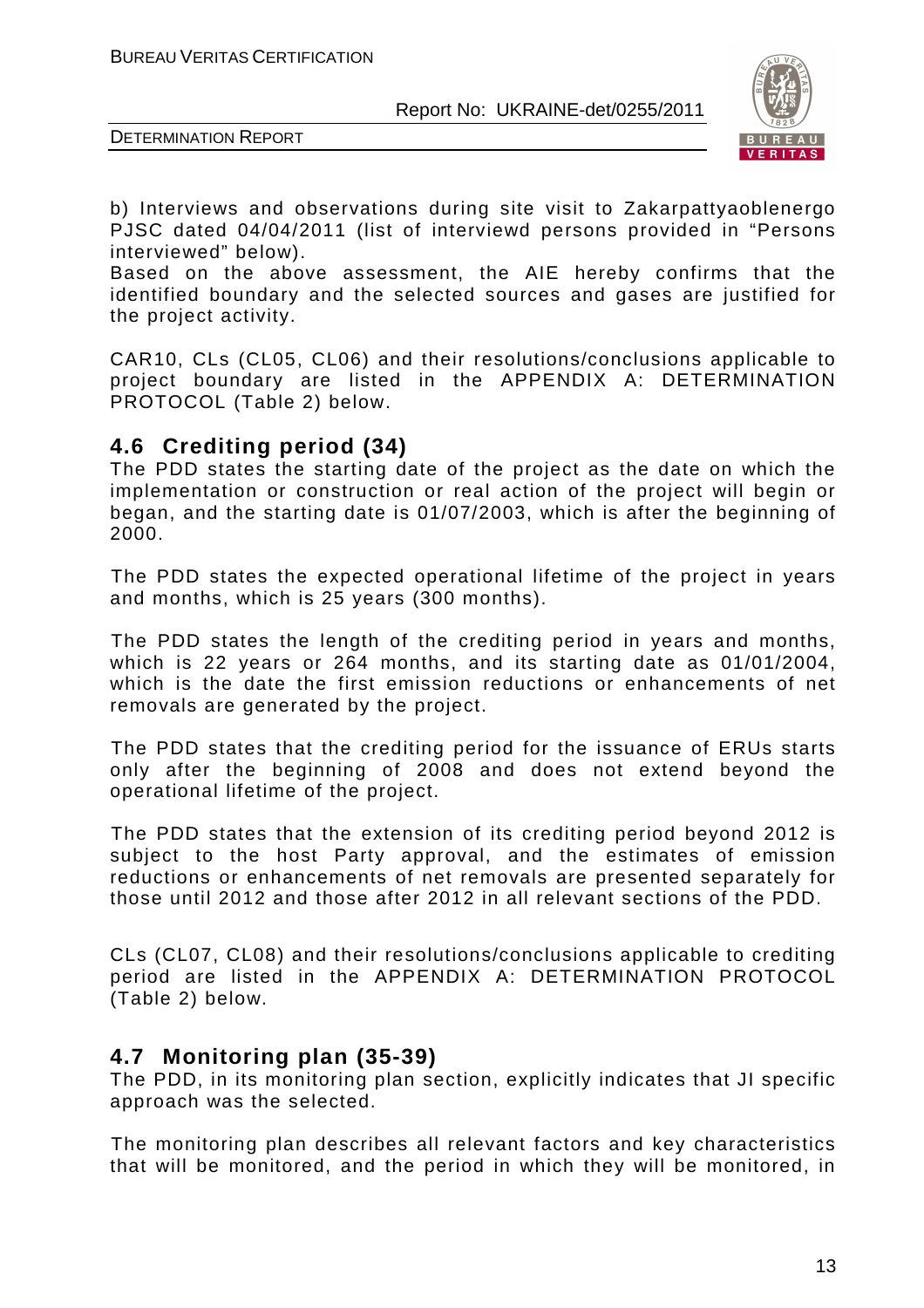



particular also all decisive factors for the control and reporting of project performance, such as fuel saving.

The monitoring plan specifies the indicators, constants and variables that are reliable (i.e. provide consistent and accurate values), valid (i.e. be clearly connected with the effect to be measured), and that provide a transparent picture of the emission reductions or enhancements of net removals to be monitored such as:

- 1. Actual receiving of electricity to the grid
- 2. Total reduction of technical power losses
- 3. CO2 emission factor for Ukranian Grid

The monitoring plan draws on the list of standard variables contained in appendix B of "Guidance on criteria for baseline setting and monitoring" developed by the JISC, such as  $PE_v$ ;  $BE_v$ ;  $GEF_v$ .

The monitoring plan explicitly and clearly distinguishes:

(i) Data and parameters that are not monitored throughout the crediting period, but are determined only once (and thus remain fixed throughout the crediting period), and that are available already at the stage of determination, such as: N/A.

(ii) Data and parameters that are monitored throughout the crediting period, such as:  $PE_v$ ;  $BE_v$ ;  $GEF_v$ ,  $V_v$ .

The monitoring plan describes the methods employed for data monitoring (including its frequency) and recording depending on its kind. It is provided in comprehensive manner in Tables for the key-parameters in Section B.1. of the PDD.

The monitoring plan elaborates all algorithms and formulae used for the estimation/calculation of baseline emissions and project emissions/removals or direct monitoring of emission reductions from the project, leakage, as appropriate, such as:

#### **Project emissions**

The mission reduction will be achieved by reducing power losses in the company's power grids which in its turn will be achieved as a result of the project implementation.

Since the baseline emissions are calculated based on difference between of power loss before and after the project implementation, consequently the project emission will equal zero.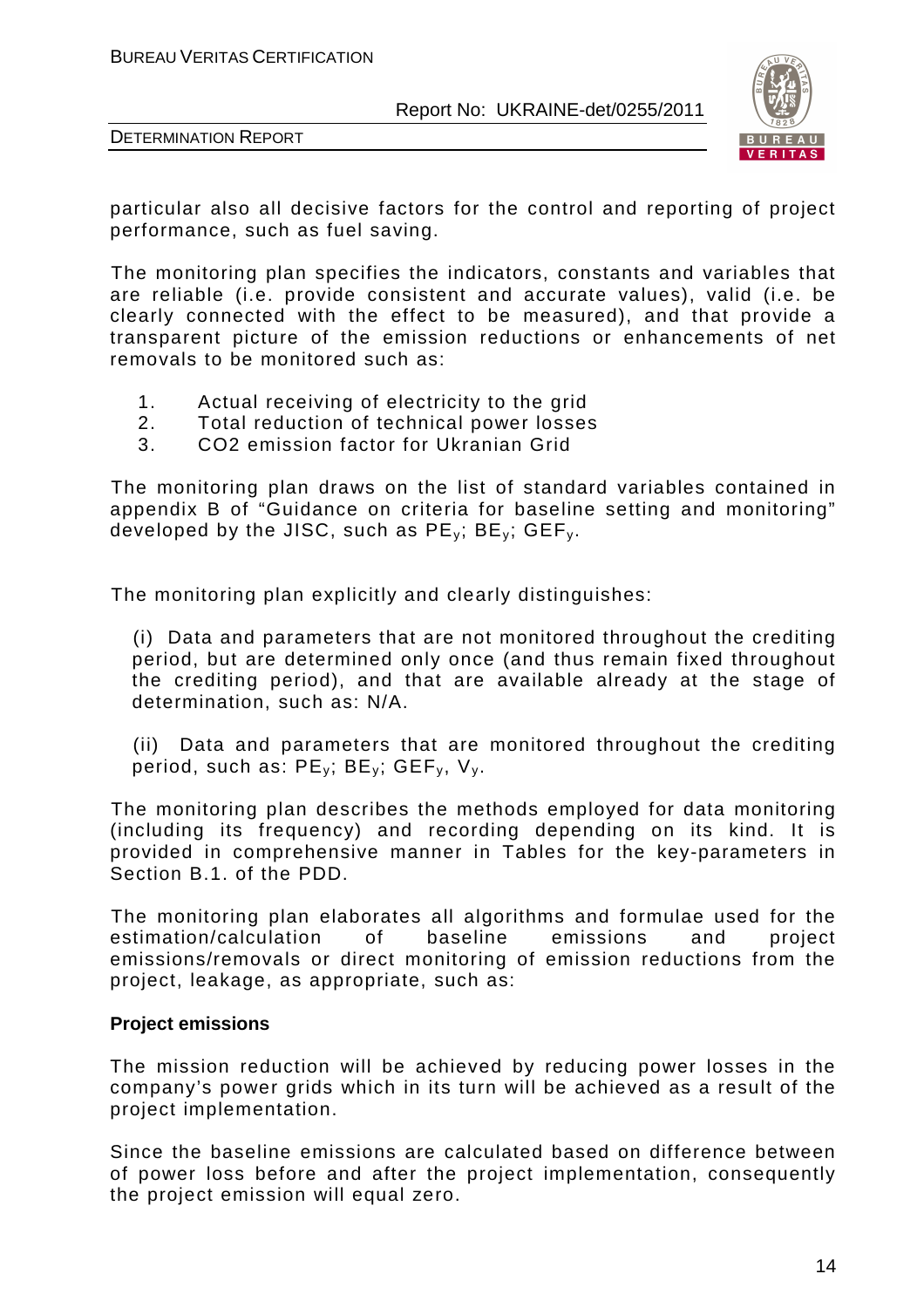

 $PE_{y} = 0$ 

#### **Baseline emissions**

Baseline emissions are defined by the following equation:

$$
BE_y = V_y \cdot GEF_y \tag{1}
$$

where

 $BE<sub>v</sub>$  = baseline emissions (tCO2e);

 $V_v$  = total technical loss reduction in the power distribution system during the period y of the project scenario compared with the baseline, MWh;

 $GEF<sub>v</sub> = CO<sub>2</sub>$  emission factor in UPS of Ukraine for the the power replacement projects in the year y,  $tCO<sub>2</sub>e/MWh$ ;

 $y =$  the year for which estimates are made.

#### **Emission reduction**

Emissions reductions are defined by the following equation:

$$
ER_y = BE_y - (PE_y + LE_y), \qquad (2)
$$

Where:

 $ER<sub>v</sub>$  = emission reduction during the year y, t CO2e;  $BE<sub>v</sub>$  = baseline emission of the greenhouse gases in the year y, t CO2e;  $PE<sub>v</sub>$  = greenhouse gases emission caused by the project activity in the year y, t CO2e;  $LE<sub>y</sub>$  = escape emission in the year y, t CO2e.

The monitoring plan presents the quality assurance and control procedures for the monitoring process. This includes, as appropriate, information on calibration and on how records on data and/or method validity and accuracy are kept and made available on request.

Data monitored and required for verification are to be kept for two years after the last transfer of ERUs for the project.

The monitoring plan clearly identifies the responsibilities and the authority regarding the monitoring activities. The roles and responsibilities of the persons involved to monitoring process are described in full in section D.3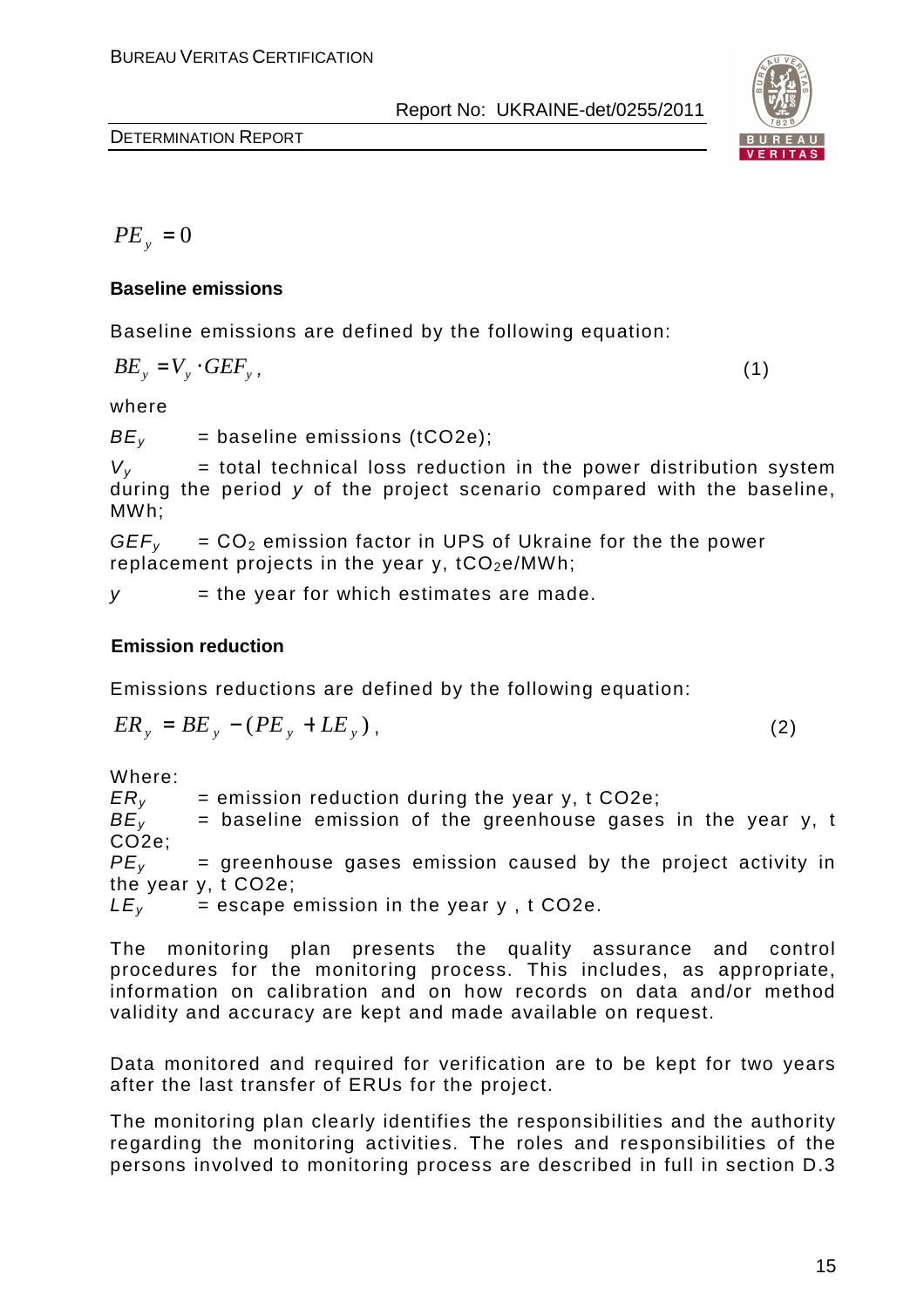

DETERMINATION REPORT

of PDD and vividely demonstrated on the Scheme of data collection for Monitoring Report.

On the whole, the monitoring report reflects good monitoring practices appropriate to the project type.

The monitoring plan provides, in tabular form, a complete compilation of the data that need to be collected for its application, including data that are measured or sampled and data that are collected from other sources (e.g. official statistics, IPCC, commercial and scientific literature etc.) but not including data that are calculated with equations.

The monitoring plan indicates that the data monitored and required for verification are to be kept for two years after the last transfer of ERUs for the project.

CARs (CAR11-CAR15), CLs (CL09, CL10) and their resolutions/conclusions applicable to monitoring plan are listed in the APPENDIX A: DETERMINATION PROTOCOL (Table 2) below.

# **4.8 Leakage (40-41)**

The PDD appropriately describes an assessment of the potential Indirect external leakage of CO2, СН4, N2O generated by fuel production and its transportation and appropriately explains that they are neglected.

# **4.9 Estimation of emission reductions or enhancements of net removals (42-47)**

The PDD indicates assessment of emissions in the baseline scenario and in the project scenario as the approach chosen to estimate the emission reductions generated by the project.

The PDD provides the ex ante estimates of:

(a) Emissions for the project scenario (within the project boundary), which are:

The mission reduction will be achieved by reducing power losses in the company's power grids which in its turn will be achieved as a result of the project implementation.

Since the baseline emissions are calculated based on difference between of power loss before and after the project implementation, consequently the project emission will equal zero.

 $PE_y = 0$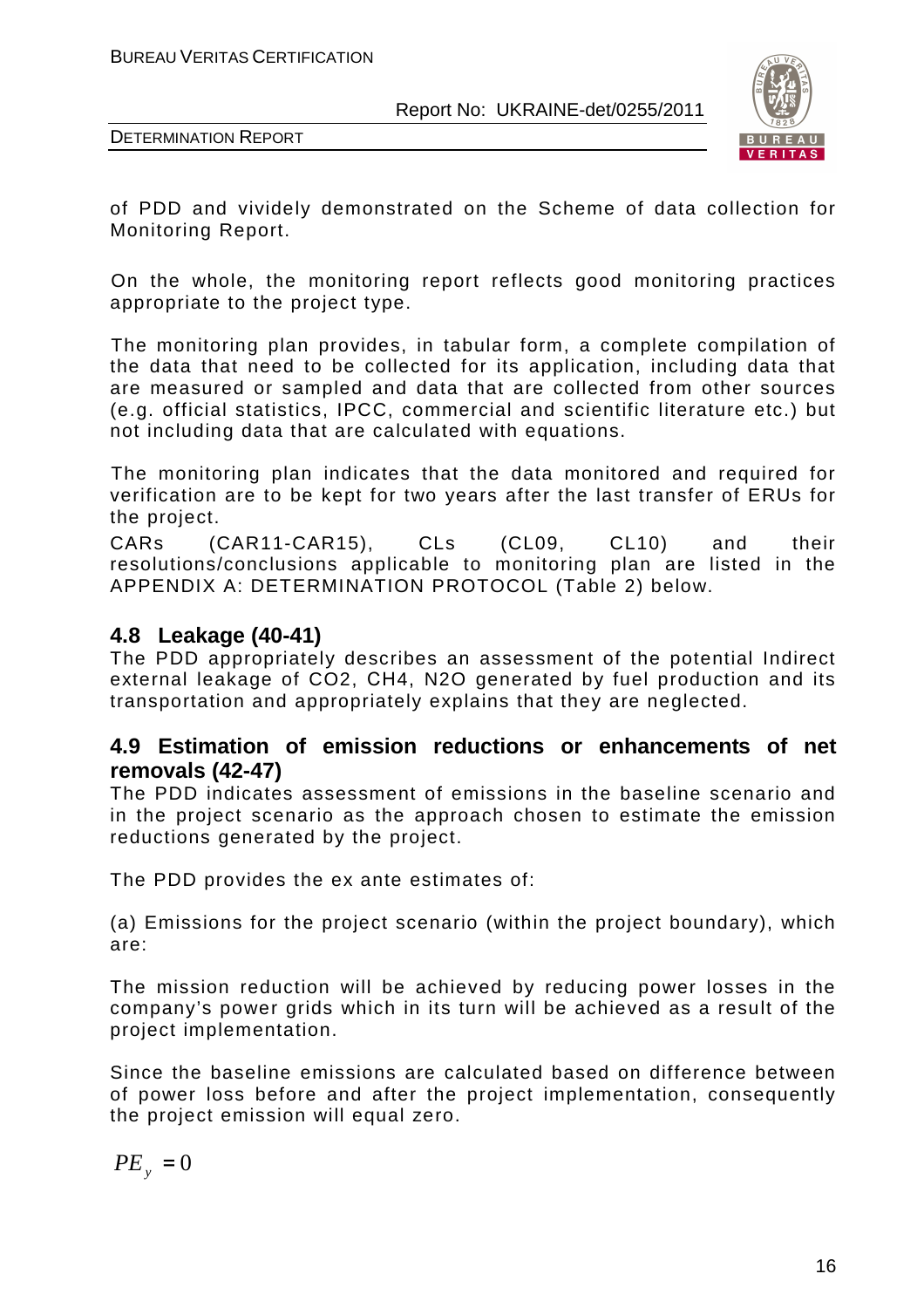

DETERMINATION REPORT

(b) No leakage is expected during the project activity;

(c) Emissions for the baseline scenario (within the project boundary), which are:

- 282440 tonnes of CO2 equivalent for period 01/01/2004-31/12/2007;

- 907597 tonnes of CO2 equivalent for period 01/01/2008-31/12/2012;

- 2359461 tonnes of CO2 equivalent for period 01/01/2013-31/12/2025

(d) Emission reductions adjusted by leakage (based on (a)-(c) above), which are:

- 282440 tonnes of CO2 equivalent for period 01/01/2004-31/12/2007;

- 907597 tonnes of CO2 equivalent for period 01/01/2008-31/12/2012;

- 2359461 tonnes of CO2 equivalent for period 01/01/2013-31/12/2025

Emission reductions estimation after the first commitment period

The estimates referred to above are given:

(a) On a periodic basis;

(b) From 01/01/2004 to 31/12/2025, covering the whole crediting period;

(c) On a source-by-source basis;

(d) For CO2

(e) In tonnes of CO2 equivalent, using global warming potentials defined by decision 2/CP.3 or as subsequently revised in accordance with Article 5 of the Kyoto Protocol;

The formula used for calculating the estimates referred above is consistent throughout the PDD.

Data sources used for calculating the estimates referred to above are clearly identified, reliable and transparent.

The estimation referred to above is based on conservative assumptions and the most plausible scenarios in a transparent manner.

The estimates referred to above are consistent throughout the PDD.

No issues applicable to estimation of emission reductions or enhancements of net removals were found.

# **4.10 Environmental impacts (48)**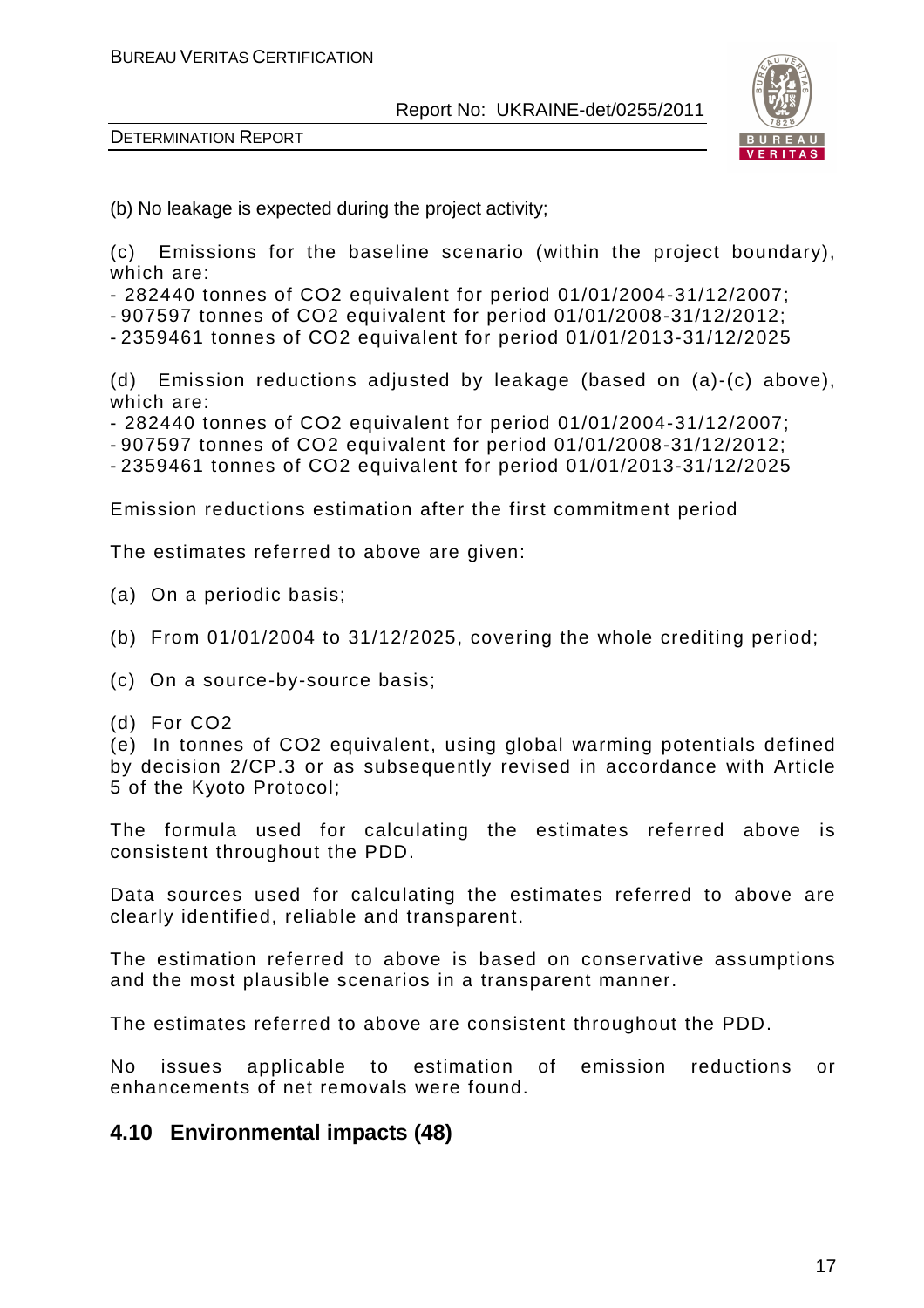

DETERMINATION REPORT

The analysis of the environmental impacts of the project is done by the specialized companies. They also issued documents in which there is the estimation of emissions into the atmosphere by permanent sources industrial areas (mechanical, welding, woodworking enterprises etc). According to the expert's report this enterprise belongs to the 3rd group, as its emissions do not exceed emissions limit. Due to the low level of emissions, the enterprise meets the pollution standard and its risk level is considered as harmless to the environment.

Aiming at increasing efficiency of the operating plans of harmful environmental impacts restriction, every year all the energy objects of the enterprise are subjected to complex verification, held by the State Ecological Inspection in Zakarpattya Region, as to check whether they abide the environmental legislation, to estimate the technical condition of the power plants and the general condition of the environmental protection, to check whether they take appropriate measures to minimize emissions, water discharge and wastes

Ecological audit of the enterprise is submitted to: The State Department of water economy in Zakarpattya Region – quarterly and yearly report on water usage; The State Statistics Department - the report on the environmental protection expenses and the ecological payments for the year (№1-Ecological expenses), report on wastes management for the year (№1-Wastes).

In accordance with the laws of Ukraine "On fire safety" and "On environmental protection", aiming at organization and control of meeting the requirements of the regulatory documents on fire and ecological security, taking organizational and other kinds of measures for preventing fires, reduction of the harmful impact of the production factor on the environment, life and health of the workers; coordination and improvement of the work, connected with fire and ecological safeguarding in the company units ,- in 2006 Environmental protection and fire safety service was created, which consists of: a service chief, an engineer and a technician. The main tasks and functions of the Service are:

- to conduct the internal fire and ecological safety audit in the administration of the Company and in the military and industrial complex to check their conformity with the regulatory acts;
- coordination of the fire-preventive work, organization of the complex measures elaboration to improve fire and ecological security, control of their performance;
- methodological management and control in the sphere of fire and ecological;
- registration of fires and accidents having impact on ecology, analysis of causes and their prevention;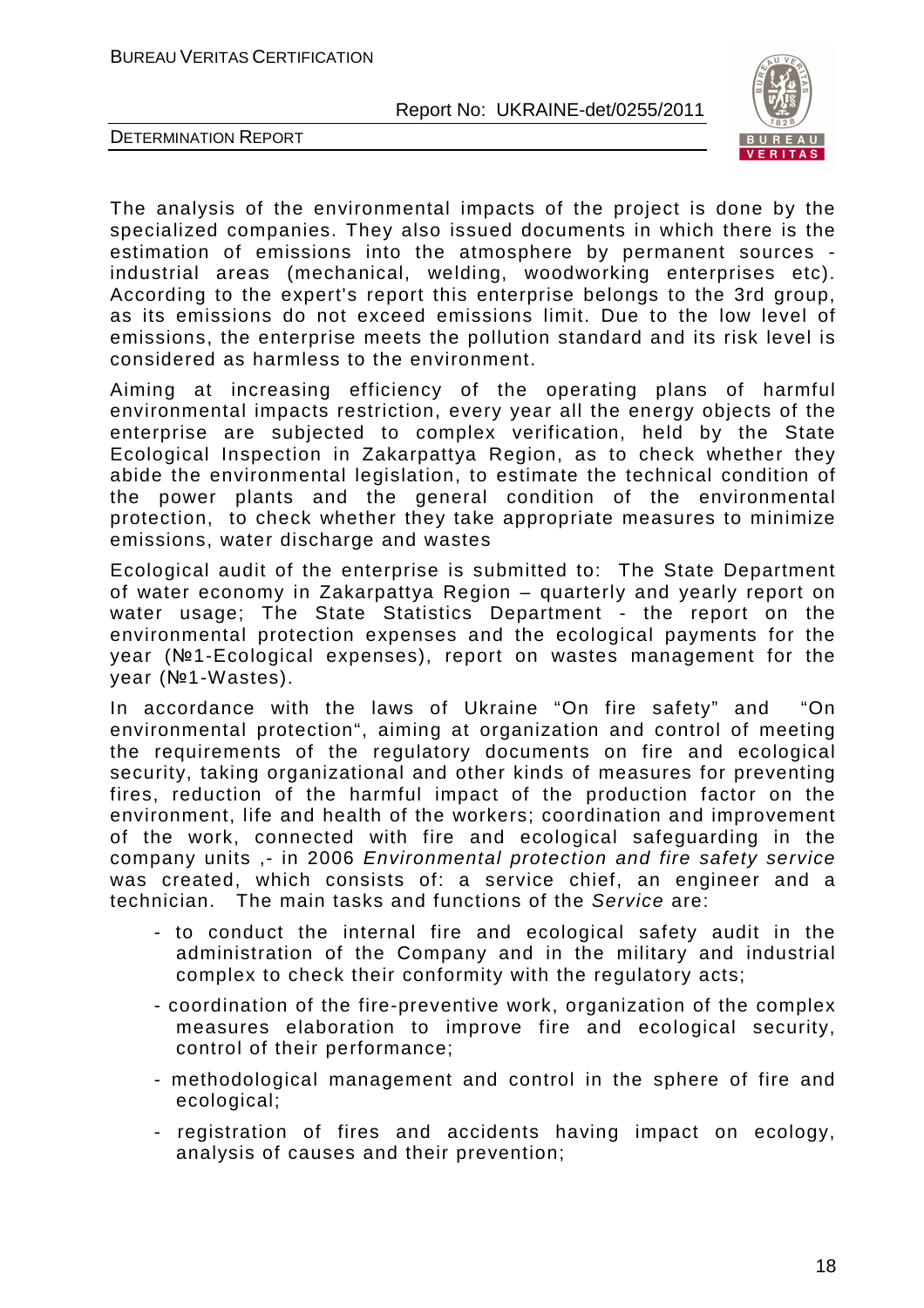

DETERMINATION REPORT

- elaboration of the effective system of the environmental protection management;
- introduction of the achievements in science and technics, progressive and environmentally sound technologies into the manufacture;
- to hold meetings, seminars, conferences on ecological security;
- organization of briefings on fire and ecological security for the employees who are accepted on a permanent or temporary job;
- providing with the national, sectoral and intersectoral regulatory acts on fire and ecological security;
- organization of the complex measures elaboration to improve fire and ecological security, control of their performance;
- to prepare the project orders, decrees, information materials on fire and ecological security and to bring the to the knowledge of the subunits;
- propagation of fire and ecological security;
- control the abidance by the legislative and other kinds of regulatory acts on fire and ecological security, fulfilment of orders, directions and the requirements of the instructions and ordinances of the State and internal monitoring;
- organization of the official investigation of fires and accidents;
- make reportings according to the set forms;
- ensuring the appropriate issuance and keeping of documentation according to the standard practice;
- consideration of the letters, applications, complaints from the employees and other organizations as to the keeping the laws on environmental protection and fire security.

The project will not result in significant environmental impacts in addition to reducing greenhouse gas emissions.

The project activities will not have transboundary environmental impacts.

According to the standard mass threshold for identification of hazardous substances of high-risk determined by the Resolution of CMU №956 of  $11<sup>th</sup>$  of July, 2002, the specialized organization has defined the categories of equipment having characteristics that refer them to the hazardous substances (Form  $\overline{SHR-1}$ ). These are toxic substances of the  $3^{rd}$  group (harmful for people and the environment), namely: nickel compounds (fine-dispersed powder), quicksilver and its compounds, lead and its compounds, sulfuric acid, which can be found in fluorescent lamps and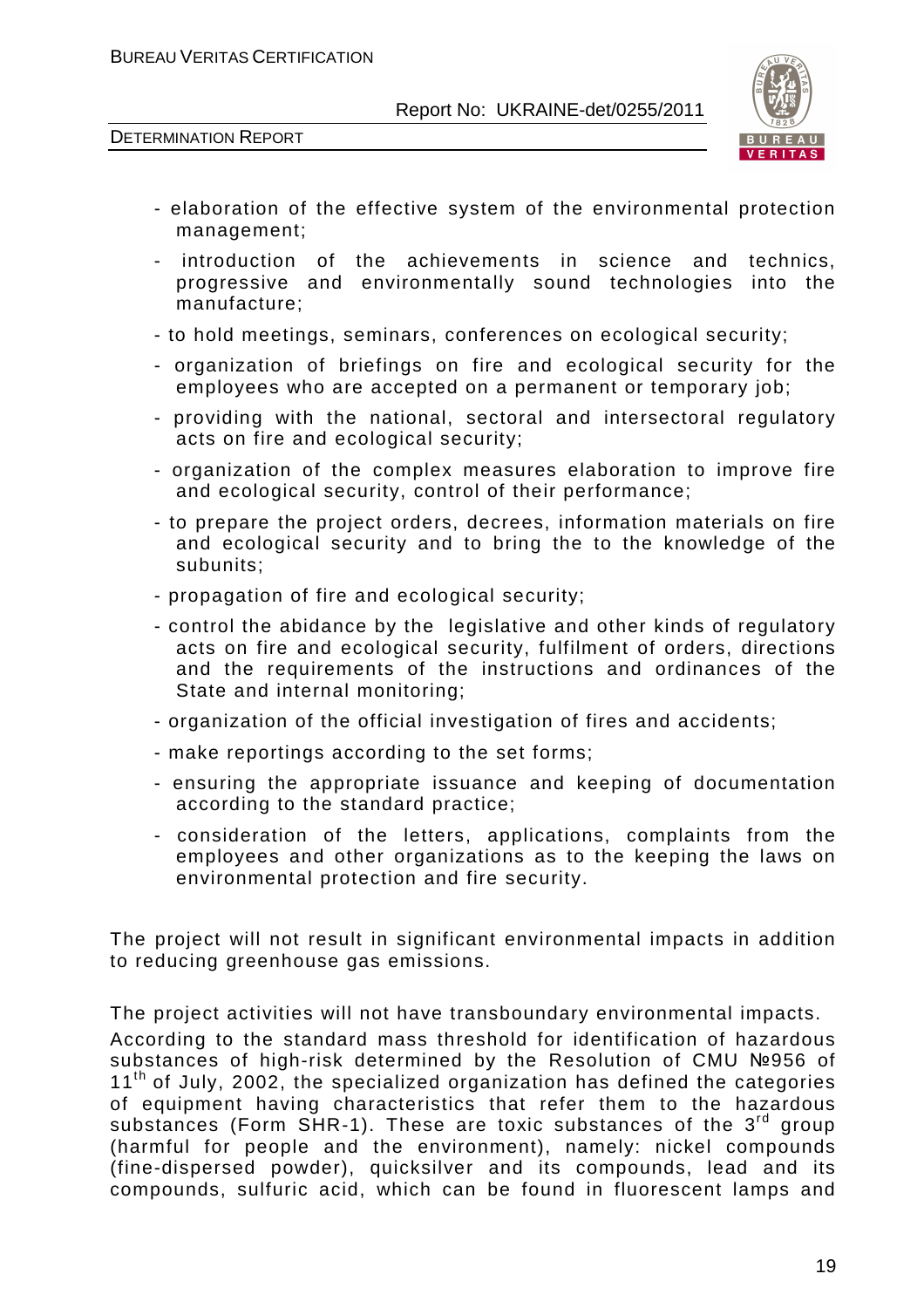

DETERMINATION REPORT

storage batteries; and of the  $1<sup>st</sup>$  group (explosive substances), namely: combustible gasses and highly inflammable substances, that can be found in machinery and pipilenes of the 2 warehousesof fuels and lubricants and gas boiler houses.

Within the project activities there were installed electrical equipment containing in its composition insulating gas (SF6) which is a toxic gas. In the operation insulating gas dose not loose its properties, so after the life of the equipment or in case of its decommission for other reasons, insulating gas is disposed by pumping-out and then re-used in new equipment. To prevent unauthorized leaks of insulating gas at all the sites where relevant equipment is present the sensors of insulating gas leaks are installed.

There are specially equipped places on the enterprise for storage of such equipment, which are inspected and adjusted by the appropriate resolutions of the sanitary-and-epidemiological control and environmental protection bodies.

Measures preventing harmful environmental impact of carbon oxide and nitric oxide escaping from boiler houses:

- exploitation of boilers according to the regime map;
- prohibition to regulate units and blocks of the equipment on one's own;
- timely carrying out of the technical inspection according to the recommendations of the equipment manufacturer;
- periodical quality control of the combustion materials to detect the exceeding limits of emissions;
- control and registration of gross emissions.

Measures preventing harmful environmental impact of fumes of highly inflammable substances from fuels and lubricants namely :

- timely carrying out of the technical inspection according to the recommendations of the equipment manufacturer;
- intensification of the control over the technological regime of the equipment, evolving emissions;
- reducing the burden of the equipment.

According the enterprise is one of the waste generation objects (WGO) and according to the permission it temporarily holds the wastes within the set limits (before their utilization or removal) by the specialized enterprizes. The enterprise does not utilize any wastes apart from processed engine oils, which are used in tractors hydraulic systems and hoisting apparatus.

The main part of scrap metal is formed by exploitation of transformer substation, a part of which after refitment and regeneration of transformer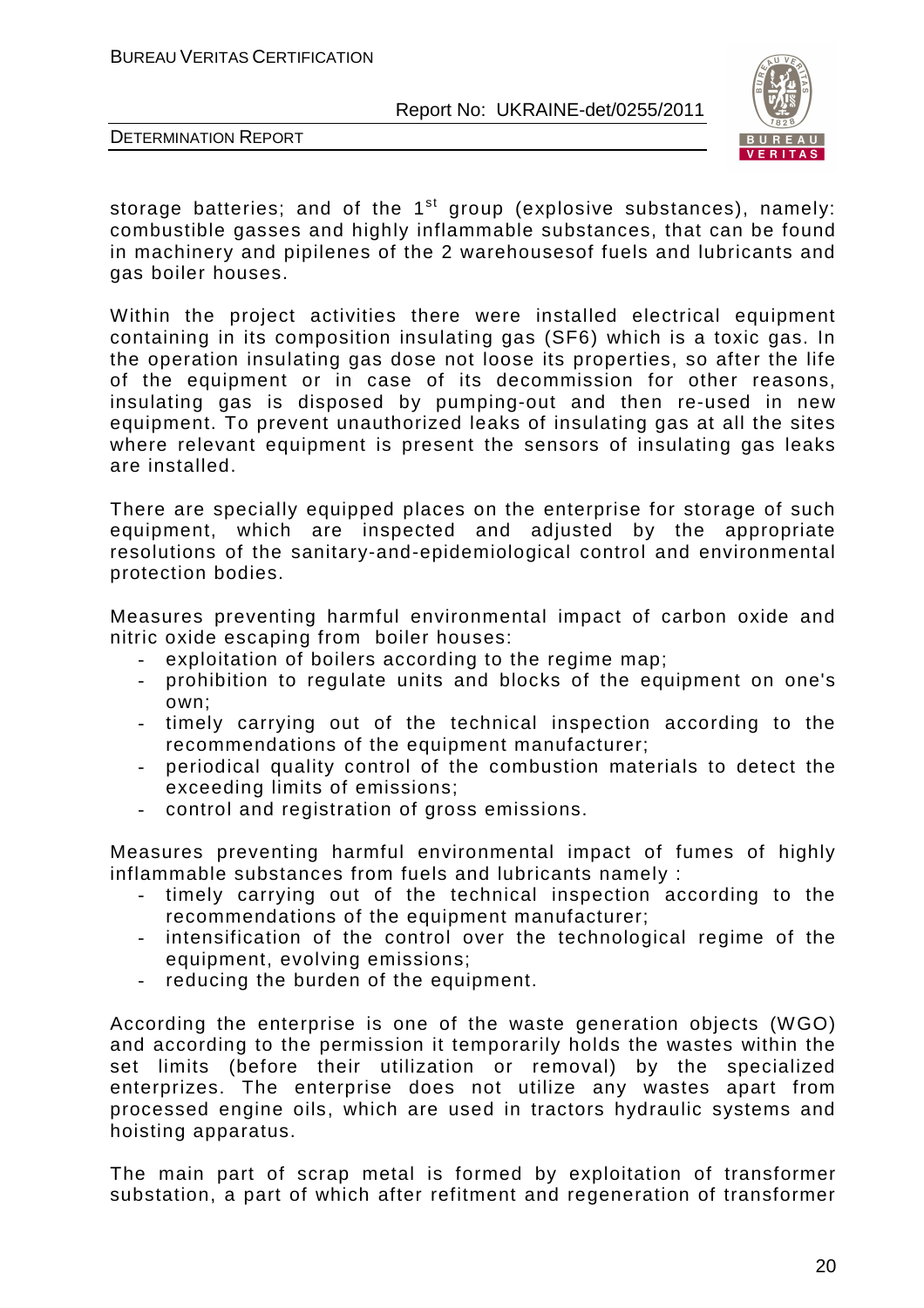



oil is put into operation again and other part which is beyond repair and its regenerated oil is unfit, is discharged and submitted for utilization to the specialized enterprises according to concluded agreements.

Utilization agreements:  $E<sub>o</sub>$  Eko laif", Itd – fluorescent lamps, ...Zakarpatvtormet" SOE – scrap metal, storage batteries, electrodes, КАТP 072801 – hard household wastes,

The project will make a positive influence on the environment comparing with the current state, as the reconstructions will improve the effectiveness of the power recourses usage and will reduce the emission of the pollutants into the air. In such a way the influence from the reconstruction is insignificant.

CAR16 and its resolution/conclusion applicable to environmental impacts are listed in the APPENDIX A: DETERMINATION PROTOCOL (Table 2) below.

# **4.11 Stakeholder consultation (49)**

No stakeholders' comments were received.

# **4.12 Determination regarding small scale projects (50-57)**

Not applicable

#### **4.13 Determination regarding land use, land-use change and forestry (LULUCF) projects (58-64)**

Not applicable

**4.14 Determination regarding programmes of activities (65-73)**  Not applicable

# **5 SUMMARY AND REPORT OF HOW DUE ACCOUNT WAS TAKEN OF COMMENTS RECEIVED PURSUANT TO PARAGRAPH 32 OF THE JI GUIDELINES**

No comments, pursuant to paragraph 32 of the JI Guidelines, were received.

# **6 DETERMINATION OPINION**

Bureau Veritas Certification has performed a determination of the "Reduction of Process Losses in Power Lines Zakarpattyaoblenergo PJSC" located in Onokivtsi village, Uzhgorod District, Zakarpattya Region, Ukraine. The determination was performed on the basis of UNFCCC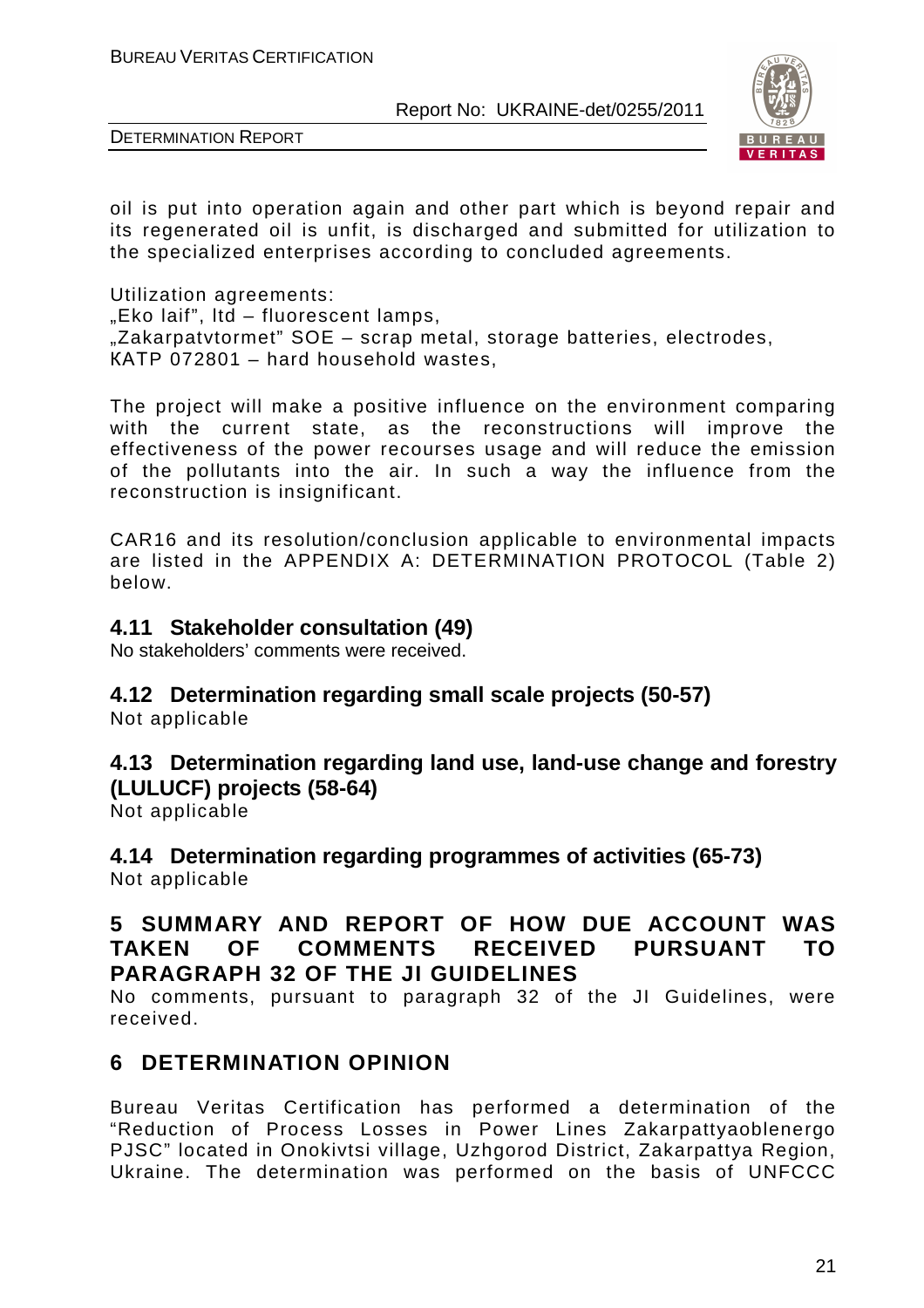



criteria and host country criteria and also on the criteria given to provide for consistent project operations, monitoring and reporting.

The determination consisted of the following three phases: i) a desk review of the project design and the baseline and monitoring plan; ii) follow-up interviews with project stakeholders; iii) the resolution of outstanding issues and the issuance of the final Determination report and opinion.

Project participants chose as reference and comparable case, already registered JI project: "Modernization of electric power distribution system at PJSC "PC "Zhytomyroblenergo" in accordance with option 3 point 9(a) (JI specific approach) of the JI Guidance on criteria for baseline setting and monitoring, version 03 to determine that the project activity itself is not the baseline scenario.

Emission reductions attributable to the project are hence additional to any that would occur in the absence of the project activity. Given that the project is implemented and maintained as designed, the project is likely to achieve the estimated amount of emission reductions.

The review of the project design documentation (version 4.0) and the subsequent follow-up interviews have provided Bureau Veritas Certification with sufficient evidence to determine the fulfillment of stated criteria. In our opinion, the project correctly applies and meets the relevant UNFCCC requirements for the JI and the relevant host country criteria.

The determination is based on the information made available to us and the engagement conditions detailed in this report.

# **7 REFERENCES**

#### **Category 1 Documents:**

Documents provided by Zakarpattyaoblenergo PJSC that relate directly to the GHG components of the project.

- /1/ PDD "Reduction of Process Losses in Power Lines Zakarpattyaoblenergo PJSC" version 1.0 dated 25/10/2010
- /2/ PDD "Reduction of Process Losses in Power Lines Zakarpattyaoblenergo PJSC" version 2.0 dated 15/09/2011
- /3/ PDD "Reduction of Process Losses in Power Lines Zakarpattyaoblenergo PJSC" version 4.0 dated 04/05/2012
- /4/ "20120504\_ZOE\_ER.xls" ERUs excel file
- /5/ Letter of Endorsement #2838/23/7 issused by State Environmental Investment Agency of Ukraine on 30/09/2011
- /6/ Letter of Approval #3699/23/7 dated 21/12/2011 issued by State Environmental Investment Agency of Ukraine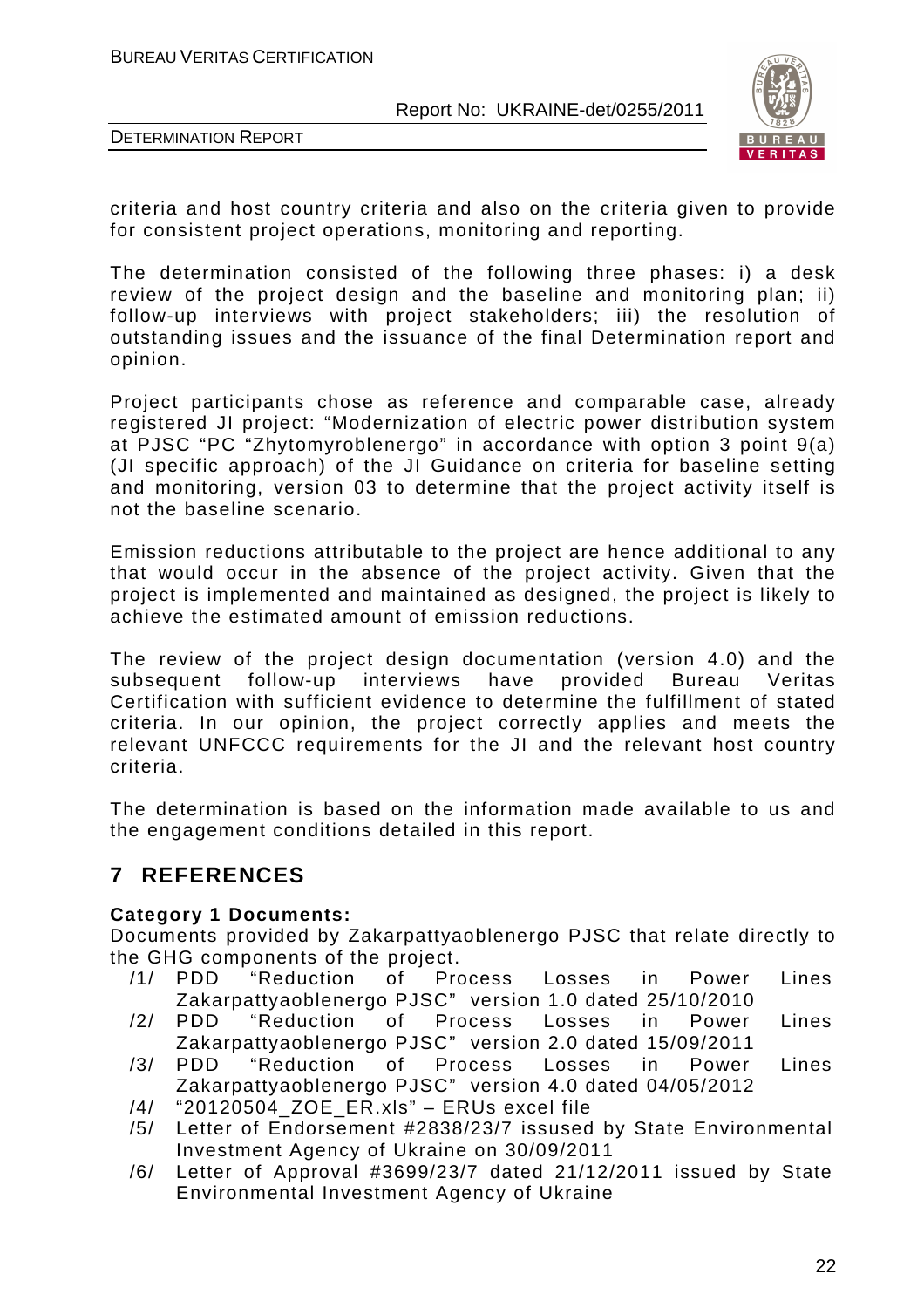

/7/ Letter of Approval J295-0485 issued by Switzerland Federal Deprtment of the Environment, Transport, Energy and Communicat ions DETEC on 27/04/2012

#### **Category 2 Documents:**

Background documents related to the design and/or methodologies employed in the design or other reference documents.

- /1/ Decree of Cabinet of Ministers of Ukraine #206, dated 22/02/2006
- /2/ Joint Implementation Project Design Document Form, version 01
- /3/ Guidelines for Users of the Joint Implementation Project Design Document Form/Version 04, JISC.
- /4/ JISC Guidance on criteria for baseline setting and monitoring. Version 02.
- /5/ "Combined tool to identify the baseline scenario and demonstrate additionality" (Version 03.0.0)
- /6/ Glossary of Joint Implementation Terms, Version 03.
- /7/ Decree #43 on approval of indexes of specific carbon dioxide emissions in the year 2010 issued by NEIA dated 28.03.2011.
- /8/ Decree #62 on approval of indexes of specific carbon dioxide emissions in the year 2008 issued by NEIA dated 15.04.2011.
- /9/ Decree #63 on approval of indexes of specific carbon dioxide emissions in the year 2009 issued by NEIA dated 15.04.2011.
- /10/ Decree #75 on approval of indexes of specific carbon dioxide emissions in the year 2011 issued by NEIA dated 12.05.2011.
- /11/ The methodology of technical power losses amount determination, in 150-0,38 kV tension power grids power supply company for the indirect carbon dioxide emissions estimation
- /12/ Account for electric power usage №3086620 dated 04.04.2011
- /13/ Addition No.70 of Derzhgirpromnagliad dated 24.06.2009
- /14/ Addition No.8 of verification of sweet water condition dated 28.01.2011
- /15/ Addition of Derzhgirpromnagliad dated 12.12.2007
- /16/ Addition of National department of ecology and natural resources dated 29.06.2004
- /17/ Addition of National ecological inspection dated 29.12.2010 No.394
- /18/ Addition of State ecological inspection dated 25.12.2009 No.203
- /19/ Agreement №01/10 on solid wastes removal dated 04.01.2010
- /20/ Agreement №071 on sewage removal dated 15.01.2010
- /21/ Agreement №10/01 on solid wastes removal dated 05.01.2009
- /22/ Agreement №116 on work fulfilment on neutralization of used materials dated 01.07.2010
- /23/ Agreement №12/01 on solid wastes removal dated 02.01.2010
- /24/ Agreement №12/13 on work fulfilment on neutralization of production wastes dated 13.12.2010
- /25/ Agreement №13 on solid wastes removal dated 04.01.2010
- /26/ Agreement №15 on household rubbish removal dated 05.01.2010
- /27/ Agreement №15 on solid sewage removal dated 04.01.2011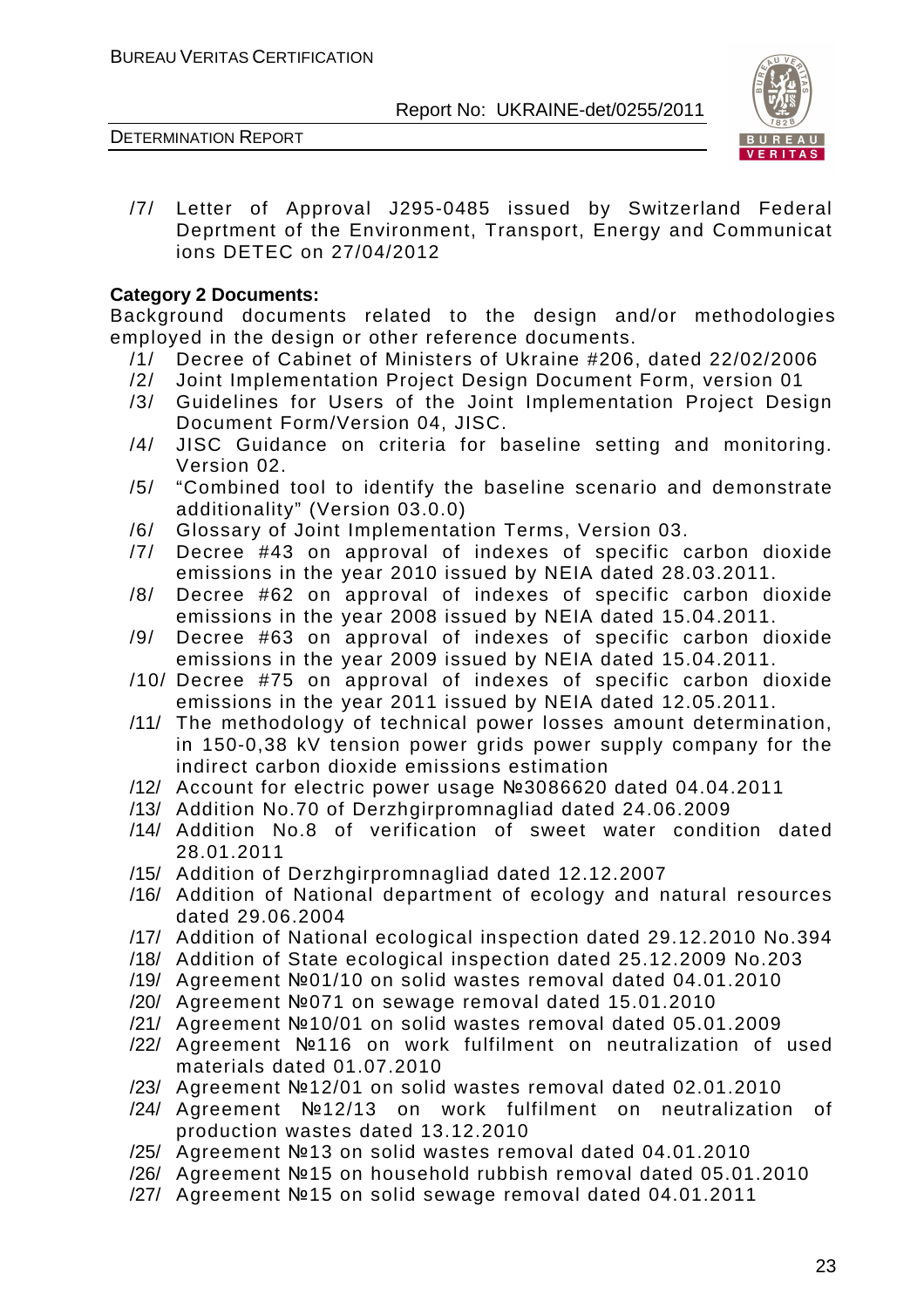



- /28/ Agreement №15/12 about reception and payment for scrap and black and color metals wastes dated 15.12.2010
- /29/ Agreement №16/12 about reception and payment for used whole batteries of led accumulators with stuff dated 16.12.2010
- /30/ Agreement №187 on solid wastes removal dated 28.01.2009
- /31/ Agreement №216 on solid wastes removal dated 3/03/2008
- /32/ Agreement №33 on solid sewage removal dated 02.04.2009
- /33/ Agreement №35 on solid wastes removal dated 01.01.2010
- /34/ Agreement №4/239 on solid wastes removal dated 01.02.2010
- /35/ Agreement №44 on solid wastes removal dated 01.03.2010
- /36/ Agreement №457 on solid wastes removal dated 23.02.2010
- /37/ Agreement №7/12 about receiving and processing of rubber tyres scrap dated 07.12.2010
- /38/ Agreement №ВВТ 411 about reception of solid mixed wastes dated 23.12.2010
- /39/ Agreement of electric power purchase and sale between SC "Energorynok" and OJSC EC "Zakarpattiaoblenergo" dated April 2009
- /40/ Agreement of electric power purchase and sale between SC "Energorynok" and OJSC EC "Zakarpattiaoblenergo" dated April 2010
- /41/ Agreement of electric power purchase and sale between SC "Energorynok" and OJSC EC "Zakarpattiaoblenergo" dated August 2009
- /42/ Agreement of electric power purchase and sale between SC "Energorynok" and OJSC EC "Zakarpattiaoblenergo" dated August 2010
- /43/ Agreement of electric power purchase and sale between SC "Energorynok" and OJSC EC "Zakarpattiaoblenergo" dated December 2009
- /44/ Agreement of electric power purchase and sale between SC "Energorynok" and OJSC EC "Zakarpattiaoblenergo" dated December 2010
- /45/ Agreement of electric power purchase and sale between SC "Energorynok" and OJSC EC "Zakarpattiaoblenergo" dated Fabruary 2009
- /46/ Agreement of electric power purchase and sale between SC "Energorynok" and OJSC EC "Zakarpattiaoblenergo" dated Fabruary 2010
- /47/ Agreement of electric power purchase and sale between SC "Energorynok" and OJSC EC "Zakarpattiaoblenergo" dated January 2009
- /48/ Agreement of electric power purchase and sale between SC "Energorynok" and OJSC EC "Zakarpattiaoblenergo" dated January 2010
- /49/ Agreement of electric power purchase and sale between SC "Energorynok" and OJSC EC "Zakarpattiaoblenergo" dated July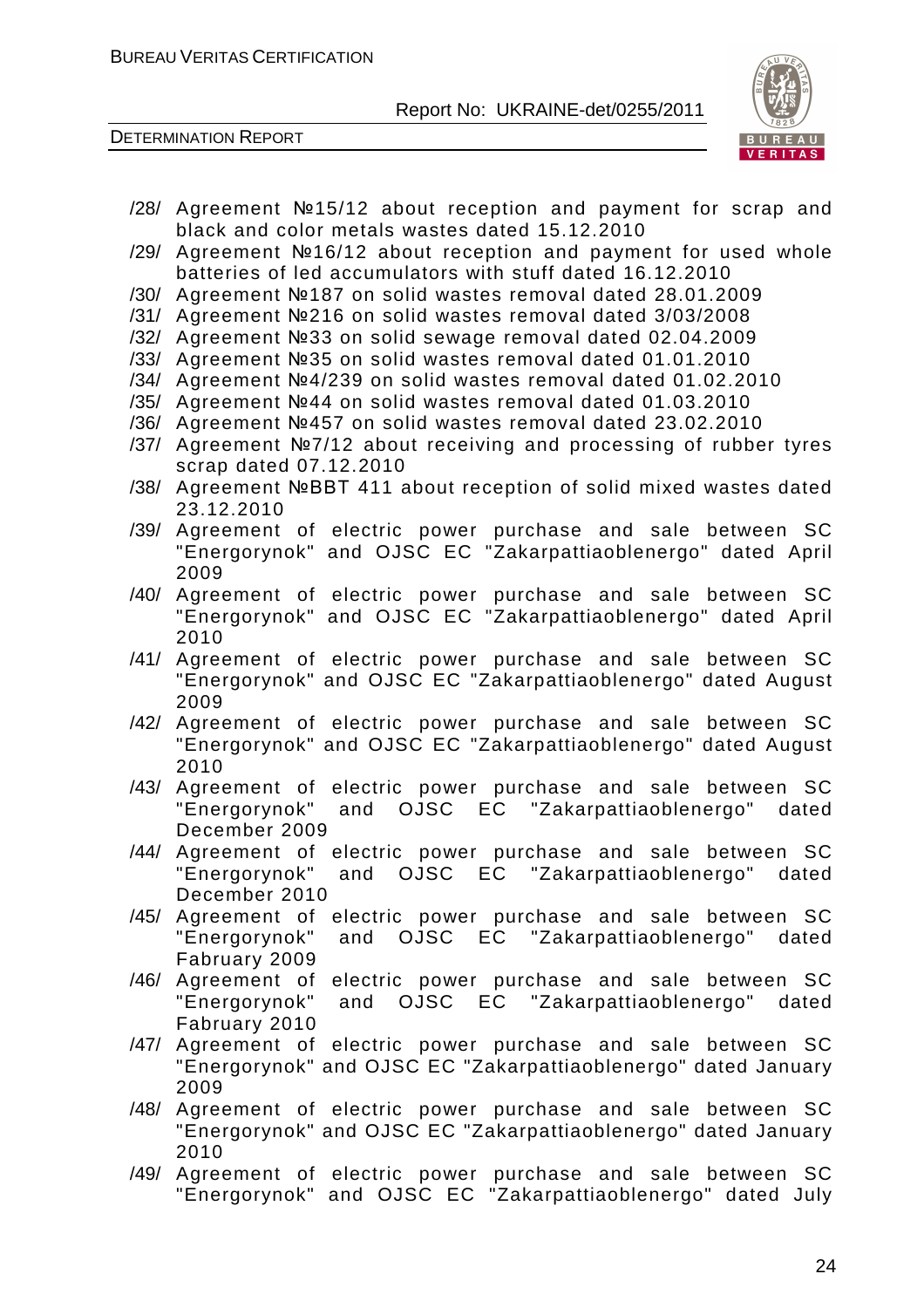

DETERMINATION REPORT

2009

- /50/ Agreement of electric power purchase and sale between SC "Energorynok" and OJSC EC "Zakarpattiaoblenergo" dated July 2010
- /51/ Agreement of electric power purchase and sale between SC "Energorynok" and OJSC EC "Zakarpattiaoblenergo" dated June 2009
- /52/ Agreement of electric power purchase and sale between SC "Energorynok" and OJSC EC "Zakarpattiaoblenergo" dated June 2010
- /53/ Agreement of electric power purchase and sale between SC "Energorynok" and OJSC EC "Zakarpattiaoblenergo" dated March 2008
- /54/ Agreement of electric power purchase and sale between SC "Energorynok" and OJSC EC "Zakarpattiaoblenergo" dated March 2009
- /55/ Agreement of electric power purchase and sale between SC "Energorynok" and OJSC EC "Zakarpattiaoblenergo" dated March 2010
- /56/ Agreement of electric power purchase and sale between SC "Energorynok" and OJSC EC "Zakarpattiaoblenergo" dated May 2009
- /57/ Agreement of electric power purchase and sale between SC "Energorynok" and OJSC EC "Zakarpattiaoblenergo" dated May 2010
- /58/ Agreement of electric power purchase and sale between SC "Energorynok" and OJSC EC "Zakarpattiaoblenergo" dated November 2009
- /59/ Agreement of electric power purchase and sale between SC "Energorynok" and OJSC EC "Zakarpattiaoblenergo" dated November 2010
- /60/ Agreement of electric power purchase and sale between SC "Energorynok" and OJSC EC "Zakarpattiaoblenergo" dated October 2009
- /61/ Agreement of electric power purchase and sale between SC "Energorynok" and OJSC EC "Zakarpattiaoblenergo" dated October 2010
- /62/ Agreement of electric power purchase and sale between SC "Energorynok" and OJSC EC "Zakarpattiaoblenergo" dated September 2007
- /63/ Agreement of electric power purchase and sale between SC "Energorynok" and OJSC EC "Zakarpattiaoblenergo" dated September 2009
- /64/ Agreement of electric power purchase and sale between SC "Energorynok" and OJSC EC "Zakarpattiaoblenergo" dated September 2010
- /65/ Agreement on electric power supply No.Р06/3ОЕ-0030 dated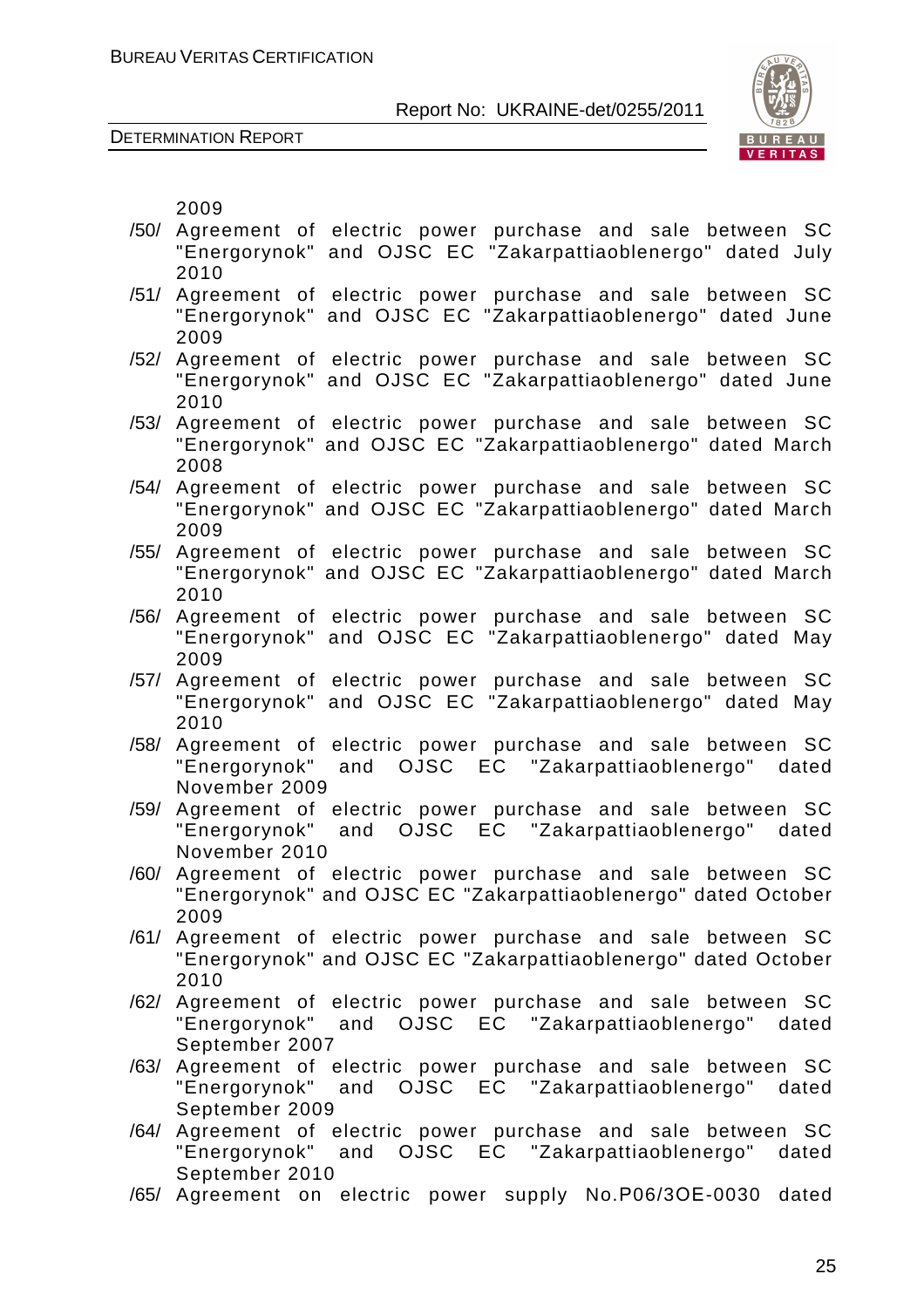

DETERMINATION REPORT

23.09.2010

- /66/ Agreement on solid wastes removal dated 01.03.2010
- /67/ Annex to licence №482728
- /68/ Attestation certificate for measuring laboratory №РВ-0016-10 dated 05.05.2010
- /69/ Automatized system of electric power commercial account. Technical task. ІФЕ 502.32606198-05ТЗ. 2006
- /70/ Automatized system of electric power commercial account. Working project ІФЕ 502.32606198-06РП Volume 3. 2006
- /71/ Bill No.6385 for electric power consumption in 03/2011 dated 22/03/2011
- /72/ Certificate of measurement device faultiness №29-09/2179 Conductivity box Р5054/1 Reg.№805 dated 25.11.2009
- /73/ Certificate of qualification confirmation for Mykola Avramenko. 2008
- /74/ Certificate of qualification confirmation for Stepan Sherfeze. 2008
- /75/ Certificate of state metrological certification №29-0570 dated 15.04.2010. Electrical calibration laboratory ЭТПЛ-110 №824, 2008
- /76/ Certificate of state metrological certification №29-3400 dated 08.12.2009 Tension transformer НОМ(э)-35/110, №007, 2008
- /77/ Certificate of state metrological certification №29-3402 dated 09.12.2009 Current transformer ТТ(э)-09, №801, 2008
- /78/ Certificate of state metrological certification №С8.082 2010 dated 22.04.2010. Automatized system of electric power commercial account
- /79/ Collection of working educational and program documentation for preperation of qualified staff by profession 7215.2 Strapper
- /80/ Collection of working educational and program documentation for preperation of qualified staff by profession 7241.1 Electromechanic to repair distributing device facilities
- /81/ Collection of working educational and program documentation for preperation of qualified staff by profession 7241.1 Електромонтер з обслуговування підстанції
- /82/ Collection of working educational and program documentation for preperation of qualified staff by profession 7241.2 - Electrician of distributive networks exploitation Електромонтер з експлуатації розподільних мереж
- /83/ Collection of working educational and program documentation for preperation of qualified staff by profession 7241.2 - Electrician of operational-visionary team
- /84/ Collection of working educational and program documentation for preperation of qualified staff by profession 7241.2 - Electricional of air power lines repairment
- /85/ Collection of working educational and program documentation for preperation of qualified staff by profession 9153 energy audit controller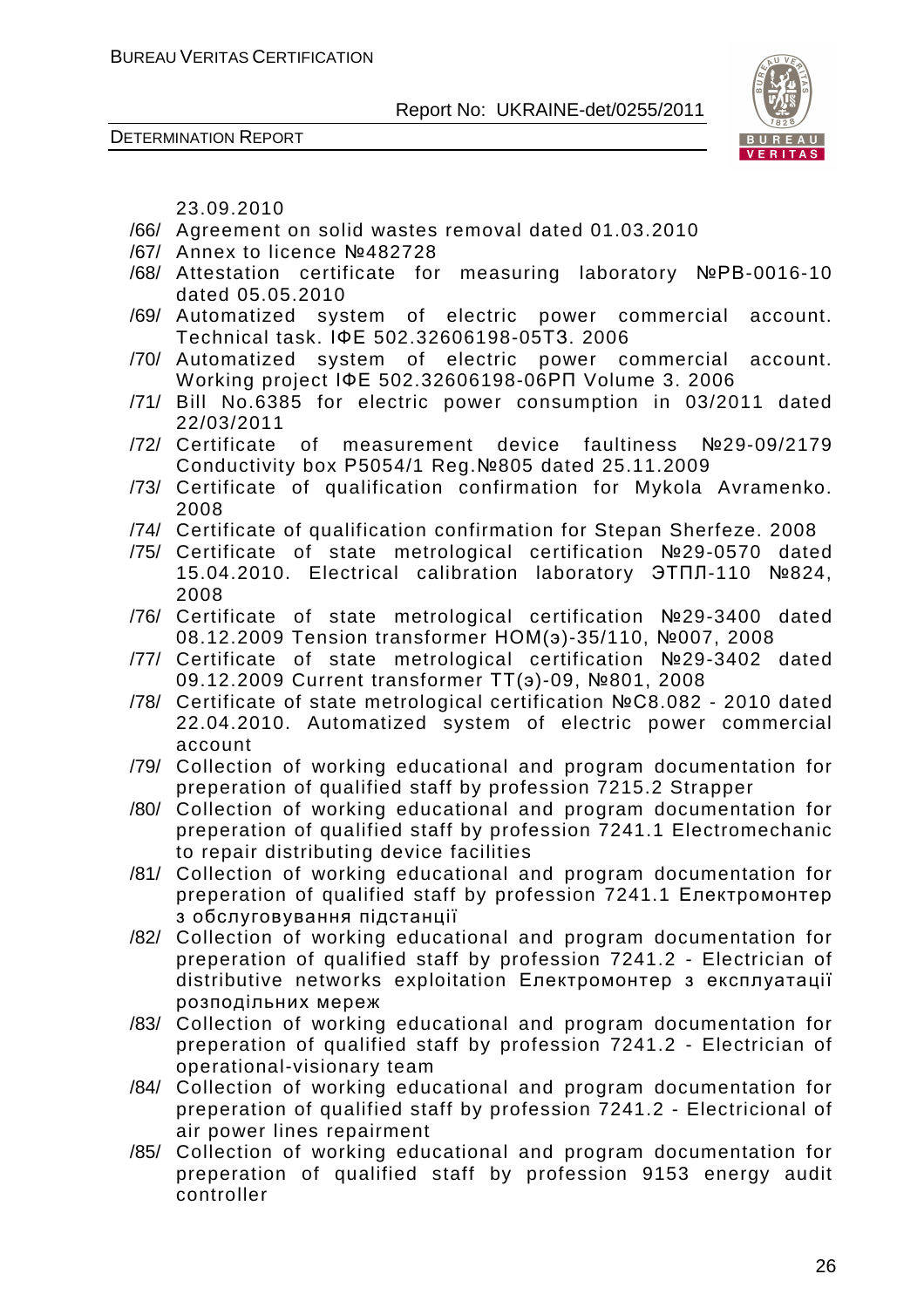

DETERMINATION REPORT

/86/ Contact No.05-22041 of electric power usage dated 06.04.2011 /87/ Courses plan of NKK OJSC EC "Zakarpattiaoblenergo" for 2003 /88/ Courses plan of NKK OJSC EC "Zakarpattiaoblenergo" for 2004 /89/ Courses plan of NKK OJSC EC "Zakarpattiaoblenergo" for 2005 /90/ Courses plan of NKK OJSC EC "Zakarpattiaoblenergo" for 2006 /91/ Courses plan of NKK OJSC EC "Zakarpattiaoblenergo" for 2007 /92/ Courses plan of NKK OJSC EC "Zakarpattiaoblenergo" for 2008 /93/ Courses plan of NKK OJSC EC "Zakarpattiaoblenergo" for 2009 /94/ Courses plan of NKK OJSC EC "Zakarpattiaoblenergo" for 2010 /95/ Courses plan of NKK OJSC EC "Zakarpattiaoblenergo" for 2011 /96/ Detailed consumer note for 11/04/2011 /97/ Electricity balance structure and TEE for transfer in electricity supply networks 154-0,38 kV of OJSC EC "Zakarpattiaoblenergo" for 2000 /98/ Electricity balance structure and TEE for transfer in electricity supply networks 154-0,38 kV of OJSC EC "Zakarpattiaoblenergo" for 2001 /99/ Electricity balance structure and TEE for transfer in electricity supply networks 154-0,38 kV of OJSC EC "Zakarpattiaoblenergo" for 2002 /100/ Electricity balance structure and TEE for transfer in electricity supply networks 154-0,38 kV of OJSC EC "Zakarpattiaoblenergo" for 2003 /101/ Electricity balance structure and TEE for transfer in electricity supply networks 154-0,38 kV of OJSC EC "Zakarpattiaoblenergo" for 2004 /102/ Electricity balance structure and TEE for transfer in electricity supply networks 154-0,38 kV of OJSC EC "Zakarpattiaoblenergo" for 2005 /103/ Electricity balance structure and TEE for transfer in electricity supply networks 154-0,38 kV of OJSC EC "Zakarpattiaoblenergo" for 2006 /104/ Electricity balance structure and TEE for transfer in electricity supply networks 154-0,38 kV of OJSC EC "Zakarpattiaoblenergo" for 2007 /105/ Electricity balance structure and TEE for transfer in electricity supply networks 154-0,38 kV of OJSC EC "Zakarpattiaoblenergo" for 2008 /106/ Electricity balance structure and TEE for transfer in electricity supply networks 154-0,38 kV of OJSC EC "Zakarpattiaoblenergo" for 2009 /107/ Electricity balance structure and TEE for transfer in electricity supply networks 154-0,38 kV of OJSC EC "Zakarpattiaoblenergo" for 2010 /108/ Electricity balance structure and TEE for transfer in electricity supply networks 154-0,38 kV of OJSC EC "Zakarpattiaoblenergo" for April 2009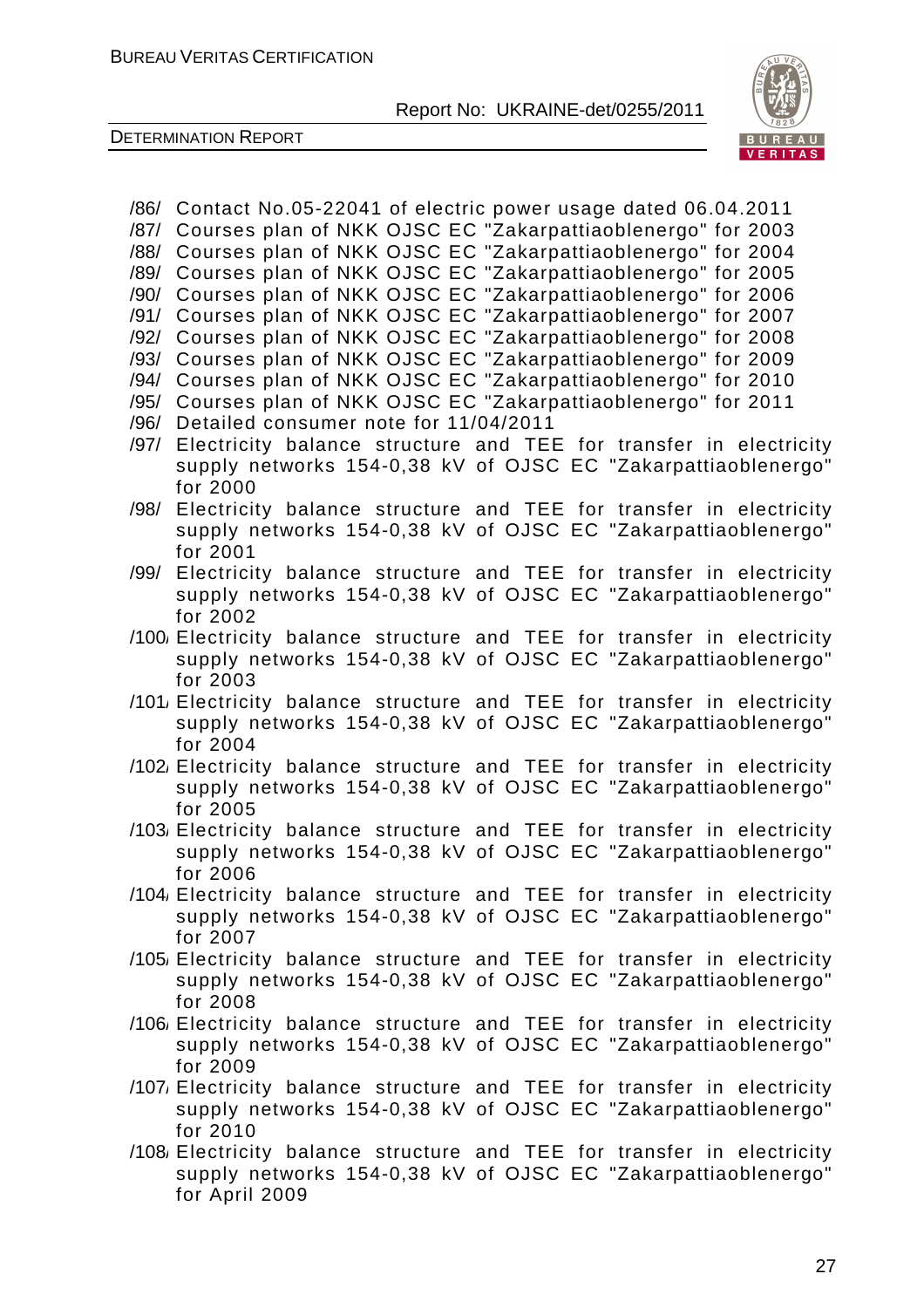

- /109/ Electricity balance structure and TEE for transfer in electricity supply networks 154-0,38 kV of OJSC EC "Zakarpattiaoblenergo" for August 2009
- /110/ Electricity balance structure and TEE for transfer in electricity supply networks 154-0,38 kV of OJSC EC "Zakarpattiaoblenergo" for December 2009
- /111/ Electricity balance structure and TEE for transfer in electricity supply networks 154-0,38 kV of OJSC EC "Zakarpattiaoblenergo" for Fabruary 2009
- /112/ Electricity balance structure and TEE for transfer in electricity supply networks 154-0,38 kV of OJSC EC "Zakarpattiaoblenergo" for January 2009
- /113/ Electricity balance structure and TEE for transfer in electricity supply networks 154-0,38 kV of OJSC EC "Zakarpattiaoblenergo" for July 2009
- /114/ Electricity balance structure and TEE for transfer in electricity supply networks 154-0,38 kV of OJSC EC "Zakarpattiaoblenergo" for June 2009
- /115/ Electricity balance structure and TEE for transfer in electricity supply networks 154-0,38 kV of OJSC EC "Zakarpattiaoblenergo" for March 2009
- /116/ Electricity balance structure and TEE for transfer in electricity supply networks 154-0,38 kV of OJSC EC "Zakarpattiaoblenergo" for May 2009
- /117/ Electricity balance structure and TEE for transfer in electricity supply networks 154-0,38 kV of OJSC EC "Zakarpattiaoblenergo" for November 2009
- /118/ Electricity balance structure and TEE for transfer in electricity supply networks 154-0,38 kV of OJSC EC "Zakarpattiaoblenergo" for October 2009
- /119/ Electricity balance structure and TEE for transfer in electricity supply networks 154-0,38 kV of OJSC EC "Zakarpattiaoblenergo" for September 2009
- /120/ Electronic electric power users database
- /121/ Energy saving activities in OJSC EC "Zakarpattiaoblenergo" for 2002
- /122/ Energy saving activities in OJSC EC "Zakarpattiaoblenergo" for 2003
- /123/ Energy saving activities in OJSC EC "Zakarpattiaoblenergo" for 2004
- /124/ Energy saving activities in OJSC EC "Zakarpattiaoblenergo" for 2005
- /125/ Example of certificate of giving (hightening) work qualification, that can be issued by NKK OJSC EC "Zakarpattiaoblenergo"
- /126/ Expert conclusion dated 23/04/2010
- /127/ Expert conclusion on working project of automatized system of electric power commercial account creation dated 09.06.2009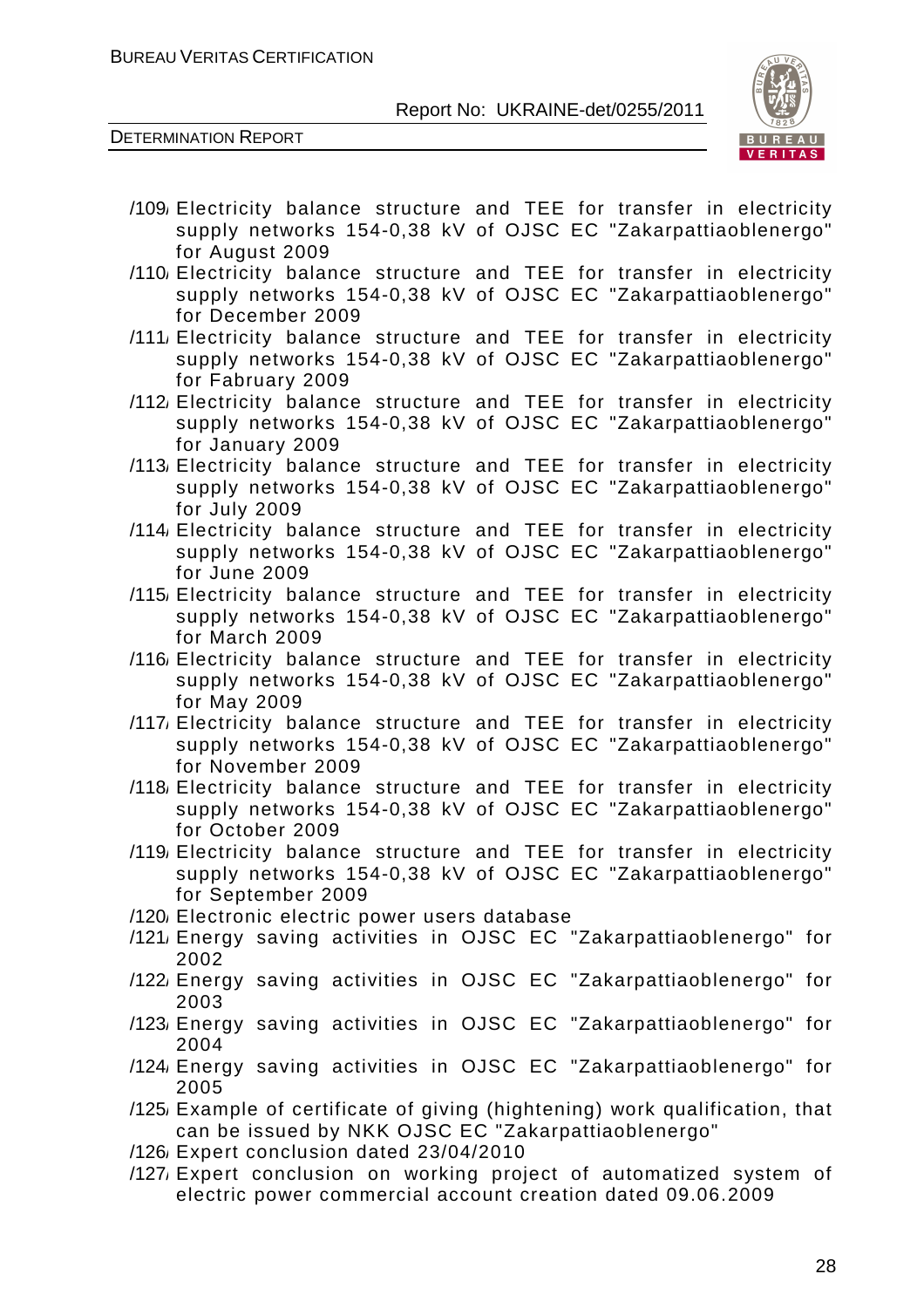

- /128/ Investment development programm of OJSC EC "Zakarpattiaoblenergo" for the period 2005-2009. Investment year 2005
- /129/ Investment development programm of OJSC EC "Zakarpattiaoblenergo" for the period 2006-2010. Investment year 2006
- /130/ Investment development programm of OJSC EC "Zakarpattiaoblenergo" for the period 2007-2011. Investment year 2007
- /131/ Investment development programm of OJSC EC "Zakarpattiaoblenergo" for the period 2008-2012. Investment year 2008
- /132/ Investment development programm of OJSC EC "Zakarpattiaoblenergo" for the period 2009-2013. Investment year 2009
- /133/ Investment development programm of OJSC EC "Zakarpattiaoblenergo" for the period 2010-2014. Investment year 2010
- /134/ Investment development programm of OJSC EC "Zakarpattiaoblenergo" for the period 2011-2015. Investment year 2011. Expert conclusion dated 25.11.2010
- /135/ Investment development programm of power company OJSC EC "Zakarpattiaoblenergo" for the period 01.06.2003 - 31.05.2004. Detailed report
- /136/ Letter of endorcement of profect of automatized system of electric power commercial account creation №04/42-7603 dated 18.12.2008
- /137/ Licence №156079 on building activities for OJSC EC "Zakarpattiaoblenergo" for the period 15.09.2006 - 15.09.2011
- /138/ Licence №220542 for electric power supply by local electricity supply networks dated 26.08.2005
- /139/ Licence №220543 for electric power supply using adjusted tariff dated 26.08.2005
- /140/ Licence №220544 for electric power production dated 26.08.2005
- /141/ Licence №482728 for education services provision for NKK OJSC EC "Zakarpattiaoblenergo" dated 29.09.2009
- /142/ Microsoft Open Licence
- /143/ Note on electric power consumption for the period from 07/2005 until 04/2011
- /144/ OJSC EC "Zakarpattiaoblenergo". Protocol of parametrization No.1419 dated 22/03/2011
- /145/ OJSC EC "Zakarpattiaoblenergo". Protocol of voltage transformer examination dated 25/11/2010
- /146/ OJSC EC "Zakarpattiaoblenergo". Task-report, March 2011
- /147/ Order №437 on organization of information collection of electricity supply in (M)REM network dated 06.12.2006
- /148/ Order on "exchange of places of electricity supply accounting in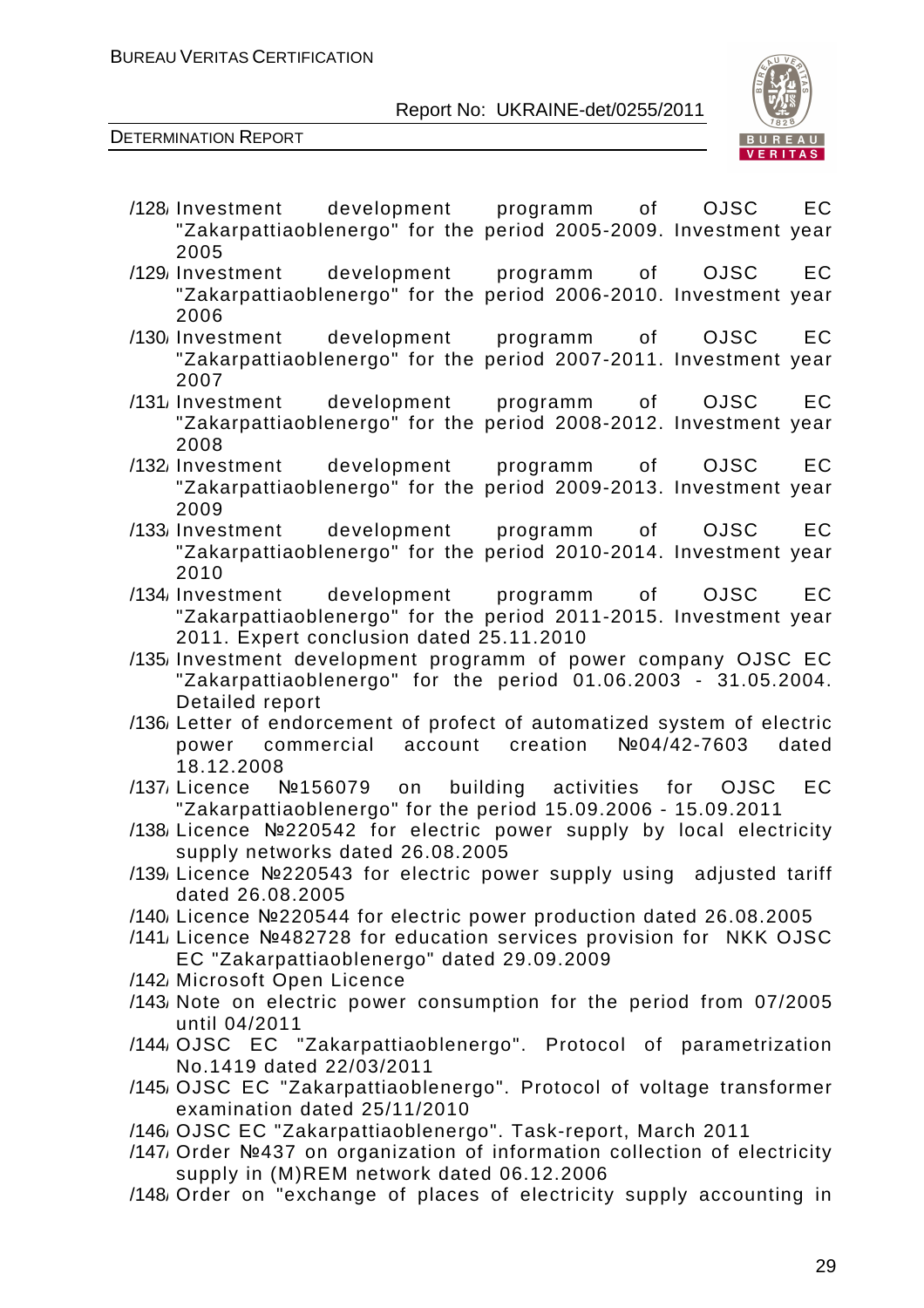

DETERMINATION REPORT

REM (PEM) network dated 28.02.2006

- /149/ Order on activities of company in 2008 dated 02/01/2008
- /150/ Order on activities of company in 2009 dated 02/01/2009
- /151/ Order on activities of company in 2010 dated 04/01/2010
- /152/ Order on activities of company in 2011 dated 04/01/2011
- /153/ Passport of high voltage discounts exploitation of facilities and metrology of power sale
- /154/ Permission №392.01.21.80.22.0 on work start dated 12.12.2001
- /155/ Personal account of consumer for Mykola Seredin
- /156/ Principles of compilation of electric power balance structure in electricity supply networks of 0,38-150 kV, analysis of its rectangular components and regulation of technological expenditure of electricity
- /157/ Programm of hand-over tests of automatized system of electric power commercial account in 2010
- /158/ Programm of REM dispatchers' skills improvement
- /159/ Programm of skills improvement of masters of REM production devisions repairment
- /160/ Programm of skills improvement of masters of substation group
- /161/ Protocol №У04728690/8.082 -2010П of state metrological certification of automatized system of electric power commercial account dated 22.04.2010
- /162/ Protocol of current transformer examination dated 24/11/2010
- /163/ Purchase and sale agreement on recyclable materials dated 08.12.2010
- /164/ Purchase and sale agreement on scrap of black and color metals and recyclable materials dated 31.12.2009
- /165/ Report on investment programm realization in OJSC EC "Zakarpattiaoblenergo" for 2005
- /166/ Report on investment programm realization in OJSC EC "Zakarpattiaoblenergo" for 2006
- /167/ Report on investment programm realization in OJSC EC "Zakarpattiaoblenergo" for 2007
- /168/ Report on investment programm realization in OJSC EC "Zakarpattiaoblenergo" for 2008
- /169/ Report on investment programm realization in OJSC EC "Zakarpattiaoblenergo" for 2009
- /170/ Report on investment programm realization in OJSC EC "Zakarpattiaoblenergo" for 2010
- /171/ Report on results of activities in 2001 and tasks for 2002 dated 02/01/2002
- /172/ Report on results of activities in 2002 and tasks for 2003 dated 02/01/2003
- /173/ Report on results of activities in 2003 and tasks for 2004 dated 08/01/2004
- /174/ Report on results of activities in 2004 and tasks for 2005 dated 04/01/2005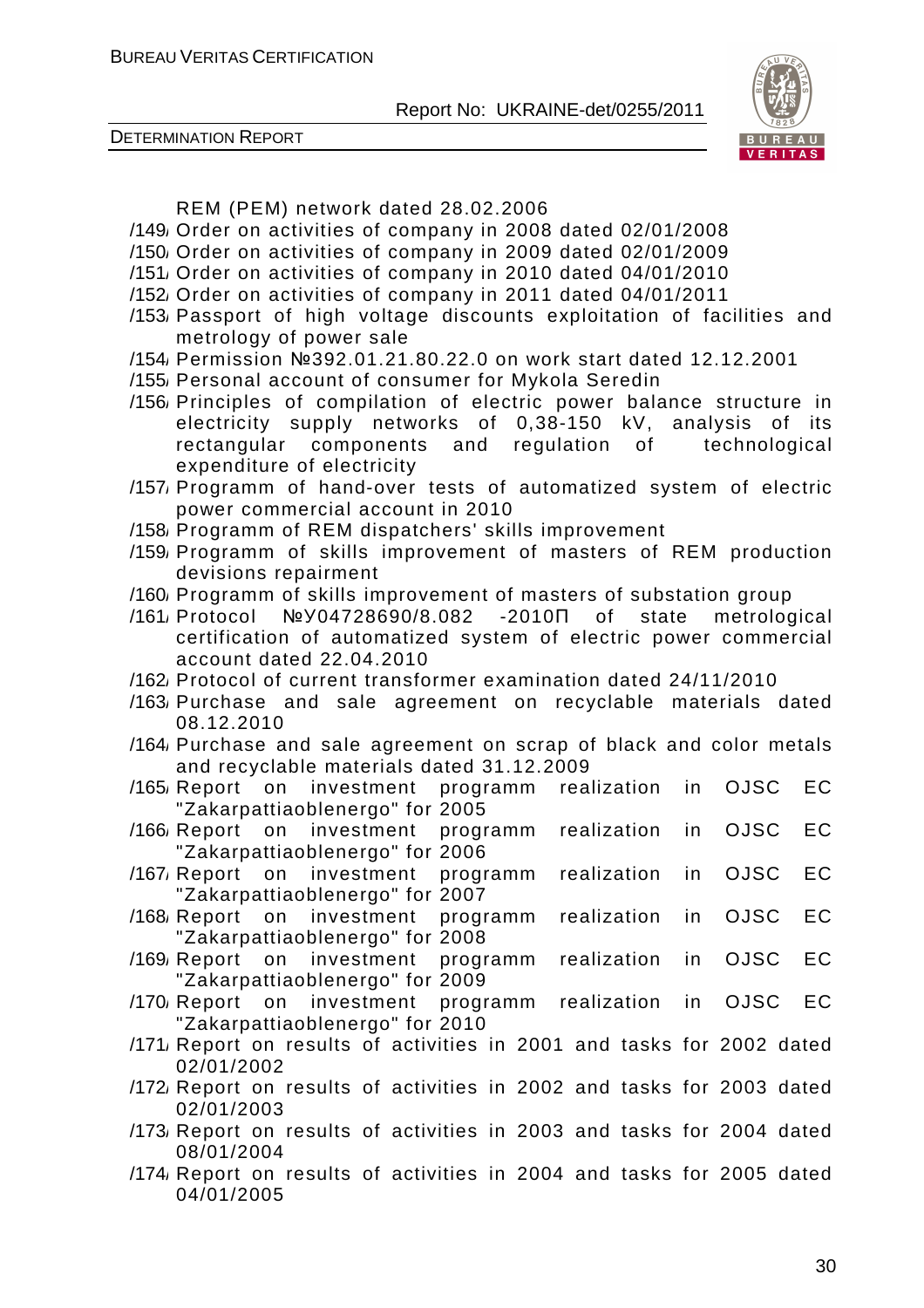

- /175/ Report on results of activities in 2005 and tasks for 2006 dated 03/01/2006 /176/ Report on results of activities in 2006 and tasks for 2007 dated
- 02/01/2007 /177/ Resolution No.4 about administrative amercement dated 22.02.2010
- /178/ Sample of electricity supply statement into Tyachiv REM network in nets with 10/6-0,4 kV
- /179/ Sample of list for delivery of certificates of qualification improvement in NKK OJSC EC "Zakarpattiaoblenergo"
- /180/ Sample of protocol of qualification committee meeting of NKK OJSC EC "Zakarpattiaoblenergo"
- /181/ Stamp of NKK OJSC EC "Zakarpattiaoblenergo"
- /182/ Statement No.116 of National ecological inspection dated 20.10.2004
- /183/ Statement of inspection of environmental regulations complience dated 03.06.2010
- /184/ Statement of inspection of Uzh river coast within the border of the city of Onokivtsi village dated 07.11.2008
- /185/ Statement of National ecological inspection dated 13.10.2004
- /186/ Statement of National ecological inspection dated 14.10.2004
- /187/ Statement of National ecological inspection dated 14.10.2004
- /188/ Statement of National ecological inspection dated 15.10.2004
- /189/ Statement of National ecological inspection dated 15.10.2004
- /190/ Statement of National ecological inspection dated 20.04.1999
- /191/ Statement of reception of automatized system of electric power commercial account into researching operation dated 18/12/2008
- /192/ Statement on the order of data exchange between ASOE (АСОЕ) of Western SC NEC "Ukrenergo" and OJSC EC "Zakarpattiaoblenergo" dated 29/04/2010
- /193/ Verification certificat for standart metre №29-09/2258 Current transformer И-56 Reg.№35259 dated 09.12.2009
- /194/ Verification certificat for standart metre №29-10/0391 Tension transformer НОМ(э)-6/10 Reg.№803 dated 01.03.2010
- /195/ Verification certificat for standart metre №3/627 Electricity supply meter calibration facility ЦУ6800/3 Reg.№17079 dated 28.07.2010
- /196/ Verification certificat for standart metre №3/628 Etalon threephase meter EFH-31 Reg.№1163 dated 28.07.2010
- /197/ Verification certificat for standart metre №3/628 Etalon threephase meter ЦЭ6806-02 Reg.№190366 dated 28.07.2010
- /198/ Verification certificat for standart metre №3/629 Etalon threephase meter ЦЭ6806-02 Reg.№160305 dated 28.07.2010
- /199/ Verification certificat for standart metre №3/643 Etalon threephase meter WS2310B Reg.№1316060299 dated 29.07.2010
- /200/ Verification certificat for standart metre №3/644 Etalon threephase meter WS2310B Reg.№1316060292 dated 29.07.2010
- /201/ Verification certificat for standart metre №3/657 Electricity supply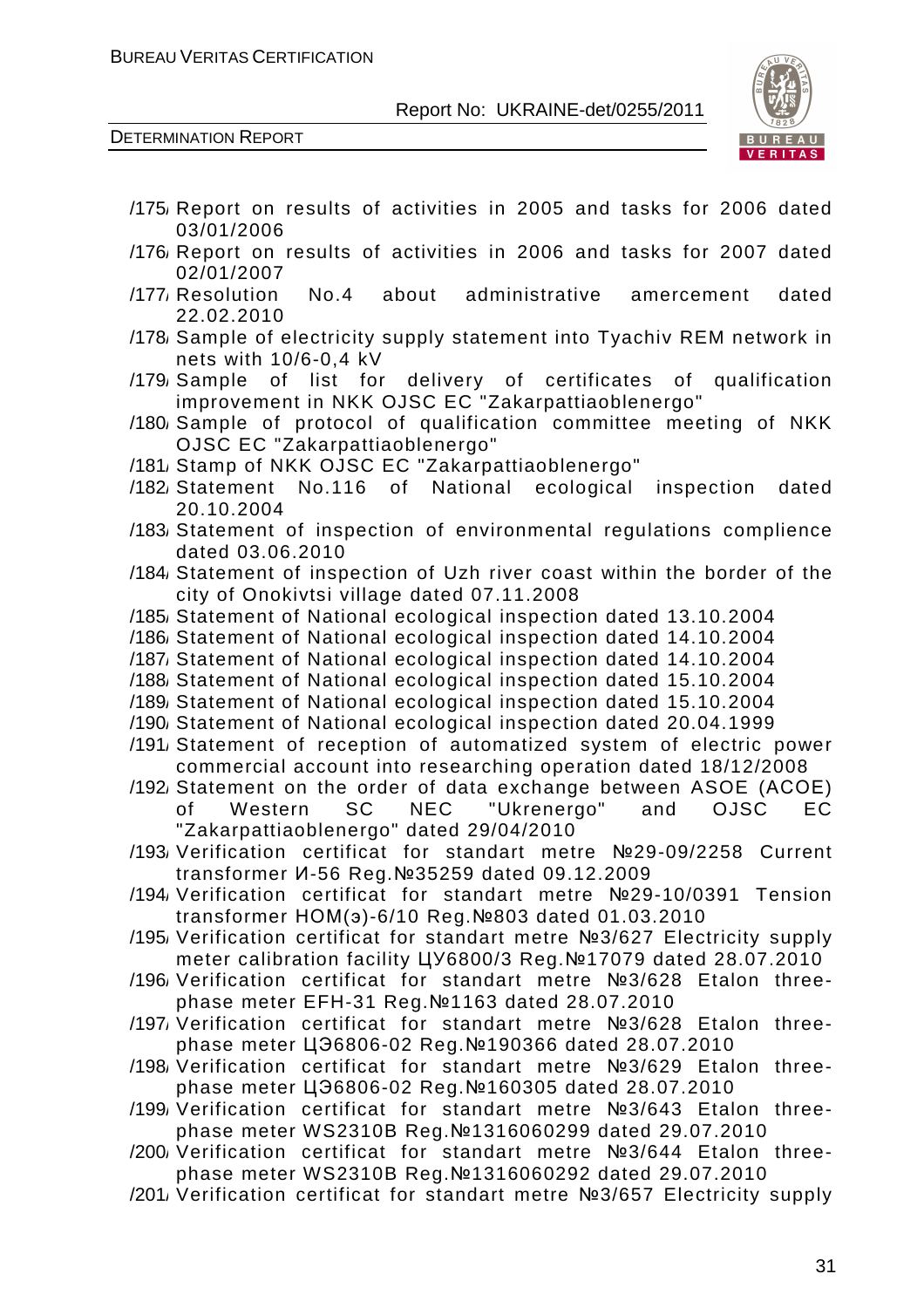

| meter calibration facility UY6800/3 Reg. Nº1N126 dated 04.08.2010             |
|-------------------------------------------------------------------------------|
| /202 Verification certificat for standart metre Nº3/693 Resistance box        |
| MCP-63 Reg. Nº01488 dated 05.08.2010                                          |
| /203/ Verification certificat for standart metre<br>Nº3/694 Resistance box    |
| MCP-63 Reg. Nº03010 dated 05.08.2010                                          |
| /204/ Verification certificat for standart metre<br>Nº3/695 Resistance box    |
| MCP-63 Reg. Nº06961 dated 05.08.2010                                          |
|                                                                               |
| /205 Verification certificat for standart metre<br>Nº3/696 Resistance box     |
| MCP-63 Reg. Nº01275 dated 05.08.2010                                          |
| /206/ Verification certificat for standart metre<br>Nº3/697 Resistance box    |
| MCP-63 Reg. Nº01169 dated 05.08.2010                                          |
| /207 Verification certificat for standart metre Nº3/698 Continuous            |
| current bridge МОД-61 Reg. №1719 dated 05.08.2010                             |
| /208 Verification certificat for standart metre Nº3/702 Resistance box        |
| P4073 Reg. Nº375 dated 05.08.2010                                             |
| /209 Verification certificat for standart metre Nº3/703 Resistance box        |
| P4042 Reg. Nº536 dated 05.08.2010                                             |
| Nº3/704 Resistance box<br>/210 Verification certificat for standart metre     |
|                                                                               |
| P403 Reg. Nº 20804 dated 05.08.2010                                           |
| /211, Verification certificat for standart metre<br>Nº3/705 Resistance<br>box |
| P4047 Reg. Nº305 dated 05.08.2010                                             |
| /212 Verification certificat for standart metre<br>Nº3/706 Resistance box     |
| P4047 Reg. Nº343 dated 05.08.2010                                             |
| Nº3/706 Resistance box<br>/213 Verification certificat for standart metre     |
| P4057 Reg. Nº2421 dated 05.08.2010                                            |
| /214 Verification certificat for standart metre<br>Nº3/707 Resistance box     |
| P4003 Reg. Nº2207 dated 05.08.2010                                            |
| /215/ Verification certificat for standart metre<br>Nº3/708 Resistance box    |
| P4041 Reg. Nº428 dated 05.08.2010                                             |
| /216 Verification certificat for standart metre Nº3/710 Resistance box        |
|                                                                               |
| P4002 Reg. Nº10959 dated 05.08.2010                                           |
| /217, Verification certificat for standart metre №3/711 Wattmeter Д57         |
| Reg. Nº 21514 dated 06.08.2010                                                |
| /218 Verification certificat for standart metre №3/712 Amperemeter Д57        |
| Reg. Nº17063 dated 06.08.2010                                                 |
| /219, Verification certificat for standart metre №3/713 Cymometer Ф5043       |
| Reg. Nº4195 dated 06.08.2010                                                  |
| /220 Verification certificat for standart metre №3/714<br>Current             |
| transformer YTT-6 Reg. № 3601 dated 06.08.2010                                |
| /221, Verification certificat for standart metre №3/715 Cymometer Д506        |
| Reg. Nº 109340 dated 06.08.2010                                               |
| /222 Verification certificat for standart metre №3/716 Amvoltmeter            |
|                                                                               |
| Ц4311 Reg. № 3042 dated 06.08.2010                                            |
| /223 Verification certificat for standart metre №3/717 Voltmeter Д5103        |
| Reg. Nº401 dated 09.08.2010                                                   |
| /224 Verification certificat for standart metre Nº3/718 Voltmeter 3513        |
| Reg. Nº 99131 dated 09.08.2010                                                |
|                                                                               |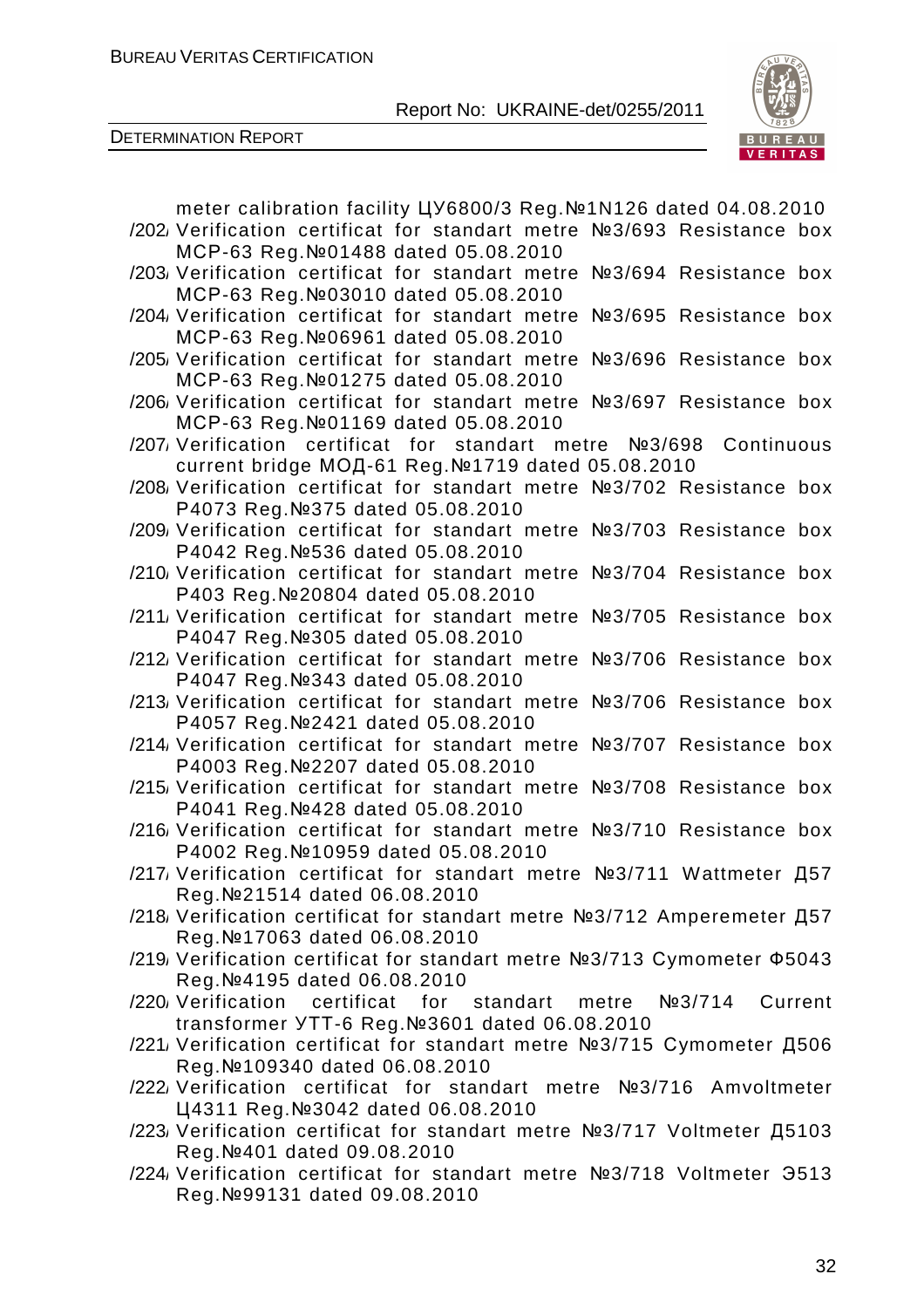

| /225 Verification certificat for standart metre №3/719 Amperemeter                                            |
|---------------------------------------------------------------------------------------------------------------|
| Д5100 Reg. №2679 dated 09.08.2010                                                                             |
| /226 Verification certificat for standart metre №3/720 Wattmeter Д5105<br>Reg. Nº 2411 dated 09.08.2010       |
| Nº3/724<br>Millammeter<br>/227 Verification certificat for standart metre                                     |
| Д50145 Reg. № 5232 dated 10.08.2010                                                                           |
| /228 Verification certificat for standart metre<br>Millammeter<br>Nº3/725                                     |
| Д50144 Reg. №5463 dated 10.08.2010                                                                            |
| /229 Verification certificat for standart metre<br>Nº3/726<br>Millammeter                                     |
| Д50146 Reg. № 5563 dated 10.08.2010<br>/230 Verification certificat for standart metre №3/727 Wattmeter Д5106 |
| Reg. №2350 dated 10.08.2010                                                                                   |
| /231, Verification certificat for standart metre №3/728 Wattmeter Д5105                                       |
| Reg. Nº 2445 dated 10.08.2010                                                                                 |
| /232 Verification certificat for standart metre №3/729 Wattmeter Д5106                                        |
| Reg. №356 dated 11.08.2010                                                                                    |
| /233 Verification certificat for standart metre №3/754 Wattmeter Д580                                         |
| Reg. Nº 5007 dated 18.08.2010                                                                                 |
| /234 Verification certificat for standart metre №3/755 Voltmeter Д50152                                       |
| Reg. Nº 5722 dated 18.08.2010                                                                                 |
| /235 Verification certificat for standart metre №3/756 Voltmeter Ц4311<br>Reg. №193 dated 18.08.2010          |
| /236 Verification certificat for standart metre №3/757 Amperemeter                                            |
| Д5017 Reg. № 50950 dated 18.08.2010                                                                           |
| /237/ Verification certificat for standart metre<br>Nº3/758<br>Amperemeter                                    |
| Д566 Reg. №11177 dated 18.08.2010                                                                             |
| /238 Verification certificat for standart metre<br>Nº3/767 Microammeter                                       |
| M2005 Reg. Nº4270 dated 19.08.2010<br>/239 Verification certificat for standart metre<br>Nº3/768 Voltammeter  |
| M2007 Reg. Nº9733 dated 19.08.2010                                                                            |
| /240 Verification certificat for standart metre №3/775 Wattmeter Д5106                                        |
| Reg. Nº 2370 dated 25.08.2010                                                                                 |
| /241, Verification certificat for standart metre №3/777 Amperemeter                                           |
| Д553 Reg. №98193 dated 28.08.2010                                                                             |
| /242 Verification certificat for standart metre №3/778 Amperemeter                                            |
| Д5017 Reg. № 51093 dated 25.08.2010                                                                           |
| /243/ Verification certificat for standart metre Nº3/779 Cymometer<br>Ф506M Reg. № 5664 dated 25.08.2010      |
| /244 Verification certificat for standart metre №3/780 Tension devider                                        |
| P5/1 Reg. №1205 dated 25.08.2010                                                                              |
| /245 Verification certificat for standart metre №3/781<br>Many-sided                                          |
| bypass P6 Reg. Nº 3069 dated 25.08.2010                                                                       |
| /246 Verification certificat for standart metre №3/834 Voltmeter Д50151                                       |
| Reg. №5837 dated 30.08.2010<br>/247, Verification certificat for standart metre №3/835 Voltmeter Д50102       |
| Reg. №216 dated 30.08.2010                                                                                    |
| /248 Verification certificat for standart metre №3/836 Cymometer Ф5041                                        |
|                                                                                                               |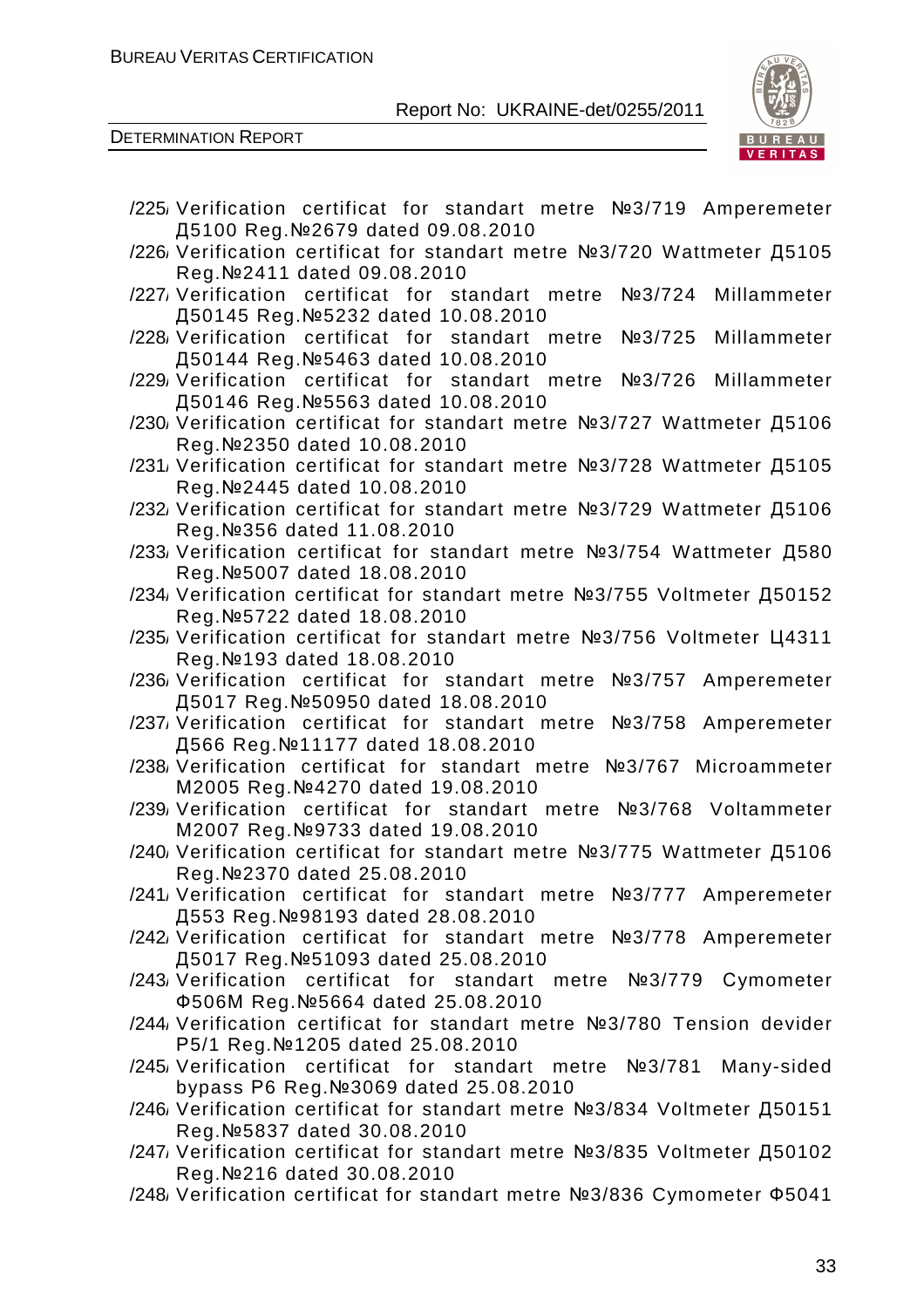DETERMINATION REPORT



Reg.№16 dated 30.08.2010

- /249/ Verification certificat for standart metre №3/837 Phasometer Д578 Reg.№862 dated 30.08.2010
- /250/ Verification certificate for measurement device №29-09/2160 Conductivity box Р5054/2 Reg.№513 dated 24.11.2009
- /251/ Verification certificate for measurement device №29-09/2161 Conductivity box Р5054/2 Reg.№541 dated 24.11.2009
- /252/ Verification certificate for measurement device №29-09/2178 Tension box МН-1200/100 Reg.№011 dated 25.11.2009
- /253/ Verification certificate for measurement device №29-09/2180 Conductivity box Р5054/1 Reg.№811 dated 25.11.2009
- /254/ Verification certificate for measurement device №29-10/0069 Conductivity box Р5054/1 Reg.№805 dated 20.01.2010
- /255/ Verification certificate for measurement device №3/1310 Current transformer Т-066 УЗ Reg.№245303, 432193, 567342 (3 units) dated 01.12.2010
- /256/ Verification certificate for measurement device №3/1311 Current transformer Т-066 УЗ Reg.№28319, 28069, 28109 (3 units) dated 01.12.2010
- /257/ Verification certificate for measurement device №3/1312 Current transformer ТВЛМ-10 Reg.№22113, 28191 (2 units) dated 01.12.2010
- /258/ Verification certificate for measurement device №3/1313 Current transformer ТВПМ-10 Reg.№55770, 50479 (2 units) dated 01.12.2010
- /259/ Verification certificate for measurement device №3/1314 Current transformer ТВМ-10 Reg.№44113, 41687 dated 01.12.2010
- /260/ Verification certificate for measurement device №3/1315 Tension transformer НАМИ-10 Reg.№6823 dated 01.12.2010
- /261/ Verification certificate for measurement device №3/355 Tension transformer ЗНОМ-35-6541 Reg.№1410145, 1410143, 1412116 (3 units) dated 07.05.2009
- /262/ Verification certificate for measurement device №3/378 Current transformer ТФЗМ-35 Reg.№19672, 19734 (2 units) dated 04.06.2008
- /263/ Verification certificate for measurement device №3/439 Electricity supply meter calibration facility У1134 Reg.№6623 dated 08.06.2010
- /264/ Verification certificate for measurement device №3/505 Current transformers И515М/1 Reg.№18120, 13263, 15892 (3 units) dated 14.07.2009
- /265/ Verification certificate for measurement device №3/506 Current transformers И515М/1 Reg.№012298, 11890, 01295 (3 units) dated 14.07.2009
- /266/ Verification certificate for measurement device №3/536 Electricity supply meter calibration facility Y1134 Reg.№6642 dated 16.07.2010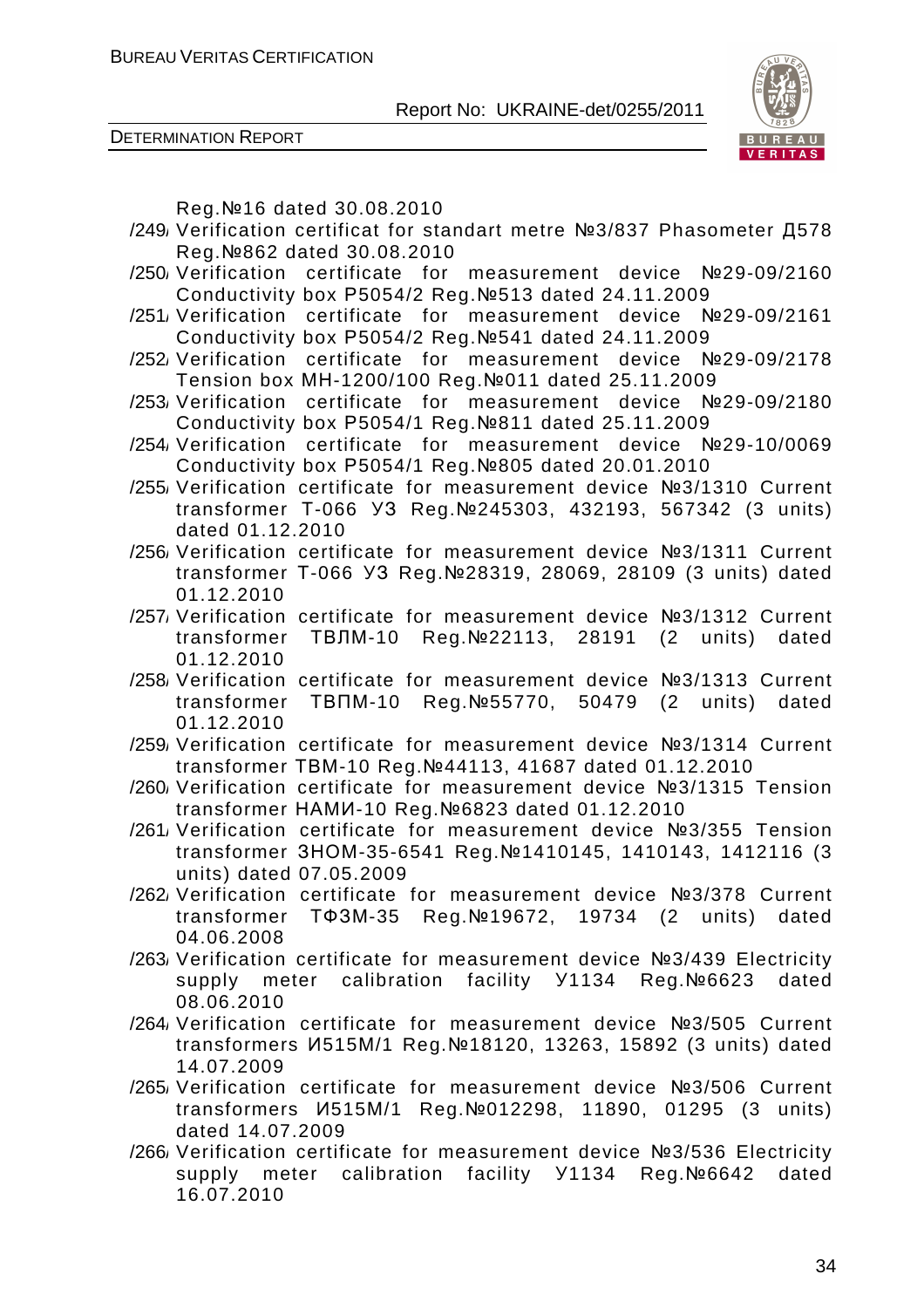

- /267/ Verification certificate for measurement device №3/620 Wattmeter Д566/100 Reg.№14854 dated 28.07.2010
- /268/ Verification certificate for measurement device №3/621 Wattmeter Д566/100 Reg.№19873 dated 28.07.2010
- /269/ Verification certificate for measurement device №3/622 Wattmeter Д566/100 Reg.№54978 dated 28.07.2010
- /270/ Verification certificate for measurement device №3/623 Mechanical second counter СОС Reg.№5983, 3626 (2 units) dated 28.07.2010
- /271/ Verification certificate for measurement device №3/624 Mechanical second counter COC Reg. Nº1379, 9380, 7993 (3 units) dated 28.07.2010
- /272/ Verification certificate for measurement device №3/625 Wattmeter Д539 Reg.№32617 dated 28.07.2010
- /273/ Verification certificate for measurement device №3/626 Wattmeter Д539 Reg.№65657, 56401, 7383 (3 units) dated 28.07.2010
- /274/ Verification certificate for measurement device №3/721 Wattmeter Д5068 Reg.№2173 dated 09.08.2010
- /275/ Verification certificate for measurement device №3/769 Combinated numerical device Щ4300 Reg.№0114 dated 19.08.2010
- /276/ Verification certificate for measurement device №3/778 Wattmeter Д5070 Reg.№2368 dated 25.08.2010
- /277/ Verification certificate for measurement device №3/782 Bypass 75ШСМ Reg.№221475 dated 25.08.2010
- /278/ Verification certificate for measurement device №3/821 Current transformer ТЛМ-10 Reg.№9959, 9262 dated 27.11.2008
- /279/ Verification certificate for measurement device №3/822 Tension transformer НТМ(і)-10 Reg.004 dated 27.11.2008
- /280/ Verification certificate for measurement device №3/823 Current transformer ТФЗМ-35 Reg.№19672, 19734 (2 units) dated 27.11.2008
- /281/ Verification certificate for measurement device №3/824 Current transformer ТПОФ-10 Reg.№106727, 106383, 101333 (3 units) dated 27.11.2008
- /282/ Verification certificate for measurement device №3/825 Current transformer ТПОФ-10 Reg.№106758, 101327, 106377 (3 units) dated 27.11.2008
- /283/ Verification certificate for measurement device №3/826 Current transformer ТПОФ-10 Reg.№106379, 101332, 106741 (3 units) dated 27.11.2008
- /284/ Verification certificate for measurement device №3/827 Current transformer ТЛМ-10 Reg.№1765 dated 27.11.2008
- /285/ Verification certificate for measurement device №3/828 Current transformer ТПЛМ-10 Reg.№5786 dated 27.11.2008
- /286/ Verification certificate for measurement device №3/834 Tension transformer НТМИ-10 Reg.№620514, 312 (2 units) dated 28.11.2008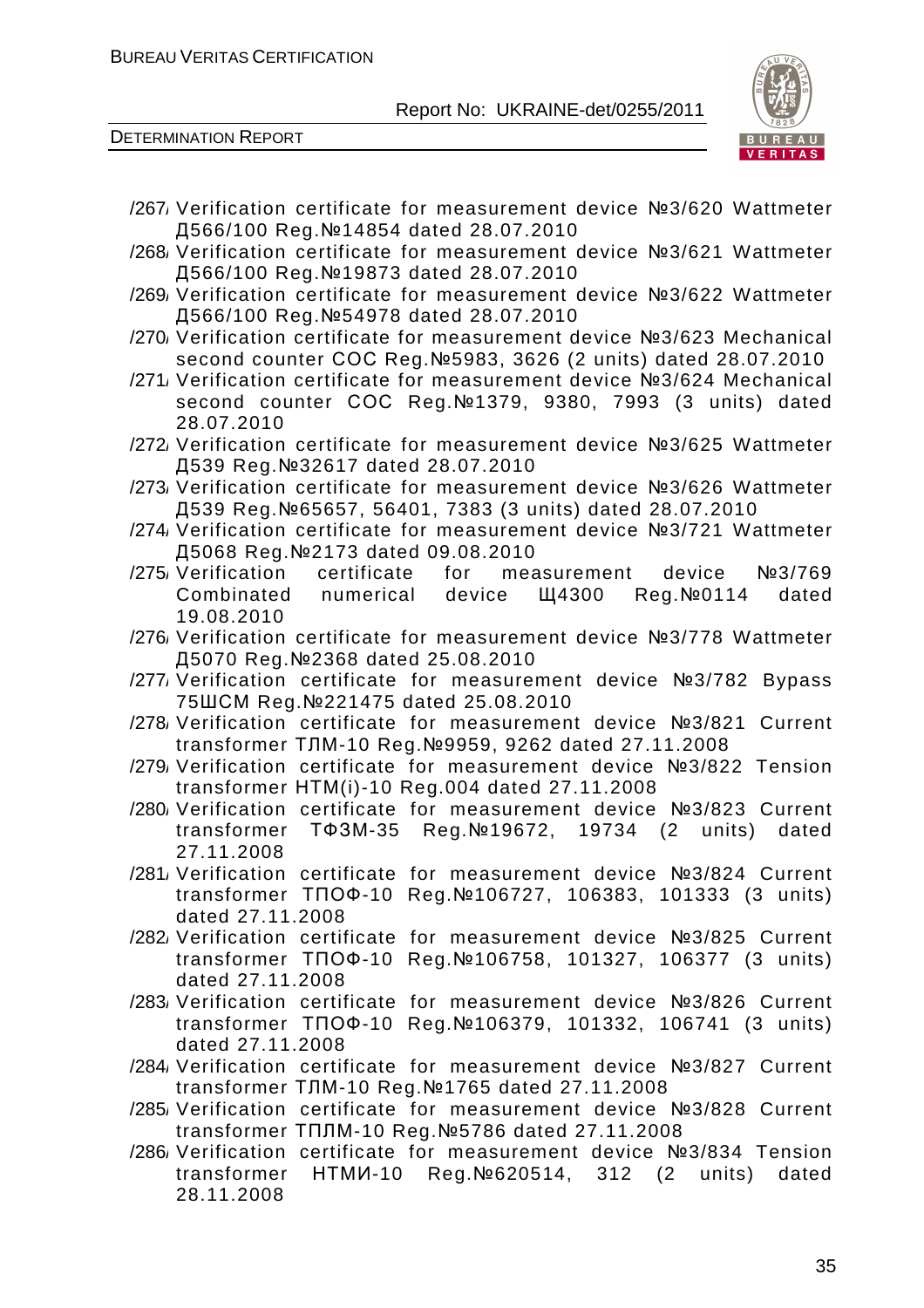

- /287/ Verification certificate for measurement device №3/835 Current transformer ТФЗМ-110 Reg.№21422, 21409 (2 units) dated 28.11.2008
- /288/ Verification certificate for measurement device №3/836 Current transformer ТФЗМ-110 Reg.№19849, 18690 (2 units) dated 28.11.2008
- /289/ Verification certificate for measurement device №3/837 Tension transformer НКФ-110 Reg.№994040, 994088, 994090 (3 units) dated 28.11.2008
- /290/ Verification certificate for measurement device №3/838 Tension transformer НКФ-110 Reg.№995010, 995025, 995022 (3 units) dated 28.11.2008
- /291/ Volumes of supplementory activities on investment programm realization for 2003-2004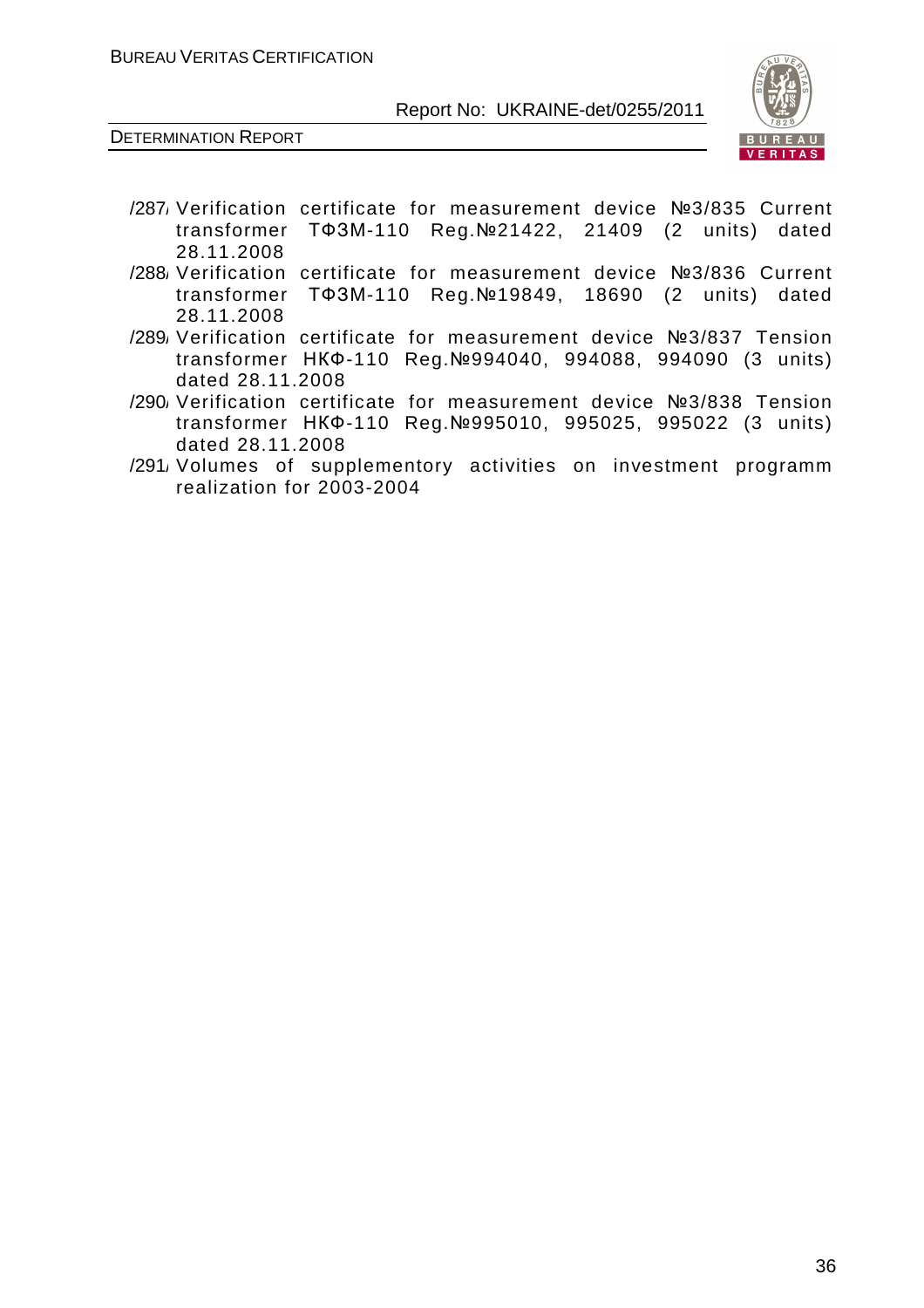



#### **Persons interviewed:**

List persons interviewed during the determination or persons that contributed with other information that are not included in the documents listed above.

- /1/ Kovach V. I. General Director
- /2/ Bilak O. O. Deputy General Director Technical Director
- /3/ Onysko O. I. Director of Economics and Finance
- /4/ Gabor O. M. Director of energydistribution
- $/5/$  Kovach S. V. Director of Investments and technical support of production
- /6/ Kisyuk V. S. Director of the safety Head of Department of Labor
- /7/ Habchak E. B. Director of Capital Construction
- /8/ Khokhlov V. B. Deputy Technical Director
- /g/ Slyvka J. Yu. Deputy Technical Director of High Voltage networks
- /10/ Stehnach N. V. Deputy Technical Director of Information **Technology**
- /11/ Talapko S. B. Deputy Director of OP PB Chief of PB Malosh I. M. - Deputy Director energydistribution to work with
- /12/ household consumers - head of department on work with household consumers
- /13/ Gusak S. M. Deputy Director energydistribution and legal issues
- /14/ Popovych A. V. Deputy Director on technical issues of energydistribution
- /15/ Lesio I. P. Deputy Director of General Affairs Head of VMTP
- /16/ Rzhanov D. representative of Carbon Management Company GmbH

o0o -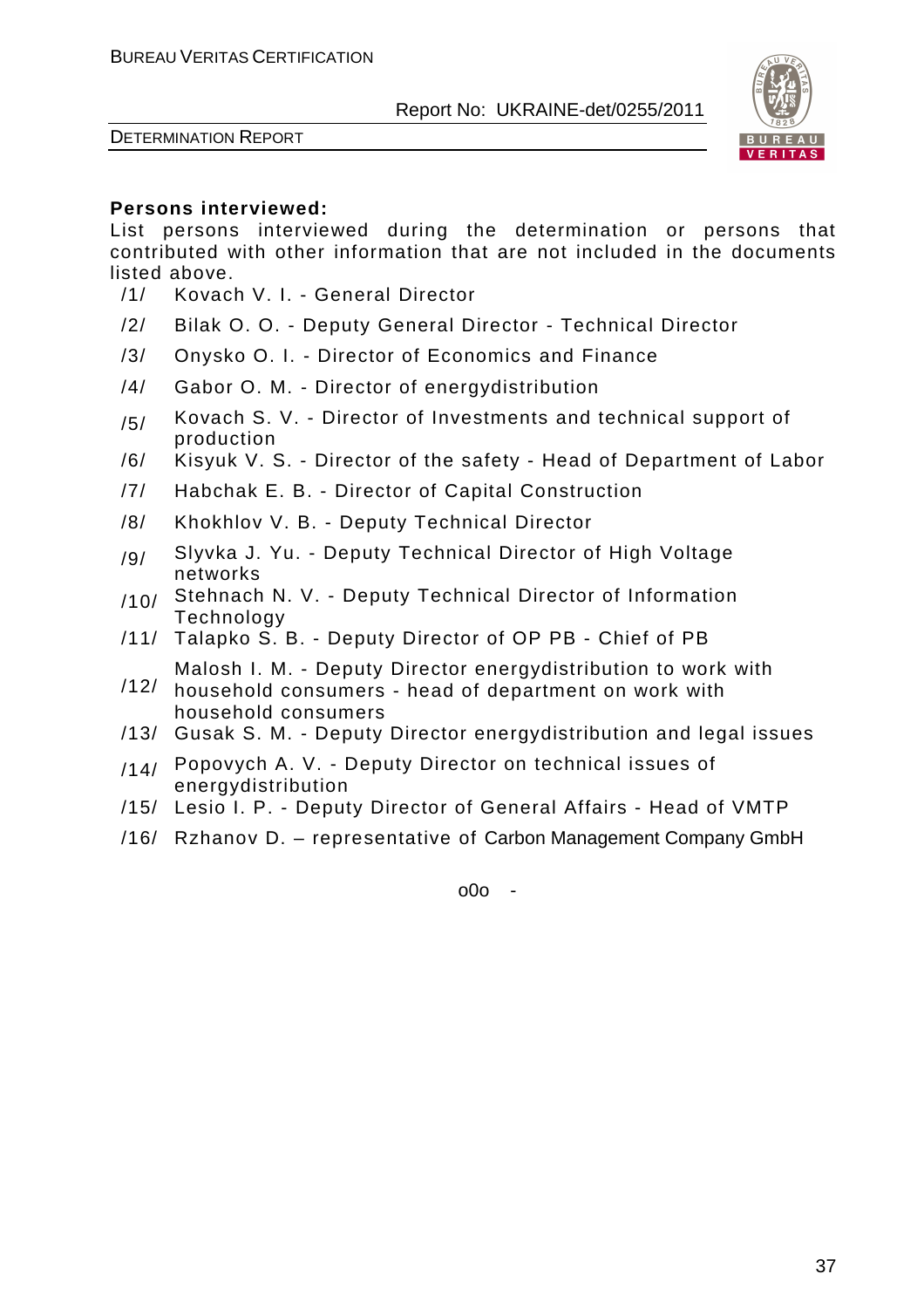

# DETERMINATION REPORT

#### **APPENDIX A: DETERMINATION PROTOCOL**

**Table 1 Check list for determination, according JOINT IMPLEMENTATION DETERMINATION AND VERIFICATION MANUAL (Version 01)** 

| <b>DVM</b>                  | <b>Check Item</b>                                                                                                                                                                                                                                                                                          | <b>Initial finding</b>                                                                                                                                               | <b>Draft</b>      | <b>Final</b>      |
|-----------------------------|------------------------------------------------------------------------------------------------------------------------------------------------------------------------------------------------------------------------------------------------------------------------------------------------------------|----------------------------------------------------------------------------------------------------------------------------------------------------------------------|-------------------|-------------------|
| <b>Paragraph</b>            |                                                                                                                                                                                                                                                                                                            |                                                                                                                                                                      | <b>Conclusion</b> | <b>Conclusion</b> |
|                             | <b>General description of the project</b>                                                                                                                                                                                                                                                                  |                                                                                                                                                                      |                   |                   |
| Title of the project        |                                                                                                                                                                                                                                                                                                            |                                                                                                                                                                      |                   |                   |
|                             | Is the title of the project presented?                                                                                                                                                                                                                                                                     | Reduction<br>of<br><b>Process</b><br>Power<br>in<br>Lines<br>Losses<br>Zakarpattyaoblenergo PJSC                                                                     | OK                | OK                |
| $\sim$                      | Is the sectoral scope to which the project<br>pertains presented?                                                                                                                                                                                                                                          | Sectoral Scope: (2) Energy Distribution                                                                                                                              | OK                | OK                |
|                             | Is the current version number of the document<br>presented?                                                                                                                                                                                                                                                | PDD version number: 2.0                                                                                                                                              | OK                | OK                |
|                             | Is the date when the document was completed<br>presented?                                                                                                                                                                                                                                                  | Data of Completion: 15/09/2011                                                                                                                                       | OK.               | <b>OK</b>         |
|                             | <b>Description of the project</b>                                                                                                                                                                                                                                                                          |                                                                                                                                                                      |                   |                   |
|                             | Is the purpose of the project included with a<br>concise, summarizing explanation (max. 1-2  <br>pages) of the:<br>a) Situation existing prior to the starting date of<br>the project;<br>b) Baseline scenario; and<br>Project scenario (expected<br>outcome,<br>C)<br>including a technical description)? | Corrective Action Request (CAR) 01:<br>Please use in the PDD font size provided «JOINT<br>IMPLEMENTATION PROJECT<br>DESIGN<br><b>DOCUMENT</b><br>FORM» - version 01. | CAR01             | OK                |
| $\sim$                      | Is the history of the project (incl. its JI<br>component) briefly summarized?                                                                                                                                                                                                                              | Corrective Action Request (CAR) 02:<br>Please provide brief description of the project history.                                                                      | CAR <sub>02</sub> | OK                |
| <b>Project participants</b> |                                                                                                                                                                                                                                                                                                            |                                                                                                                                                                      |                   |                   |
|                             | Are project participants and Party(ies) involved<br>in the project listed?                                                                                                                                                                                                                                 | Project participants and parties listed in the table in section<br>A.3 of PDD.<br>Parties Project: Ukraine (host country), Poland.                                   |                   |                   |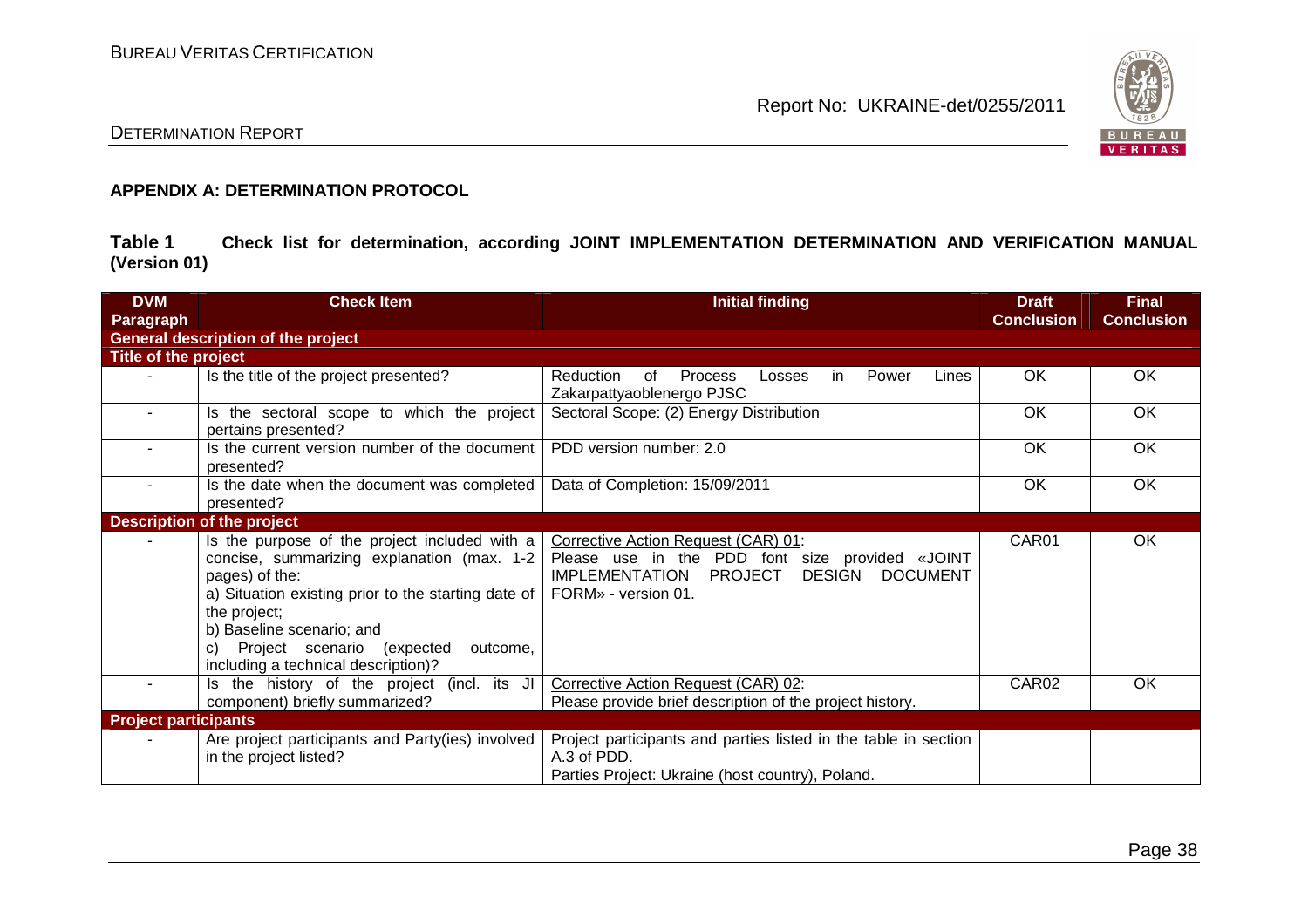

| <b>DETERMINATION REPORT</b> |  |
|-----------------------------|--|
|-----------------------------|--|

| <b>DVM</b><br>Paragraph        | <b>Check Item</b>                                                                                                                                            | Initial finding                                                                                                                                                                                                                                                                                                                                                                                                                                                                                                                                                                                                                                             | <b>Draft</b><br><b>Conclusion</b> | <b>Final</b><br><b>Conclusion</b> |
|--------------------------------|--------------------------------------------------------------------------------------------------------------------------------------------------------------|-------------------------------------------------------------------------------------------------------------------------------------------------------------------------------------------------------------------------------------------------------------------------------------------------------------------------------------------------------------------------------------------------------------------------------------------------------------------------------------------------------------------------------------------------------------------------------------------------------------------------------------------------------------|-----------------------------------|-----------------------------------|
|                                |                                                                                                                                                              | Corrective Action Request (CAR) 03:<br>Please provide brief information about the company "Imex<br>Energo", sp. z o. o. in section A.3, and relevant information<br>about this company in Annex 1.                                                                                                                                                                                                                                                                                                                                                                                                                                                          | CAR03                             | OK                                |
|                                | Is the data of the project participants presented<br>in tabular format?                                                                                      | Corrective Action Request (CAR) 04:<br>Table A.3 in the PDD must be submitted in a format that<br>provided in the version 04 of the "Guidelines for users of the<br>JI PDD form".                                                                                                                                                                                                                                                                                                                                                                                                                                                                           | CAR04                             | OK                                |
|                                | Is contact information provided in Annex 1 of<br>the PDD?                                                                                                    | Contact information on project participants listed in Annex 1<br>to PDD.                                                                                                                                                                                                                                                                                                                                                                                                                                                                                                                                                                                    | OK                                | OK                                |
| $\sim$                         | Is it indicated, if it is the case, if the Party<br>involved is a host Party?                                                                                | Yes, it is indicated, if it is the case, if the Party involved is a<br>host Party                                                                                                                                                                                                                                                                                                                                                                                                                                                                                                                                                                           | OK                                | OK                                |
|                                | <b>Technical description of the project</b>                                                                                                                  |                                                                                                                                                                                                                                                                                                                                                                                                                                                                                                                                                                                                                                                             |                                   |                                   |
| <b>Location of the project</b> |                                                                                                                                                              |                                                                                                                                                                                                                                                                                                                                                                                                                                                                                                                                                                                                                                                             |                                   |                                   |
|                                | Host Party(ies)                                                                                                                                              | Ukraine                                                                                                                                                                                                                                                                                                                                                                                                                                                                                                                                                                                                                                                     | <b>OK</b>                         | OK                                |
|                                | Region/State/Province etc.                                                                                                                                   | The project is located in the Onokivtsi village and<br>Zakarpattya region of Ukraine                                                                                                                                                                                                                                                                                                                                                                                                                                                                                                                                                                        | OK                                | OK                                |
| $\sim$                         | City/Town/Community etc.                                                                                                                                     | Onokivtsi village                                                                                                                                                                                                                                                                                                                                                                                                                                                                                                                                                                                                                                           | OK                                | OK                                |
| $\sim$                         | Detail of the physical location, including<br>information allowing the unique identification of<br>the project. (This section should not exceed<br>one page) | The project is introduced on the Zakarpattyaoblenergo PJSC<br>establishments located in Zakarpattya regions. Zakarpattya<br>region is located in the sounth-eastern part of Ukraine within<br>the western part of the Carpathians and the Zakarpattya<br>lowlands (coordinates of main office: 22'20'28.55" eastern<br>longitude 48°39'15.75" northern latitude). In the north it<br>borders on Lviv region, in the east - on Ivano-Frankivsk<br>region. In the south it borders on Romania, in the south-west<br>- on Hungary, in the west $-$ on Slovakia, in the north-west $-$<br>on Poland. Region area is 12777 sq.km. Population -<br>1254614 people |                                   |                                   |
|                                |                                                                                                                                                              | Also see. Section A.4.1.4 PDD.                                                                                                                                                                                                                                                                                                                                                                                                                                                                                                                                                                                                                              | CAR05                             | OK                                |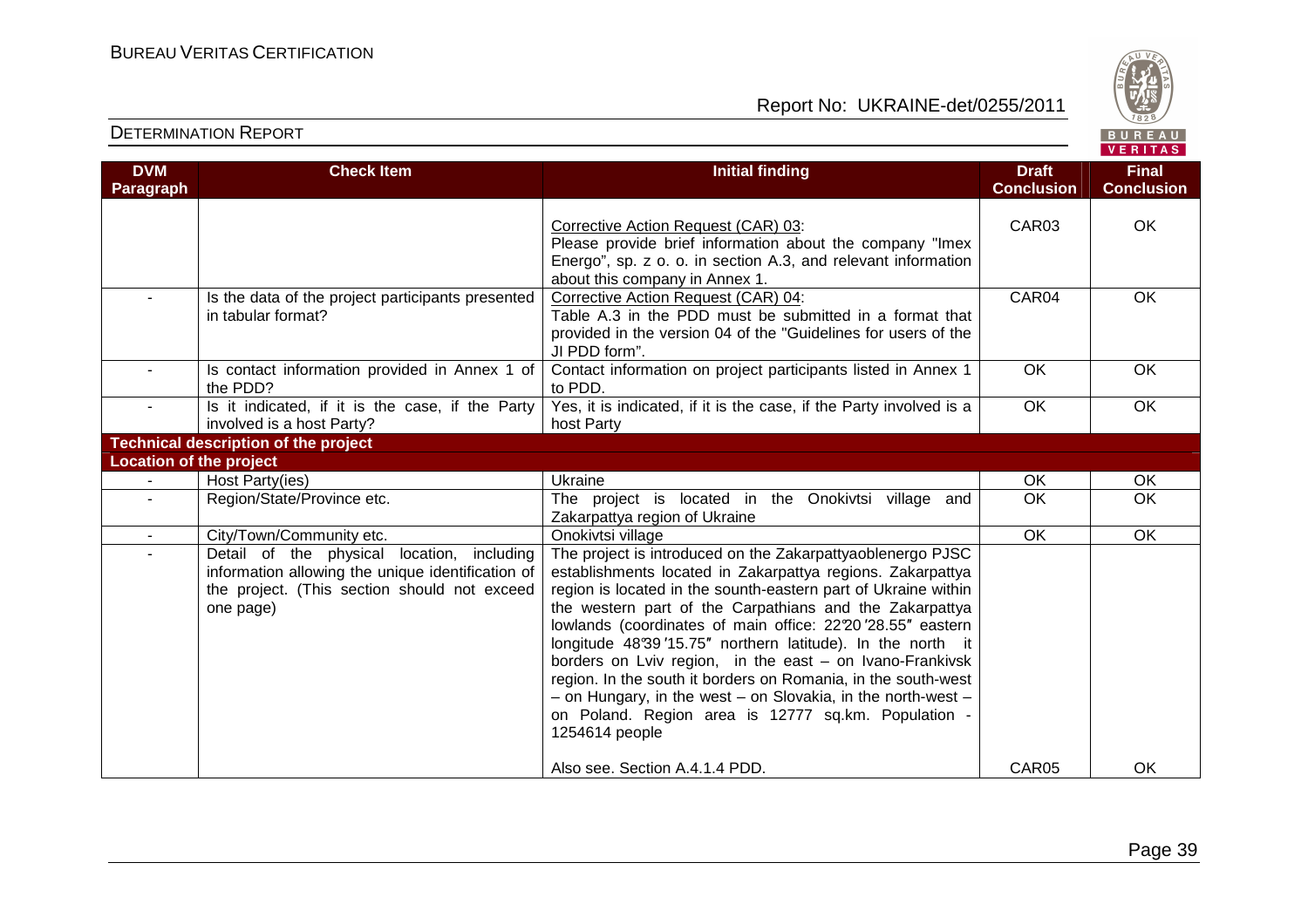

| <b>DVM</b>       | <b>Check Item</b>                                                                                                                                                                                         | <b>Initial finding</b>                                                                                                                                                                                                                                                                       | <b>Draft</b>      | <b>Final</b>      |
|------------------|-----------------------------------------------------------------------------------------------------------------------------------------------------------------------------------------------------------|----------------------------------------------------------------------------------------------------------------------------------------------------------------------------------------------------------------------------------------------------------------------------------------------|-------------------|-------------------|
| <b>Paragraph</b> |                                                                                                                                                                                                           |                                                                                                                                                                                                                                                                                              | <b>Conclusion</b> | <b>Conclusion</b> |
|                  | Technologies to be employed, or measures, operations or actions to be implemented by the project                                                                                                          | Corrective Action Request (CAR) 05:<br>Section A.4.1.4 more than 1 page.                                                                                                                                                                                                                     |                   |                   |
|                  | Are the technology(ies) to be employed, or<br>measures, operations or actions to be<br>implemented by the project, including all<br>relevant technical data and the implementation<br>schedule described? | The project include implementing program of technology<br>power loses reduction in Zakarpattyaoblenergo PJSC power<br>networks which includes a number of technical and<br>organizational measures listed in section A.4.2 PDD.                                                              |                   |                   |
|                  |                                                                                                                                                                                                           | Corrective Action Request (CAR) 06:<br>Implementation schedule is not described.                                                                                                                                                                                                             | CAR06             | <b>OK</b>         |
| circumstances    |                                                                                                                                                                                                           | Brief explanation of how the anthropogenic emissions of greenhouse gases by sources are to be reduced by the proposed JI project, including<br>why the emission reductions would not occur in the absence of the proposed project, taking into account national and/or sectoral policies and |                   |                   |
|                  | Is it stated how anthropogenic GHG emission<br>reductions are to be achieved? (This section<br>should not exceed one page)                                                                                | Reduction of technological losses of electricity in the power<br>network of the company has reduced CO2 emissions that<br>resulted due to the generation of lost electricity.                                                                                                                | <b>OK</b>         | <b>OK</b>         |
|                  | Is it provided the estimation of emission<br>reductions over the crediting period?                                                                                                                        | Clarification Request (CL) 01:<br>Please include in this section refer to the corresponding<br>«Excel» file with the calculations.                                                                                                                                                           | CL01              | <b>OK</b>         |
|                  |                                                                                                                                                                                                           | Clarification Request (CL) 02:<br>Please number the tables with information of the estimates<br>(calculations) of emission reductions.                                                                                                                                                       | CL <sub>02</sub>  | OK                |
|                  | Is it provided the estimated annual reduction for<br>the chosen credit period in tCO2e?                                                                                                                   | Yes, the estimated annual reduction for the chosen credit<br>period in tCO2e is provided.                                                                                                                                                                                                    | $\overline{OK}$   | <b>OK</b>         |
| $\blacksquare$   | Are the data from questions above presented in<br>tabular format?                                                                                                                                         | Yes.                                                                                                                                                                                                                                                                                         | OK                | <b>OK</b>         |
|                  | Estimated amount of emission reductions over the crediting period                                                                                                                                         |                                                                                                                                                                                                                                                                                              |                   |                   |
|                  | Is the length of the crediting period Indicated?                                                                                                                                                          | Yes, leight of crediting period is 22 years (264 months).                                                                                                                                                                                                                                    | OK                | OK                |
|                  | Are estimates of total as well as annual and<br>average annual emission reductions in tonnes                                                                                                              | Yes, estimates of total as well as annual and average annual<br>emission reductions in tonnes of CO2 equivalent provided in                                                                                                                                                                  | OK                | OK                |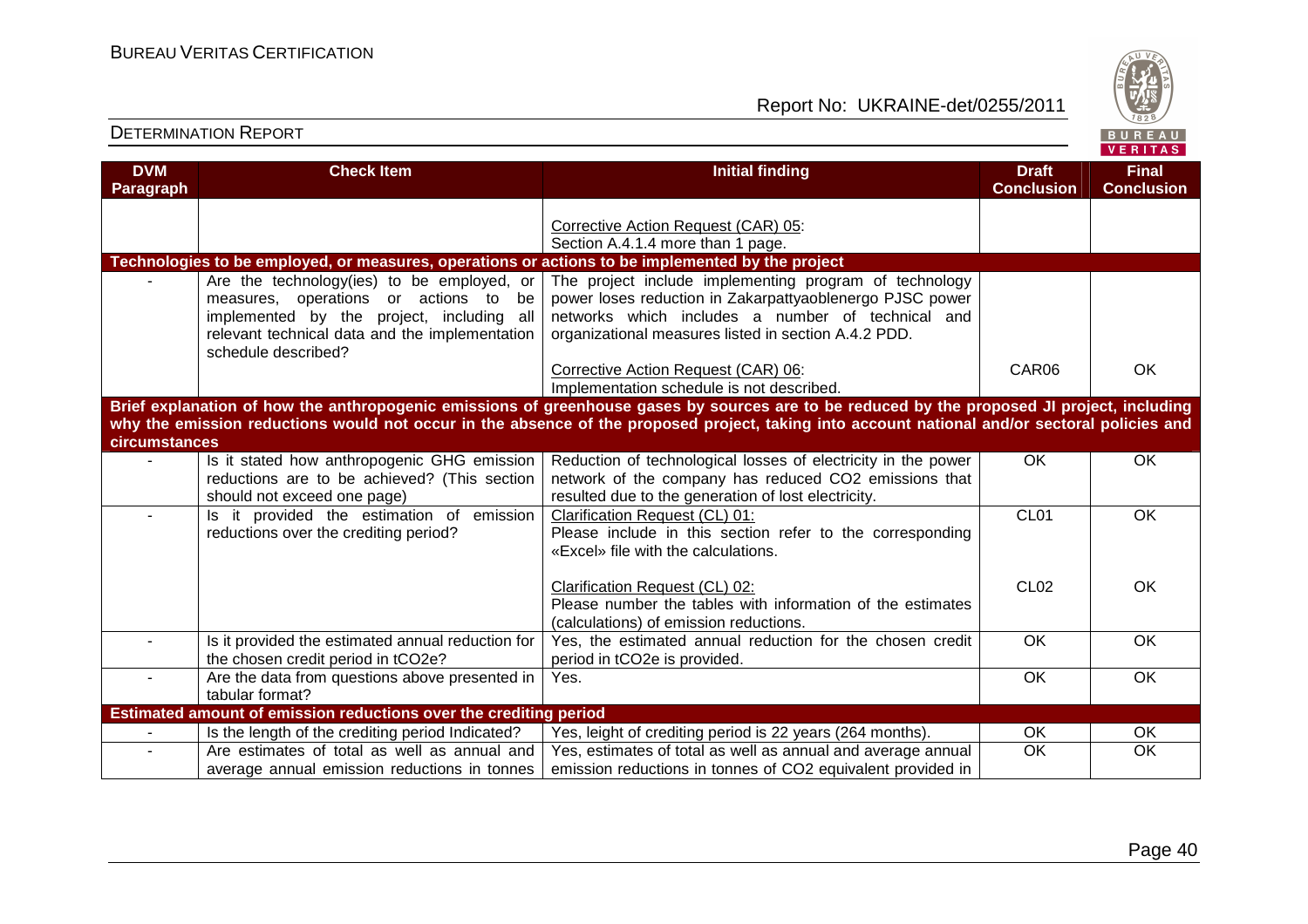

| <b>DVM</b>              | <b>Check Item</b>                                         | <b>Initial finding</b>                                       | <b>Draft</b>      | <b>Final</b>      |
|-------------------------|-----------------------------------------------------------|--------------------------------------------------------------|-------------------|-------------------|
| Paragraph               |                                                           |                                                              | <b>Conclusion</b> | <b>Conclusion</b> |
|                         | of CO2 equivalent provided?                               | section A.4.3.1 of PDD.                                      |                   |                   |
|                         | <b>Project approvals by Parties</b>                       |                                                              |                   |                   |
| 19                      | Have the DFPs of all Parties listed as "Parties           | Clarification Request (CL) 03:                               | CL <sub>03</sub>  | <b>OK</b>         |
|                         | involved" in the PDD provided written project             | Section A.5 PDD must specify the name DFPs (parties          |                   |                   |
|                         | approvals?                                                | involved) that will approve the project.                     |                   |                   |
| 19                      | Does the PDD identify at least the host Party             | Yes, Ukraine is the Host Party.                              | OK                | OK                |
|                         | as a "Party involved"?                                    |                                                              |                   |                   |
| 19                      | Has the DFP of the host Party issued a written            | Corrective Action Request (CAR) 07:                          | CAR07             | OK                |
|                         | project approval?                                         | No Letters of Aapproval of the project issued by the parties |                   |                   |
|                         |                                                           | involved.                                                    |                   |                   |
| 20                      | Are all the written project approvals by Parties          | See CAR07 above.                                             | OK                | OK                |
|                         | involved unconditional?                                   |                                                              |                   |                   |
|                         | Authorization of project participants by Parties involved |                                                              |                   |                   |
| $\overline{21}$         | Is each of the legal entities listed as project           | See CAR07 above.                                             | OK                | OK                |
|                         | participants in the PDD authorized by a Party             |                                                              |                   |                   |
|                         | involved, which is also listed in the PDD,                |                                                              |                   |                   |
|                         | through:                                                  |                                                              |                   |                   |
|                         | - A written project approval by a Party                   |                                                              |                   |                   |
|                         | involved, explicitly indicating the name of the           |                                                              |                   |                   |
|                         | legal entity? or                                          |                                                              |                   |                   |
|                         | - Any other form of project participant                   |                                                              |                   |                   |
|                         | authorization in writing, explicitly indicating the       |                                                              |                   |                   |
|                         | name of the legal entity?                                 |                                                              |                   |                   |
| <b>Baseline setting</b> |                                                           |                                                              |                   |                   |
| 22                      | Does the PDD explicitly indicate which of the             | Clarification Request (CL) 04:                               | CL <sub>04</sub>  | OK                |
|                         | following approaches is used for identifying the          | Please specify which approach was used to identify the       |                   |                   |
|                         | baseline?                                                 | baseline scenario and additionality:                         |                   |                   |
|                         | - JI specific approach                                    | • JI specific approach                                       |                   |                   |
|                         | - Approved CDM methodology approach                       | • Approved CDM methodology approach.                         |                   |                   |
|                         |                                                           | Corrective Action Request (CAR) 08:                          | CAR08             | OK                |
|                         |                                                           | Please provide date of baseline setting according required   |                   |                   |
|                         |                                                           |                                                              |                   |                   |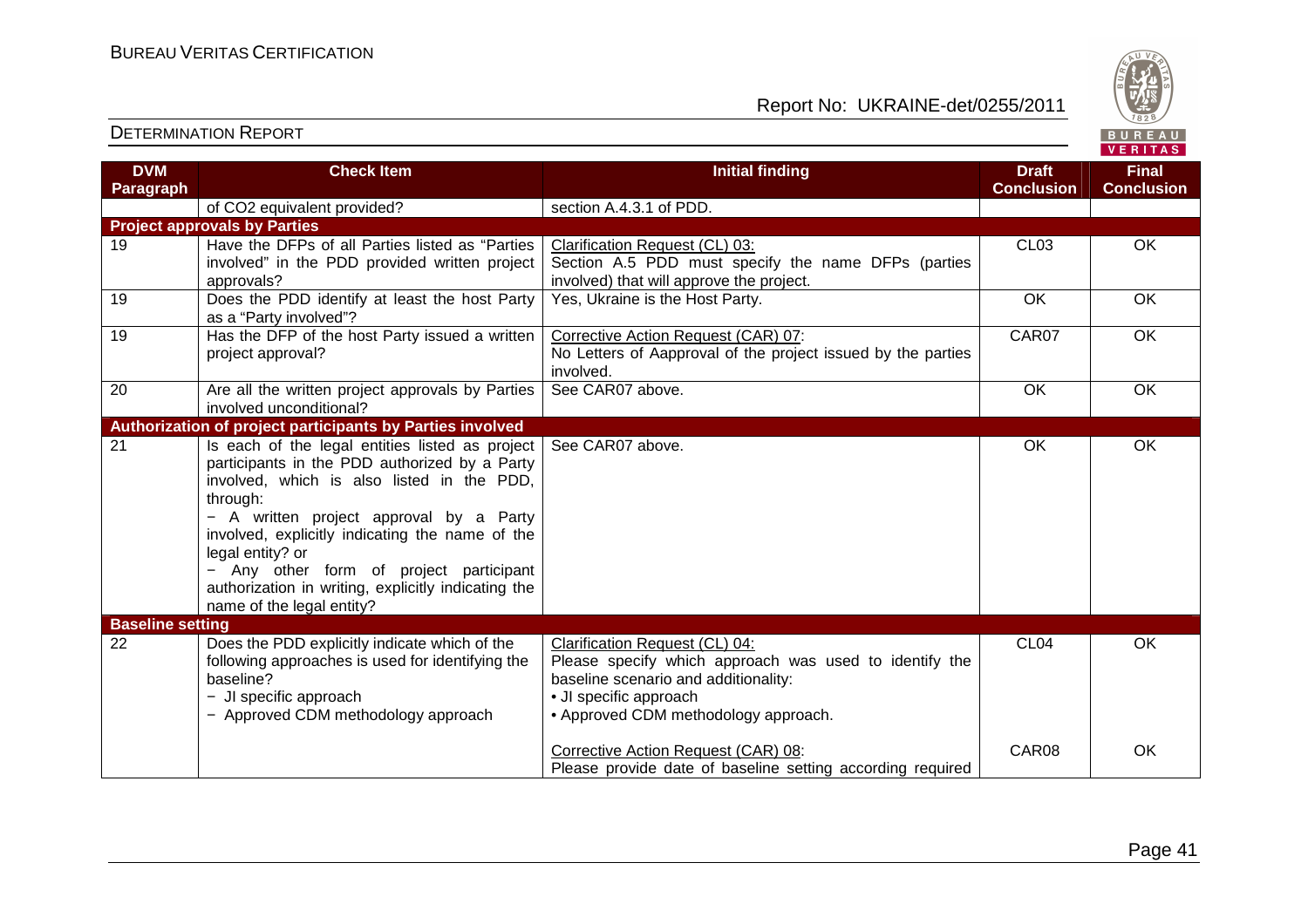

| <b>DVM</b> | <b>Check Item</b>                                                                                                                                                                                                                                                                                                                                                                                                                                                                                                                                                                                                                                                                                                                                                                                                                                                                                                                                    | <b>Initial finding</b>                                                                                                                                                                                                                                                                                | <b>Draft</b>      | <b>Final</b>      |
|------------|------------------------------------------------------------------------------------------------------------------------------------------------------------------------------------------------------------------------------------------------------------------------------------------------------------------------------------------------------------------------------------------------------------------------------------------------------------------------------------------------------------------------------------------------------------------------------------------------------------------------------------------------------------------------------------------------------------------------------------------------------------------------------------------------------------------------------------------------------------------------------------------------------------------------------------------------------|-------------------------------------------------------------------------------------------------------------------------------------------------------------------------------------------------------------------------------------------------------------------------------------------------------|-------------------|-------------------|
| Paragraph  |                                                                                                                                                                                                                                                                                                                                                                                                                                                                                                                                                                                                                                                                                                                                                                                                                                                                                                                                                      |                                                                                                                                                                                                                                                                                                       | <b>Conclusion</b> | <b>Conclusion</b> |
|            |                                                                                                                                                                                                                                                                                                                                                                                                                                                                                                                                                                                                                                                                                                                                                                                                                                                                                                                                                      | format DD/MM/YYYY.                                                                                                                                                                                                                                                                                    |                   |                   |
|            | JI specific approach only                                                                                                                                                                                                                                                                                                                                                                                                                                                                                                                                                                                                                                                                                                                                                                                                                                                                                                                            |                                                                                                                                                                                                                                                                                                       |                   |                   |
| 23         | Does the PDD provide a detailed theoretical<br>description in a complete and transparent<br>manner?                                                                                                                                                                                                                                                                                                                                                                                                                                                                                                                                                                                                                                                                                                                                                                                                                                                  | Yes, the PDD provide a detailed theoretical description in a<br>complete and transparent manner.                                                                                                                                                                                                      | OK                | OK                |
| 23         | Does the PDD provide justification that the<br>baseline is established:<br>(a) By listing and describing plausible future<br>scenarios on the basis of conservative<br>assumptions and selecting the most plausible<br>one?<br>(b) Taking into account relevant national and/or<br>sectoral policies and circumstance?<br>- Are key factors that affect a baseline taken<br>into account?<br>(c) In a transparent manner with regard to the<br>of<br>approaches,<br>assumptions,<br>choice<br>methodologies, parameters, date sources and<br>key factors?<br>(d) Taking into account of uncertainties and<br>using conservative assumptions?<br>(e) In such a way that ERUs cannot be earned<br>for decreases in activity levels outside the<br>project or due to force majeure?<br>(f) By drawing on the list of standard variables<br>contained in appendix B to "Guidance on<br>criteria for baseline setting and monitoring", as<br>appropriate? | In the PDD in a reasonable way showed that the baseline<br>was determined by compiling a listing and description of real<br>scenarios of future scenarios based on conservative<br>assumptions and subsequent selection the most attractive of<br>these scenarios.                                    | OK                | OK                |
| 24         | If selected elements or combinations<br>of<br><b>CDM</b><br>methodologies<br>approved<br>or<br>methodological tools for baseline setting are<br>elements<br>are<br>selected<br>used,<br>the<br>or<br>combinations together with the elements                                                                                                                                                                                                                                                                                                                                                                                                                                                                                                                                                                                                                                                                                                         | To determine the baseline scenario and demonstrate<br>additionality comparable case with positively determined JI<br>project "Modernization of electric power distribution system<br>at PJSC "PC "Zhytomyroblenergo" was used in accordance<br>with option $3$ point $9(a)$ (JI specific approach) of | <b>OK</b>         | OK                |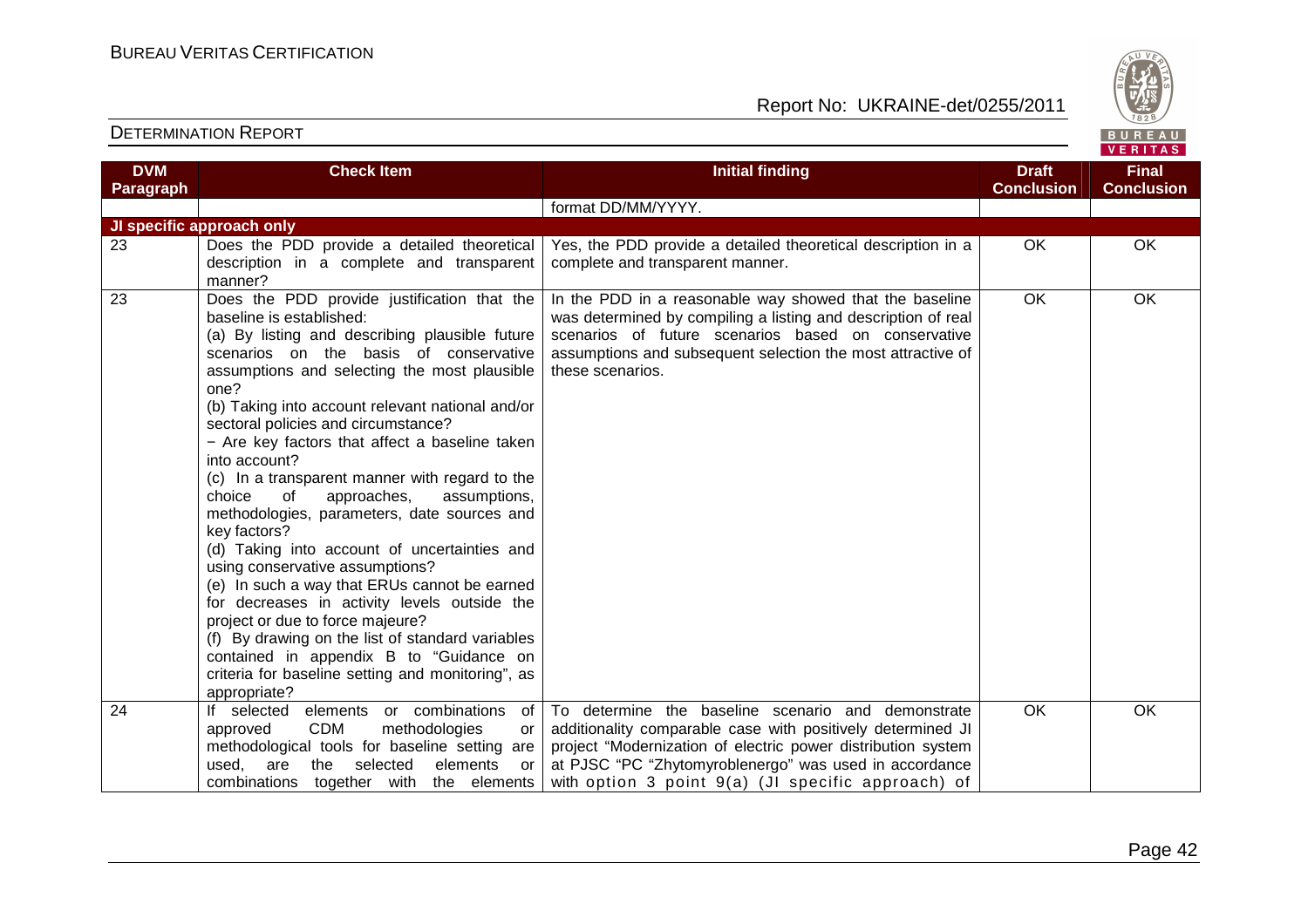

| <b>DVM</b>           | <b>Check Item</b>                                         | <b>Initial finding</b>                                                                                               | <b>Draft</b>      | <b>Final</b>      |
|----------------------|-----------------------------------------------------------|----------------------------------------------------------------------------------------------------------------------|-------------------|-------------------|
| Paragraph            |                                                           |                                                                                                                      | <b>Conclusion</b> | <b>Conclusion</b> |
|                      | supplementary developed by the project                    | the JI Guidance on criteria for baseline setting                                                                     |                   |                   |
|                      | participants in line with 23 above?                       | and monitoring, version 03                                                                                           |                   |                   |
| 25                   | If a multi-project emission factor is used, does          | For baseline emissions calculations were used CO2                                                                    | $\overline{OK}$   | OK                |
|                      | the PDD provide appropriate justification?                | emission factor for the projects of reducing electricity<br>consumption for it transmission by Ukrainian electricity |                   |                   |
|                      |                                                           | networks. All factors are justified.                                                                                 |                   |                   |
|                      | Approved CDM methodology approach only                    |                                                                                                                      |                   |                   |
| 26(a)                | Does the PDD provide the title, reference                 | N/A                                                                                                                  | <b>OK</b>         | OK                |
|                      | number and version of the approved CDM                    |                                                                                                                      |                   |                   |
|                      | methodology used?                                         |                                                                                                                      |                   |                   |
| 26(a)                | Is the approved CDM methodology the most                  | N/A                                                                                                                  | $\overline{OK}$   | OK                |
|                      | recent valid version when the PDD is submitted            |                                                                                                                      |                   |                   |
|                      | for publication? If not, is the methodology still         |                                                                                                                      |                   |                   |
|                      | within the grace period (was the methodology              |                                                                                                                      |                   |                   |
|                      | revised to a newer version in the past two                |                                                                                                                      |                   |                   |
|                      | months)?                                                  |                                                                                                                      |                   |                   |
| 26(b)                | Does the PDD provide a description of why the             | N/A                                                                                                                  | <b>OK</b>         | OK                |
|                      | approved CDM methodology is applicable to<br>the project? |                                                                                                                      |                   |                   |
| 26(c)                | Are all explanations, descriptions and analyses           | N/A                                                                                                                  | OK                | OK                |
|                      | pertaining to the baseline in the PDD made in             |                                                                                                                      |                   |                   |
|                      | accordance with the referenced                            |                                                                                                                      |                   |                   |
|                      | approved CDM methodology?                                 |                                                                                                                      |                   |                   |
| 26(d)                | Is the baseline identified appropriately as a             | N/A                                                                                                                  | OK                | OK                |
|                      | result?                                                   |                                                                                                                      |                   |                   |
| <b>Additionality</b> |                                                           |                                                                                                                      |                   |                   |
|                      | JI specific approach only                                 |                                                                                                                      |                   |                   |
| 28                   | Does the PDD indicate which of the following              | Section B.1 of the PDD the analysis of project additionality,                                                        | OK                | OK                |
|                      | approaches for demonstrating additionality is             | which aims to demonstrate that the project scenario is not                                                           |                   |                   |
|                      | used?                                                     | part of the specified baseline, and that the project will                                                            |                   |                   |
|                      | (a)<br>Provision of traceable and transparent             | achieve GHG emissions reductions against to baseline. The                                                            |                   |                   |
|                      | information showing the baseline was identified           | analysis was performed based on the latest version of "JI                                                            |                   |                   |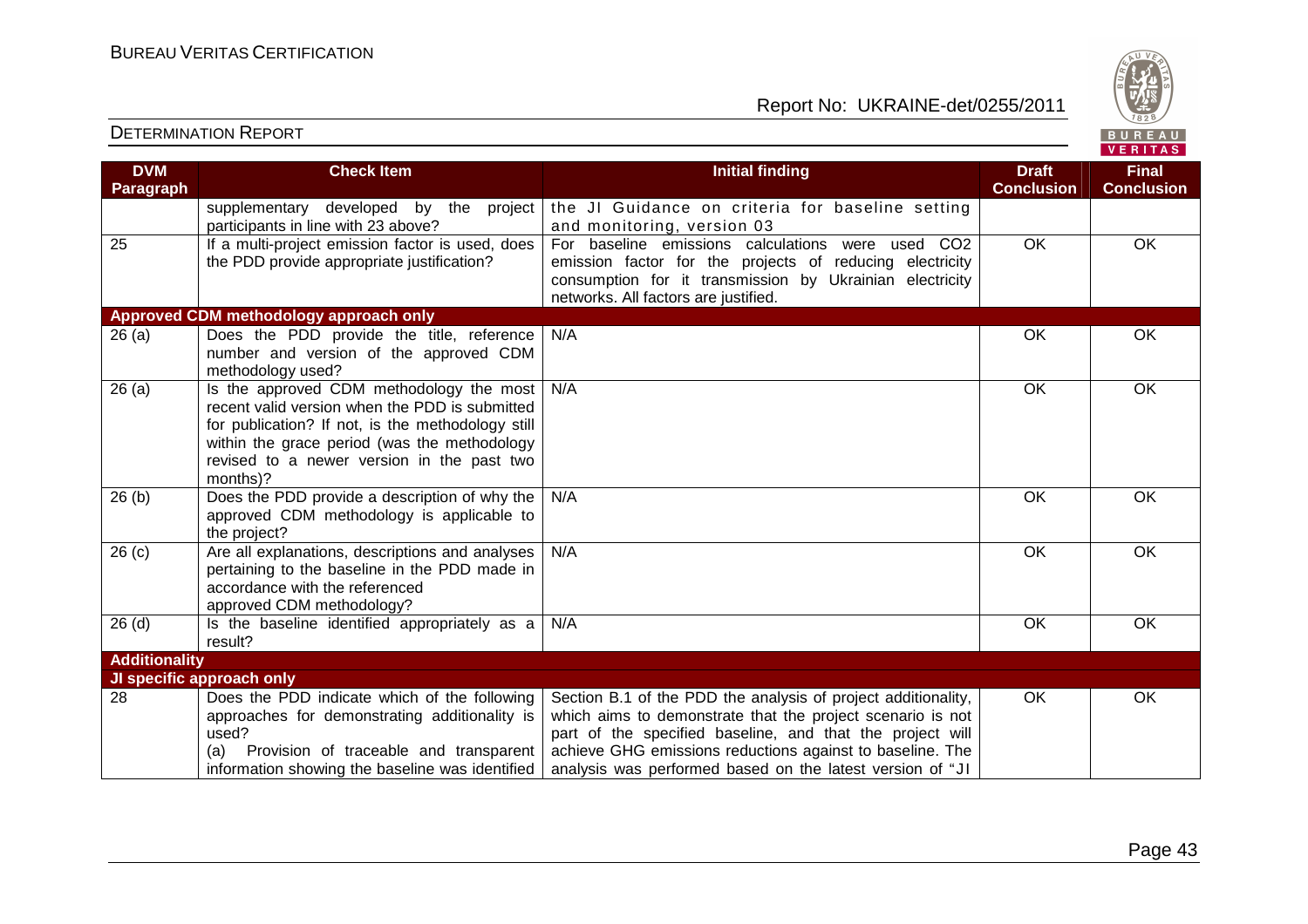

| <b>DVM</b>        | <b>Check Item</b>                                                                                                                                                                                                                                                                                                                                                                                                                                                                                                                                                                                                                                                                                    | <b>Initial finding</b>                                                                                                                                                            | <b>Draft</b>      | <b>Final</b>      |
|-------------------|------------------------------------------------------------------------------------------------------------------------------------------------------------------------------------------------------------------------------------------------------------------------------------------------------------------------------------------------------------------------------------------------------------------------------------------------------------------------------------------------------------------------------------------------------------------------------------------------------------------------------------------------------------------------------------------------------|-----------------------------------------------------------------------------------------------------------------------------------------------------------------------------------|-------------------|-------------------|
| <b>Paragraph</b>  |                                                                                                                                                                                                                                                                                                                                                                                                                                                                                                                                                                                                                                                                                                      |                                                                                                                                                                                   | <b>Conclusion</b> | <b>Conclusion</b> |
|                   | on the basis of conservative assumptions, that<br>the project scenario is not part of the identified<br>baseline scenario and that the project will lead<br>to emission reductions or enhancements of<br>removals:<br>(b) Provision of traceable and transparent<br>information that an AIE has already positively<br>determined that a comparable project (to be)<br>implemented under comparable circumstances<br>has additionality;<br>(c) Application of the most recent version of<br>the "Tool for the demonstration and<br>assessment of additionality. (allowing for a two-<br>month grace period) or any other method for<br>proving additionality approved by the CDM<br>Executive Board". | Guidance on criteria for baseline setting and<br>monitoring, version 03" which was approved by the<br>CDM Executive Board and fully applied to JI projects.                       |                   |                   |
| 29(a)             | Does the PDD provide a justification of the<br>applicability of the approach with a clear and<br>transparent description?                                                                                                                                                                                                                                                                                                                                                                                                                                                                                                                                                                            | Barriers analysis and common practice which applied<br>considered are good practice of additionality demonstration<br>of the project activity.                                    | OK                | OK                |
| 29(b)             | Are additionality proofs provided?                                                                                                                                                                                                                                                                                                                                                                                                                                                                                                                                                                                                                                                                   | Corrective Action Request (CAR) 09:<br>In the PDD does not specify how the registration of this<br>project as JI project will help overcome identified<br>technological barriers. | CAR09             | <b>OK</b>         |
| 29 <sub>(c)</sub> | Is the additionality demonstrated appropriately<br>as a result?                                                                                                                                                                                                                                                                                                                                                                                                                                                                                                                                                                                                                                      | See CAR09 above.                                                                                                                                                                  | OK                | OK                |
| 30                | If the approach 28 (c) is chosen, are all<br>explanations, descriptions and analyses made<br>in accordance with the selected tool or<br>method?                                                                                                                                                                                                                                                                                                                                                                                                                                                                                                                                                      | N/A                                                                                                                                                                               | OK                | OK                |
|                   | Approved CDM methodology approach only                                                                                                                                                                                                                                                                                                                                                                                                                                                                                                                                                                                                                                                               |                                                                                                                                                                                   |                   |                   |
| 31(a)             | Does the PDD provide the title, reference<br>number and version of the approved CDM                                                                                                                                                                                                                                                                                                                                                                                                                                                                                                                                                                                                                  | N/A                                                                                                                                                                               | OK                | OK                |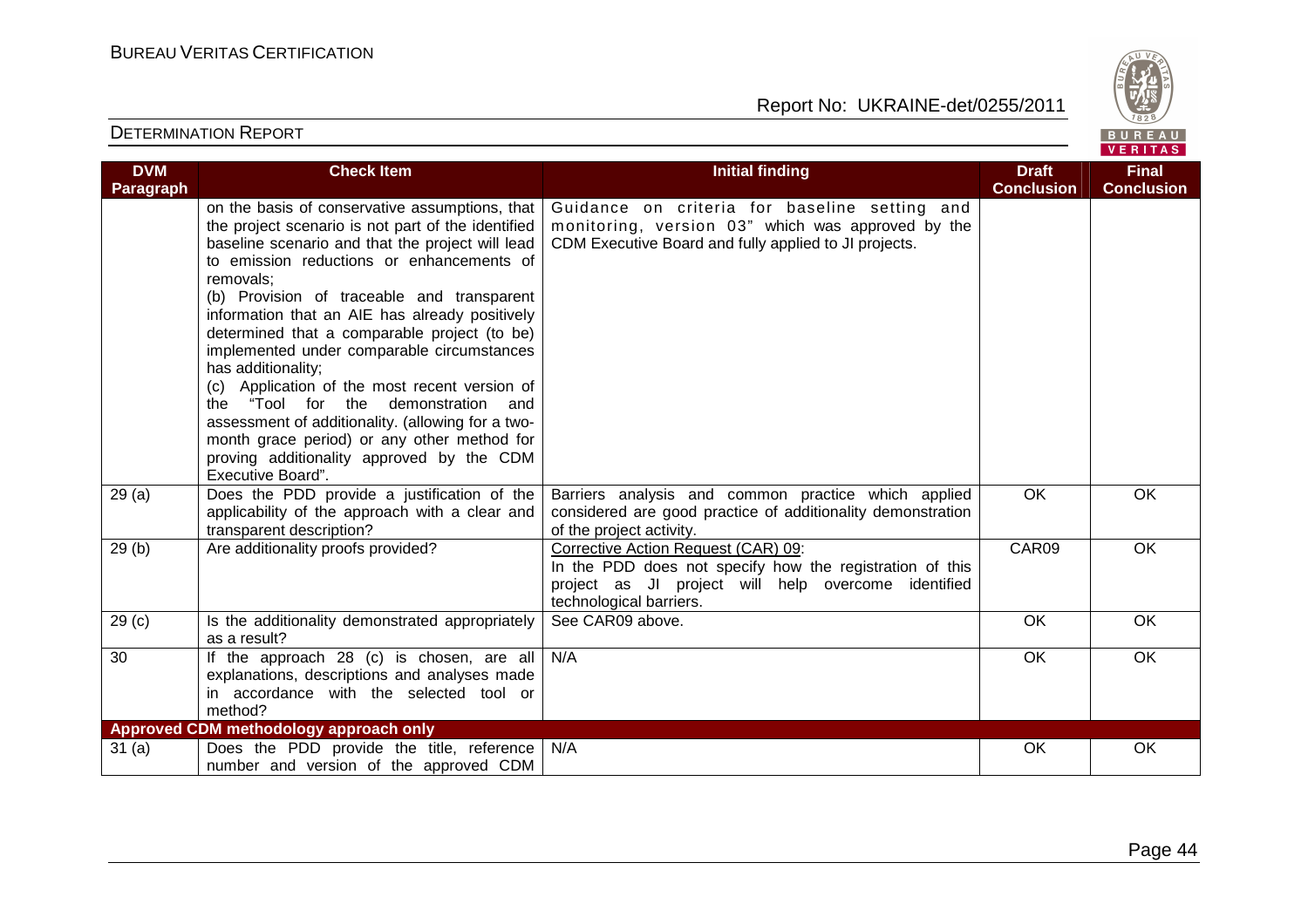Report No: UKRAINE-det/0255/2011



#### **VERITAS Check Item Initial finding Check Item Initial finding Check Item Initial finding Check Item Initial finding Check DVM Final Paragraph Conclusion Conclusion** methodology used? 31 (b) Does the PDD provide a description of why and N/A OK OK OK how the referenced approved CDM methodology is applicable to the project? 31 (c) Are all explanations, descriptions and analyses N/A OK OK OK with regard to additionality made in accordance with the selected methodology? 31 (d) | Are additionality proofs provided? | N/A OK | OK 31 (e) Is the additionality demonstrated appropriately  $\overline{OK}$ N/A OK OK OK as a result? **Project boundary (applicable except for JI LULUCF projects) JI specific approach only** Yes, the project boundary defined in line with all presented OK OK 32 (a) Does the project boundary defined in the PDDencompass all anthropogenic emissions requirements. by sources of GHGs that are: (i) Under the control of the project participants? (ii) Reasonably attributable to the project? (iii) Significant?  $32(b)$  Is the project boundary defined on the basis of Yes, the project boundary defined on the basis of a case-by-OK OK case assessment with regard to the criteria referred to in 32 a case-by-case assessment with regard to the criteria referred to in 32 (a) above? (a) above.  $32 (c)$  Are the delineation of the project boundary and Yes, project boundary represented the scheme form on Fig. OK OK the gases and sources included appropriately 3a and 3b and in tabular form in Table 4. described and justified in the PDD by using a figure or flow chart as appropriate? Clarification Request (CL) 05:OK 32 (d) Are all gases and sources included explicitly CL05 stated, and the exclusions of any sources Please change the title of fourth column Table 4 (Section B.3 related to the baseline or the project are PDD). Title "Included?" recommend changing the appropriately justified? "Included/Excluded" Clarification Request (CL) 06:CL06 OK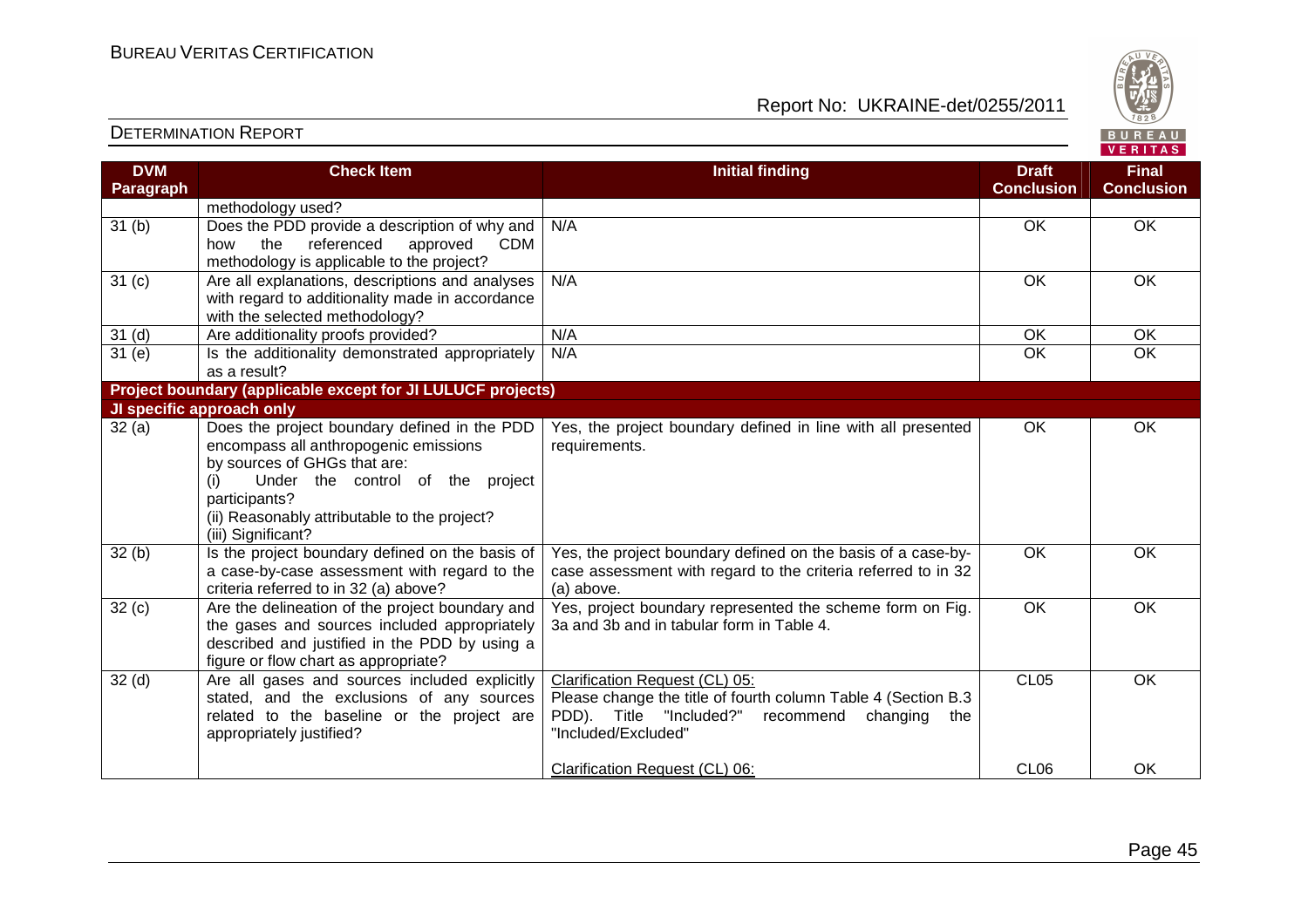Report No: UKRAINE-det/0255/2011



#### **VERITAS Check Item Initial finding Check Item Initial finding Check Item Initial finding Check Item Initial finding Check DVM Final Paragraph Conclusion Conclusion** Precise figures numbering in the PDD. Corrective Action Request (CAR) 10: CAR10 OK During site visit to the company Zakarpattyaoblenergo PJSC determination team found that some equipment implemented within project activities (eg circuit breakers) included insulating gas (SF6). Please include the insulating gas to the list of project emissions. **Approved CDM methodology approach only** 33 **Is the project boundary defined in accordance** N/A OK OK OK with the approved CDM methodology? **Crediting period**  $34$  (a)  $\hbox{\textsf{Does}}$  the PDD state the starting date of the 01/07/2003 - Decisions of Board of Zakarpattyaoblenergo OK OK project as the date on which the PJSK on the development and implementation of programs implementation or construction or real action of to reduce TPL (ТVE)» (Protocol 10). This date is the date the the project will begin or began? acceptance of this project as a JI project. 34 (a) Is the starting date after the beginning of 2000? Yes. OK OK 34 (b) Does the PDD state the expected operational 25 years (300 months) OK  $\overline{OK}$ lifetime of the project in years and months? 22 years (264 months) OK OK  $34 (c)$  Does the PDD state the length of the crediting period in years and months?  $34 (c)$  Is the starting date of the crediting period on or Yes, starting date of the crediting period is after the date the OK OK after the date of the first emission reductions or first emission reductions are generated. enhancements of net removals generated by the project? 34 (d) Does the PDD state that the crediting period for Clarification Request (CL) 07:CL07 OK issuance of ERUs starts only after the Please specify that the crediting period of ERUs generating beginning of 2008 and does not extend beyond started after the beginning of 2008 and continuing over the the operational lifetime of the project? life cycle. 34 (d) | If the crediting period extends beyond 2012, Clarification Request (CL) 08:CL08 OK does the PDD state that the extension is Please specify that crediting period extension beyond 2012 subject to the host Party approval? requires approval by the Host country.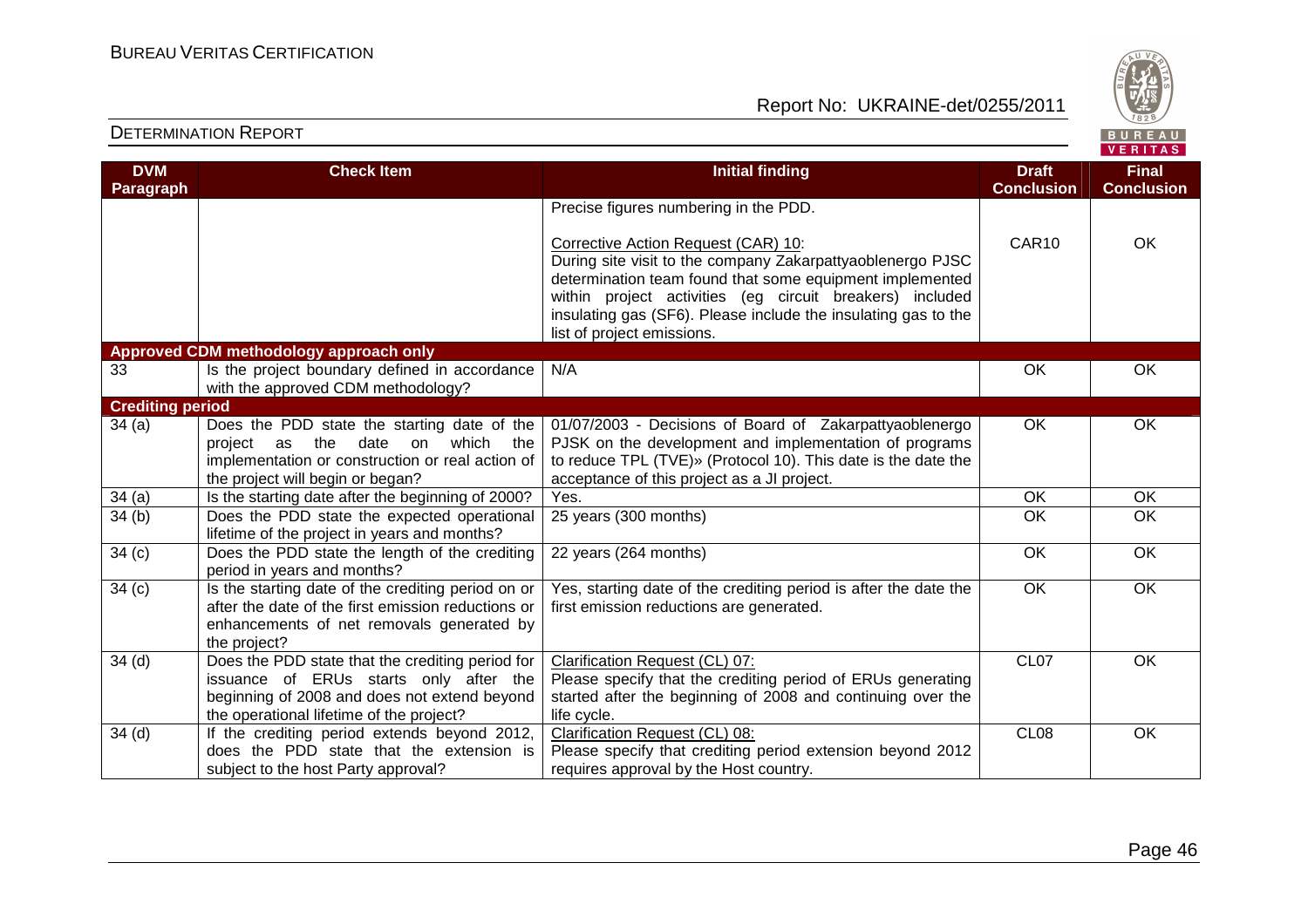Report No: UKRAINE-det/0255/2011



#### **VERITAS Check Item Initial finding Check Item Initial finding Check Item Initial finding Check Item Initial finding Check DVM Final Paragraph Conclusion Conclusion** Are the estimates of emission reductions or enhancements of net removals presented separately for those until 2012 and those after 2012? **Monitoring plan**  35 Does the PDD explicitly indicate which of the Clarification Request (CL) 09:CL09 OK following approaches is used? It seems that the in PDD used JI specific approach for − JI specific approach monitoring plan identification, but it is not explicitly indicated. Please clearly clarify in PDD what approach was used. − Approved CDM methodology approach **JI specific approach only**  36 (a) Does the monitoring plan describe: The approach of monitoring developed for this project − All relevant factors and key characteristics corresponds to assumptions and practices used in the that will be monitored? baseline approach. This approach to monitoring requires − The period in which they will be monitored? monitoring and measurement of variables and parameters − All decisive factors for the control and necessary for quantitative determination of baseline and reporting of project performance? project emission levels in transparent manner. Clarification Request (CL) 10:CL10 OK Please provide justification for choosing of the each used parameters. 36 (b) Does the monitoring plan specify the indicators, See CL10 above. 
OK OK OK constants and variables used that are reliable, valid and provide transparent picture of the emission reductions or enhancements of net removals to be monitored? 36 (b) If default values are used: Corrective Action Request (CAR) 11: CAR11 OK − Are accuracy and reasonableness carefully Used TPL rate include technical and commercial balanced in their selection? consumption and losses. Commercial losses have no impact − Do the default values originate from on GHG emissions and must be excluded from calculations. recognized sources? − Are the default values supported by statistical analyses providing reasonable confidence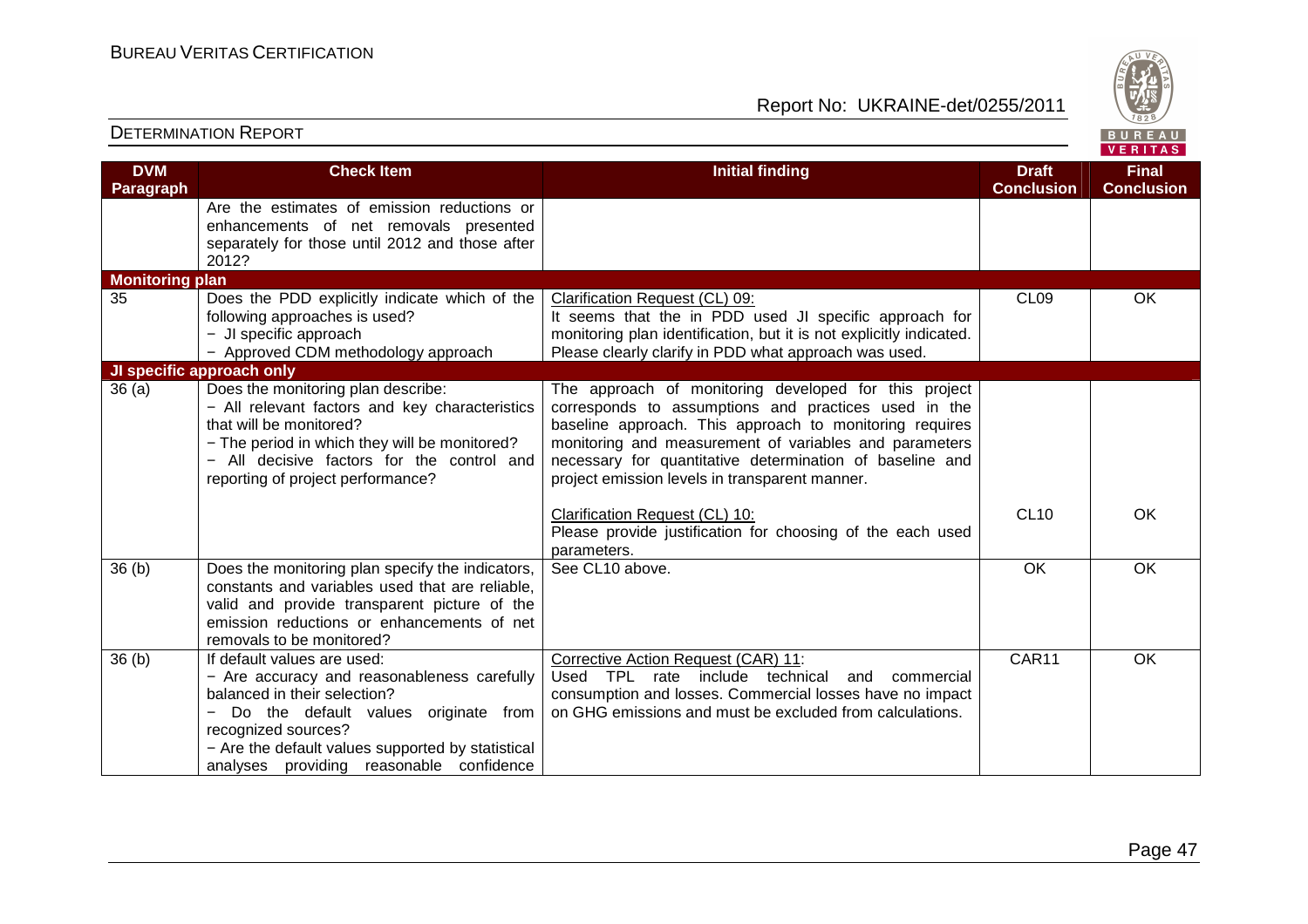

| <b>DVM</b>        | <b>Check Item</b>                                                                                                                                                                                  | <b>Initial finding</b>                                                                                                                                                                                                                          | <b>Draft</b>      | <b>Final</b>      |
|-------------------|----------------------------------------------------------------------------------------------------------------------------------------------------------------------------------------------------|-------------------------------------------------------------------------------------------------------------------------------------------------------------------------------------------------------------------------------------------------|-------------------|-------------------|
| <b>Paragraph</b>  |                                                                                                                                                                                                    |                                                                                                                                                                                                                                                 | <b>Conclusion</b> | <b>Conclusion</b> |
|                   | levels?<br>- Are the default values presented in a<br>transparent manner?                                                                                                                          |                                                                                                                                                                                                                                                 |                   |                   |
| 36 (b) (i)        | For those values that are to be provided by the<br>project participants, does the monitoring plan<br>clearly indicate how the values are to be<br>selected and justified?                          | Yes. All procedures of selection and justification of<br>necessary values are described.                                                                                                                                                        | <b>OK</b>         | <b>OK</b>         |
| 36 (b) (ii)       | For other values,<br>- Does the monitoring plan clearly indicate the<br>precise references from which these values are<br>taken?<br>- Is the conservativeness of the values<br>provided justified? | Corrective Action Request (CAR) 12:<br>Please specify who is responsible for providing actual value<br>of CO2 emission factor for the projects of reducing electricity<br>consumption for it transmission by Ukrainian electricity<br>networks. | CAR12             | OK                |
| 36 (b) (iii)      | For all data sources, does the monitoring plan<br>specify the procedures to be followed if<br>expected data are unavailable?                                                                       | Corrective Action Request (CAR) 13:<br>Please indicate in PDD that the data monitored and required<br>for the project determination will be kept for two years after<br>the last transfer of ERUs the project.                                  | CAR13             | OK                |
| 36 (b) (iv)       | Are International System Unit (SI units) used?                                                                                                                                                     | Yes.                                                                                                                                                                                                                                            | $\overline{OK}$   | OK                |
| 36(b)(v)          | Does the monitoring plan note any parameters,<br>coefficients, variables, etc. that are used to<br>calculate baseline emissions or net removals<br>but are obtained through monitoring?            | Yes, Emission factors for the projects of reducing electricity<br>consumption for it transmission by Ukrainian electricity<br>networks used to calculate baseline emissions but are<br>obtained through monitoring.                             | $\overline{OK}$   | OK                |
| 36(b)(v)          | Is the use of parameters, coefficients,<br>variables, etc. consistent between the baseline<br>and monitoring plan?                                                                                 | Yes, use of parameters, coefficients, variables, etc. is<br>consistent between the baseline and monitoring plan.                                                                                                                                | <b>OK</b>         | OK                |
| 36 <sub>(c)</sub> | Does the monitoring plan draw on the list of<br>standard variables contained in appendix B of<br>"Guidance on criteria for baseline setting and<br>monitoring"?                                    | Yes monitoring plan developed in line with "Guidance on<br>criteria for baseline setting and monitoring".                                                                                                                                       | $\overline{OK}$   | OK                |
| 36 <sub>(d)</sub> | Does the monitoring plan explicitly and clearly<br>distinguish:<br>(i) Data and parameters that are not monitored                                                                                  | Yes, all relevant parameters are described (see section D.1<br>of PDD).                                                                                                                                                                         | OK                | OK                |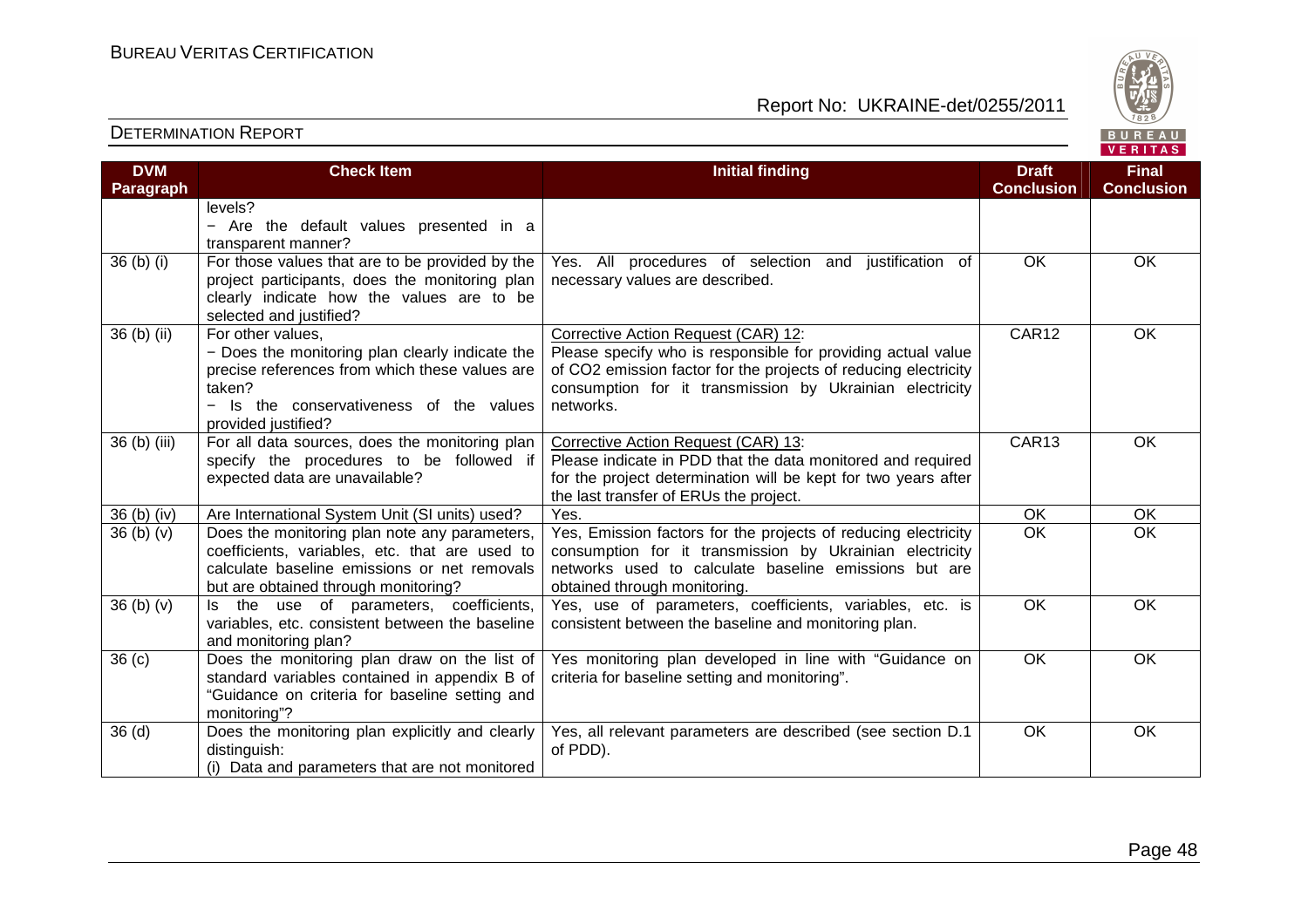

| <b>DVM</b>     | <b>Check Item</b>                                                                                                                                                                                                                                                                                                                                                                                                                                                                                                                            | <b>Initial finding</b>                                                                                                                                                                                   | <b>Draft</b><br><b>Conclusion</b> | <b>Final</b><br><b>Conclusion</b> |
|----------------|----------------------------------------------------------------------------------------------------------------------------------------------------------------------------------------------------------------------------------------------------------------------------------------------------------------------------------------------------------------------------------------------------------------------------------------------------------------------------------------------------------------------------------------------|----------------------------------------------------------------------------------------------------------------------------------------------------------------------------------------------------------|-----------------------------------|-----------------------------------|
| Paragraph      | throughout the crediting period, but are<br>determined only once (and thus remain fixed<br>throughout the crediting period), and that are<br>available already at the stage of determination?<br>(ii) Data and parameters that are not monitored<br>throughout the crediting period, but are<br>determined only once (and thus remain fixed<br>throughout the crediting period), but that are<br>not already available at the stage of<br>determination?<br>(iii) Data and parameters that are monitored<br>throughout the crediting period? |                                                                                                                                                                                                          |                                   |                                   |
| 36(e)          | Does the monitoring plan describe the methods<br>employed for data monitoring (including its<br>frequency) and recording?                                                                                                                                                                                                                                                                                                                                                                                                                    | The table in section D.1.1 PDD defined time (regularity) of<br>monitoring and information sources with respect to all<br>parameters and data to be monitored.                                            | OK                                | OK                                |
| 36(f)          | Does the monitoring plan elaborate all<br>algorithms and formulae used<br>for the<br>estimation/calculation<br>of<br>baseline<br>emissions/removals<br>and<br>project<br>emissions/removals or direct monitoring of<br>emission reductions from the project, leakage,<br>as appropriate?                                                                                                                                                                                                                                                     | In the PDD described and explained all the algorithms and<br>formulas used to calculating emissions for the baseline and<br>project scenarios.                                                           | $\overline{OK}$                   | OK                                |
| 36 $(f)$ $(i)$ | underlying<br>the<br>rationale<br>for<br>the<br>ls.<br>algorithms/formulae explained?                                                                                                                                                                                                                                                                                                                                                                                                                                                        | Yes, all necessary algorithms and formulae are clearly<br>described.                                                                                                                                     | OK                                | OK                                |
| $36(f)$ (ii)   | Are consistent variables, equation formats,<br>subscripts etc. used?                                                                                                                                                                                                                                                                                                                                                                                                                                                                         | Yes, all variables, equation format, subscripts etc. used<br>consistent.                                                                                                                                 | $\overline{OK}$                   | OK                                |
| 36 (f) (iii)   | Are all equations numbered?                                                                                                                                                                                                                                                                                                                                                                                                                                                                                                                  | Yes.                                                                                                                                                                                                     | <b>OK</b>                         | <b>OK</b>                         |
| 36 (f) (iv)    | Are all variables, with units indicated defined?                                                                                                                                                                                                                                                                                                                                                                                                                                                                                             | Yes.                                                                                                                                                                                                     | OK                                | OK                                |
| 36 $(f)(v)$    | the<br>conservativeness<br>of<br>ls.<br>the<br>algorithms/procedures justified?                                                                                                                                                                                                                                                                                                                                                                                                                                                              | See CAR11 above.                                                                                                                                                                                         | OK                                | OK                                |
| 36 $(f)(v)$    |                                                                                                                                                                                                                                                                                                                                                                                                                                                                                                                                              | To the extent possible, are methods to The level of uncertainty of data specified in the table of<br>quantitatively account for uncertainty in key quality control and quality assurance procedures (see | OK                                | OK                                |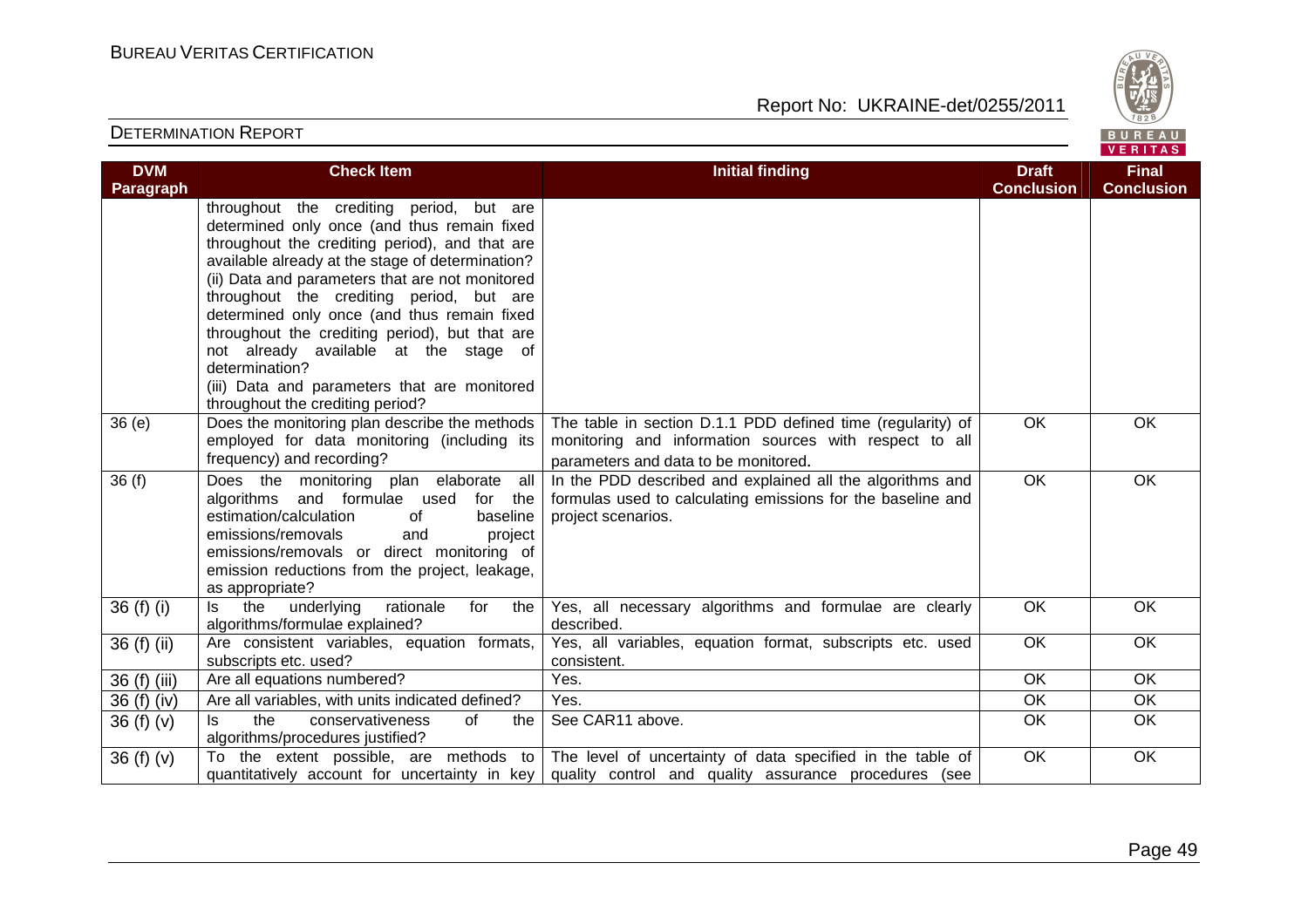

| <b>DVM</b>        | <b>Check Item</b>                                                                | <b>Initial finding</b>                                                                                            | <b>Draft</b>      | <b>Final</b>      |
|-------------------|----------------------------------------------------------------------------------|-------------------------------------------------------------------------------------------------------------------|-------------------|-------------------|
| Paragraph         |                                                                                  |                                                                                                                   | <b>Conclusion</b> | <b>Conclusion</b> |
|                   | parameters included?                                                             | Section D.2 of PDD).                                                                                              |                   |                   |
|                   |                                                                                  |                                                                                                                   |                   |                   |
|                   |                                                                                  | Taken into account that all used data and parameters are                                                          |                   |                   |
|                   |                                                                                  | defined according to current and accepted standards and                                                           |                   |                   |
|                   |                                                                                  | methods based on official data and results of measurements<br>by calibrated measuring equipment with the relevant |                   |                   |
|                   |                                                                                  | accuracy their level of uncertainty is defined as low.                                                            |                   |                   |
| 36 (f) (vi)       | Is consistency between the elaboration of the                                    | Yes.                                                                                                              | OK                | $\overline{OK}$   |
|                   | baseline scenario and the procedure for                                          |                                                                                                                   |                   |                   |
|                   | calculating the emissions or net removals of the                                 |                                                                                                                   |                   |                   |
|                   | baseline ensured?                                                                |                                                                                                                   |                   |                   |
| 36 (f) (vii)      | Are any parts of the algorithms or formulae that                                 | No, all algorithms and formulas clearly explained                                                                 | OK                | OK                |
|                   | are not self-evident explained?                                                  |                                                                                                                   |                   |                   |
| 36 (f) (vii)      | Is it justified that the procedure is consistent                                 | Yes.                                                                                                              | OK                | OK                |
|                   | with standard technical procedures in the                                        |                                                                                                                   |                   |                   |
|                   | relevant sector?                                                                 |                                                                                                                   | $\overline{OK}$   | $\overline{OK}$   |
| 36 (f) (vii)      | Are references provided as necessary?                                            | All necessary references provided.                                                                                |                   |                   |
| 36 (f) (vii)      | Are implicit and explicit key assumptions                                        | Yes, all implicit and explicit assumptions explained in a                                                         | OK                | OK                |
|                   | explained in a transparent manner?<br>Is it clearly stated which assumptions and | transparent manner.<br>Used assumptions and procedures not have significant                                       | $\overline{OK}$   | $\overline{OK}$   |
| 36(f)(vi)         | significant<br>procedures<br>have<br>uncertainty                                 | uncertainty.                                                                                                      |                   |                   |
|                   | with them, and<br>associated<br>how such                                         |                                                                                                                   |                   |                   |
|                   | uncertainty is to be addressed?                                                  |                                                                                                                   |                   |                   |
| 36 (f) (vii)      | Is the uncertainty of key parameters described                                   | Uncertainty range was defined as low.                                                                             | OK                | OK                |
|                   | and, where possible, is an uncertainty range at                                  |                                                                                                                   |                   |                   |
|                   | 95% confidence level for key parameters for                                      |                                                                                                                   |                   |                   |
|                   | the calculation of emission reductions or                                        |                                                                                                                   |                   |                   |
|                   | enhancements of net removals provided?                                           |                                                                                                                   |                   |                   |
| 36 <sub>(g)</sub> | Does the monitoring plan identify a national or                                  | The monitoring plan identified a national and international                                                       | OK                | OK                |
|                   | international monitoring standard if such                                        | monitoring standards applied to proposed project. All                                                             |                   |                   |
|                   | standard has to be and/or is applied to certain                                  | relevant references provided.                                                                                     |                   |                   |
|                   | aspects of the project?                                                          |                                                                                                                   |                   |                   |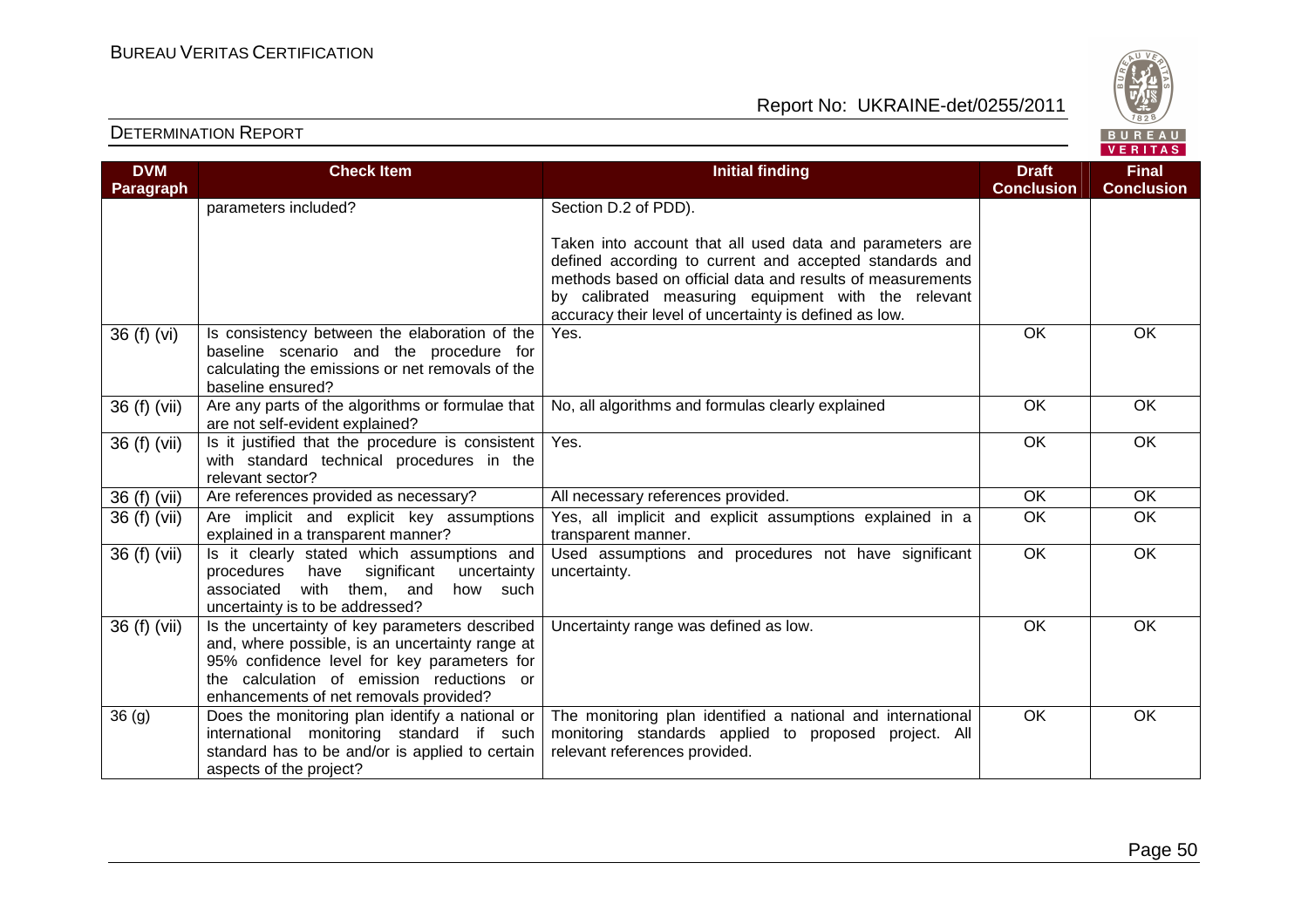

| <b>DVM</b><br>Paragraph | <b>Check Item</b>                                                                                                                                                                                                                                                                                            | <b>Initial finding</b>                                                                                                                                                                                                                                                                     | <b>Draft</b><br><b>Conclusion</b> | <b>Final</b><br><b>Conclusion</b> |
|-------------------------|--------------------------------------------------------------------------------------------------------------------------------------------------------------------------------------------------------------------------------------------------------------------------------------------------------------|--------------------------------------------------------------------------------------------------------------------------------------------------------------------------------------------------------------------------------------------------------------------------------------------|-----------------------------------|-----------------------------------|
|                         | Does the monitoring plan provide a reference<br>as to where a detailed description of the<br>standard can be found?                                                                                                                                                                                          |                                                                                                                                                                                                                                                                                            |                                   |                                   |
| 36(h)                   | Does the monitoring plan document statistical<br>techniques, if used for monitoring, and that they<br>are used in a conservative manner?                                                                                                                                                                     | See CAR11 above.                                                                                                                                                                                                                                                                           | OK                                | <b>OK</b>                         |
| 36 (i)                  | Does the monitoring plan present the quality<br>assurance and control procedures for the<br>monitoring process, including, as appropriate,<br>information on calibration and on how records<br>on data and/or method validity and accuracy<br>are kept and made available upon request?                      | The quality assurance and control procedures described in<br>section D.2 of PDD.                                                                                                                                                                                                           | <b>OK</b>                         | OK                                |
| 36 (j)                  | Does the monitoring plan clearly identify the<br>responsibilities and the authority regarding the<br>monitoring activities?                                                                                                                                                                                  | Yes, the responsibilities and the authority regarding the<br>monitoring activities are clearly identified in section D.3 of<br>PDD. See CAR12 above.                                                                                                                                       | $\overline{OK}$                   | <b>OK</b>                         |
| 36(k)                   | Does the monitoring plan, on the whole, reflect<br>good monitoring practices appropriate to the<br>project type?<br>If it is a JI LULUCF project, is the good practice<br>guidance developed by IPCC applied?                                                                                                | Corrective Action Request (CAR) 14:<br>Section D.1.5 of the PDD requires from project participants<br>to submit information about collection and archiving data on<br>the environment impact as well as references to relevant<br>norms of the host country. Please provide relevant data. | CAR14                             | OK                                |
| 36 (l)                  | Does the monitoring plan provide, in tabular<br>form, a complete compilation of the data that<br>need to be collected for its application,<br>including data that are measured or sampled<br>and data that are collected from other sources<br>but not including data that are calculated with<br>equations? | Yes, all used parameters presented in sections D.1.1.1 and<br>D.1.1.3 of PDD.                                                                                                                                                                                                              | <b>OK</b>                         | <b>OK</b>                         |
| 36(m)                   | Does the monitoring plan indicate that the data<br>monitored and required for verification are to be<br>kept for two years after the last transfer of<br>ERUs for the project?                                                                                                                               | See CAR13 above.                                                                                                                                                                                                                                                                           | OK                                | OK                                |
| 37                      | If selected elements or combinations of                                                                                                                                                                                                                                                                      | No any selected elements or combinations of approved CDM                                                                                                                                                                                                                                   | OK                                | OK                                |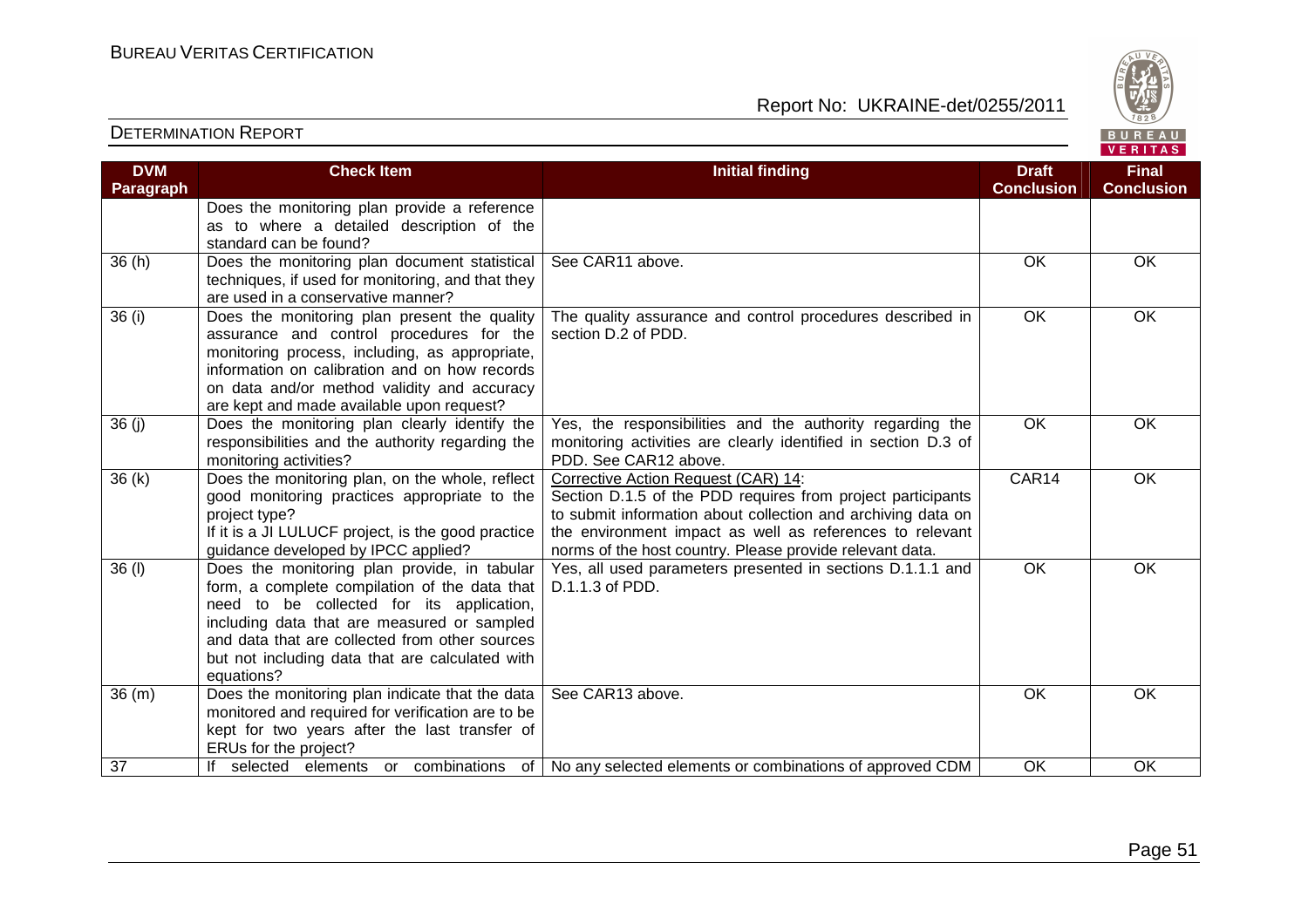

| <b>DVM</b><br>Paragraph | <b>Check Item</b>                                                                                                                                                                                                                                                                   | <b>Initial finding</b>                                                      | <b>Draft</b><br><b>Conclusion</b> | <b>Final</b><br><b>Conclusion</b> |
|-------------------------|-------------------------------------------------------------------------------------------------------------------------------------------------------------------------------------------------------------------------------------------------------------------------------------|-----------------------------------------------------------------------------|-----------------------------------|-----------------------------------|
|                         | <b>CDM</b><br>approved<br>methodologies<br>or<br>methodological tools are used for establishing<br>the monitoring plan, are the selected elements<br>or combination, together with elements<br>supplementary developed by the project<br>participants in line with 36 above?        | methodologies or methodological tools used in monitoring<br>plan.           |                                   |                                   |
|                         | Approved CDM methodology approach only                                                                                                                                                                                                                                              |                                                                             |                                   |                                   |
| 38(a)                   | Does the PDD provide the title, reference<br>number and version of the approved CDM<br>methodology used?                                                                                                                                                                            | N/A                                                                         | OK                                | OK                                |
| 38(a)                   | Is the approved CDM methodology the most<br>recent valid version when the PDD is submitted<br>for publication? If not, is the methodology still<br>within the grace period (was the methodology<br>revised to a newer version in the past two<br>months)?                           | N/A                                                                         | $\overline{OK}$                   | OK                                |
| 38(b)                   | Does the PDD provide a description of why the<br>approved CDM methodology is applicable to<br>the project?                                                                                                                                                                          | N/A                                                                         | OK                                | $\overline{OK}$                   |
| 38 <sub>(c)</sub>       | Are all explanations, descriptions and analyses<br>pertaining to monitoring in the PDD made in<br>accordance with the referenced approved CDM<br>methodology?                                                                                                                       | N/A                                                                         | OK                                | OK                                |
| 38 <sub>(d)</sub>       | Is the monitoring plan established appropriately<br>as a result?                                                                                                                                                                                                                    | N/A                                                                         | OK                                | OK                                |
|                         | Applicable to both JI specific approach and approved CDM methodology approach                                                                                                                                                                                                       |                                                                             |                                   |                                   |
| 39                      | If the monitoring plan indicates overlapping<br>monitoring periods during the crediting period:<br>Is the underlying project composed of<br>(a)<br>clearly identifiable components for which<br>emission reductions or enhancements of<br>removals can be calculated independently? | There are no overlapping monitoring periods during the<br>crediting period. | <b>OK</b>                         | OK                                |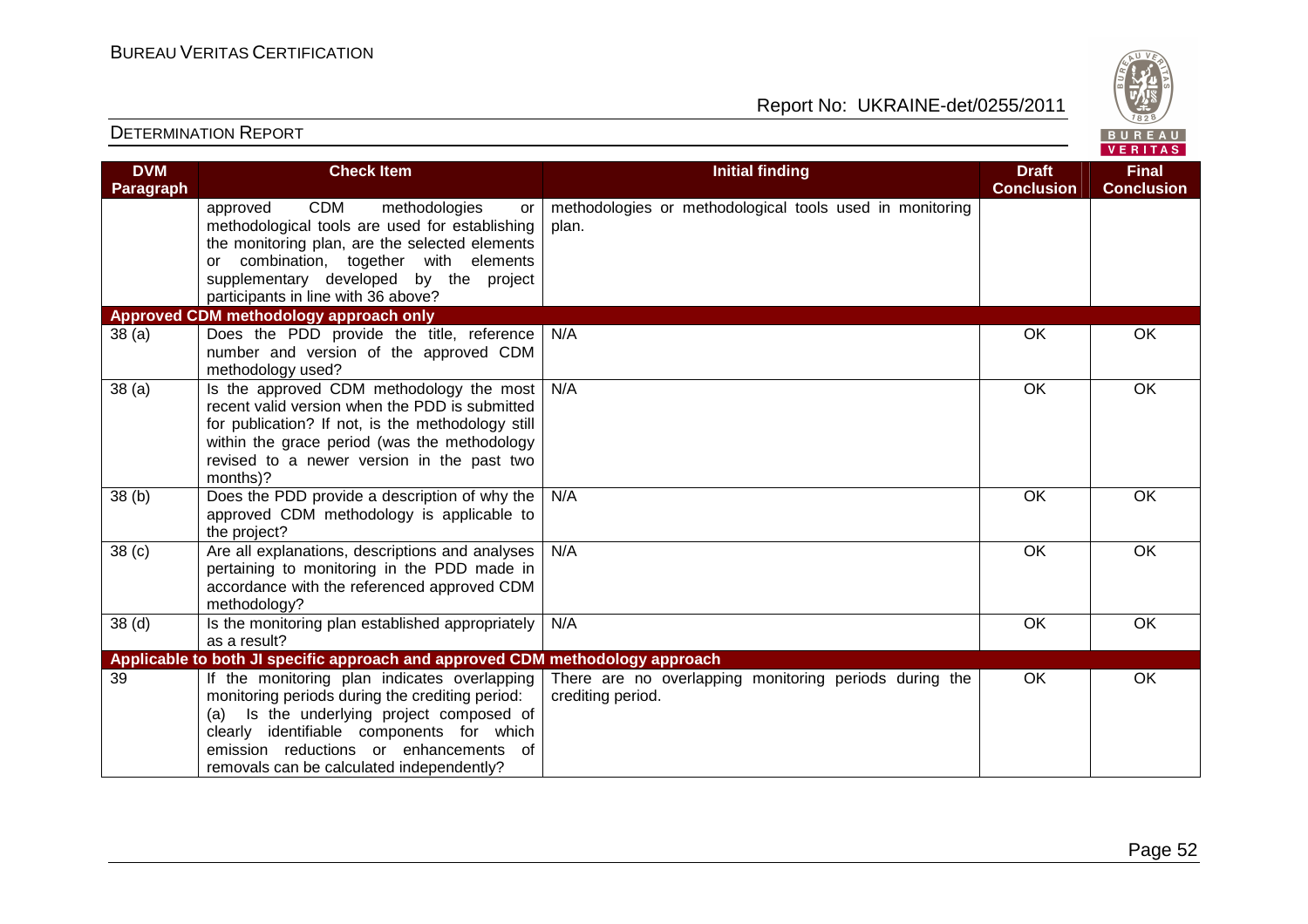

| <b>DVM</b> | <b>Check Item</b>                                                                                | <b>Initial finding</b>                                  | <b>Draft</b>      | <b>Final</b>      |
|------------|--------------------------------------------------------------------------------------------------|---------------------------------------------------------|-------------------|-------------------|
| Paragraph  |                                                                                                  |                                                         | <b>Conclusion</b> | <b>Conclusion</b> |
|            | (b) Can monitoring be performed independently                                                    |                                                         |                   |                   |
|            | for each of these components (i.e. the                                                           |                                                         |                   |                   |
|            | data/parameters monitored for one component                                                      |                                                         |                   |                   |
|            | are not dependent on/effect data/parameters to                                                   |                                                         |                   |                   |
|            | be monitored for another component)?                                                             |                                                         |                   |                   |
|            | Does the monitoring plan ensure that<br>(c)                                                      |                                                         |                   |                   |
|            | monitoring is performed for all components and                                                   |                                                         |                   |                   |
|            | that in these cases all the requirements of the                                                  |                                                         |                   |                   |
|            | JI guidelines and further guidance by the JISC                                                   |                                                         |                   |                   |
|            | regarding monitoring are met?                                                                    |                                                         |                   |                   |
|            | (d) Does the monitoring plan explicitly provide<br>for overlapping monitoring periods of clearly |                                                         |                   |                   |
|            | defined project components, justify its need                                                     |                                                         |                   |                   |
|            | and state how the conditions mentioned in (a)-                                                   |                                                         |                   |                   |
|            | (c) are met?                                                                                     |                                                         |                   |                   |
| Leakage    |                                                                                                  |                                                         |                   |                   |
|            | JI specific approach only                                                                        |                                                         |                   |                   |
| 40(a)      | Does the PDD appropriately describe an                                                           | No leakage is expected in proposed project activity.    | <b>OK</b>         | $\overline{OK}$   |
|            | assessment of the potential leakage of the                                                       |                                                         |                   |                   |
|            | project and appropriately explain which sources                                                  |                                                         |                   |                   |
|            | of leakage are to be calculated and which can                                                    |                                                         |                   |                   |
|            | be neglected?                                                                                    |                                                         |                   |                   |
| 40(b)      | Does the PDD provide a procedure for an ex                                                       | No leakage is expected in proposed project activity.    | OK                | OK                |
|            | ante estimate of leakage?                                                                        |                                                         |                   |                   |
|            | Approved CDM methodology approach only                                                           |                                                         |                   |                   |
| 41         | Are the leakage and the procedure for its                                                        | N/A                                                     | OK                | OK                |
|            | estimation defined in accordance with the                                                        |                                                         |                   |                   |
|            | approved CDM methodology?                                                                        |                                                         |                   |                   |
|            | Estimation of emission reductions or enhancements of net removals                                |                                                         |                   |                   |
| 42         | Does the PDD indicate which of the following                                                     | Assessment of emissions or net removals in the baseline | OK.               | OK                |
|            | approaches it chooses?                                                                           | scenario and in the project scenario was used.          |                   |                   |
|            | (a) Assessment of emissions or net removals in                                                   |                                                         |                   |                   |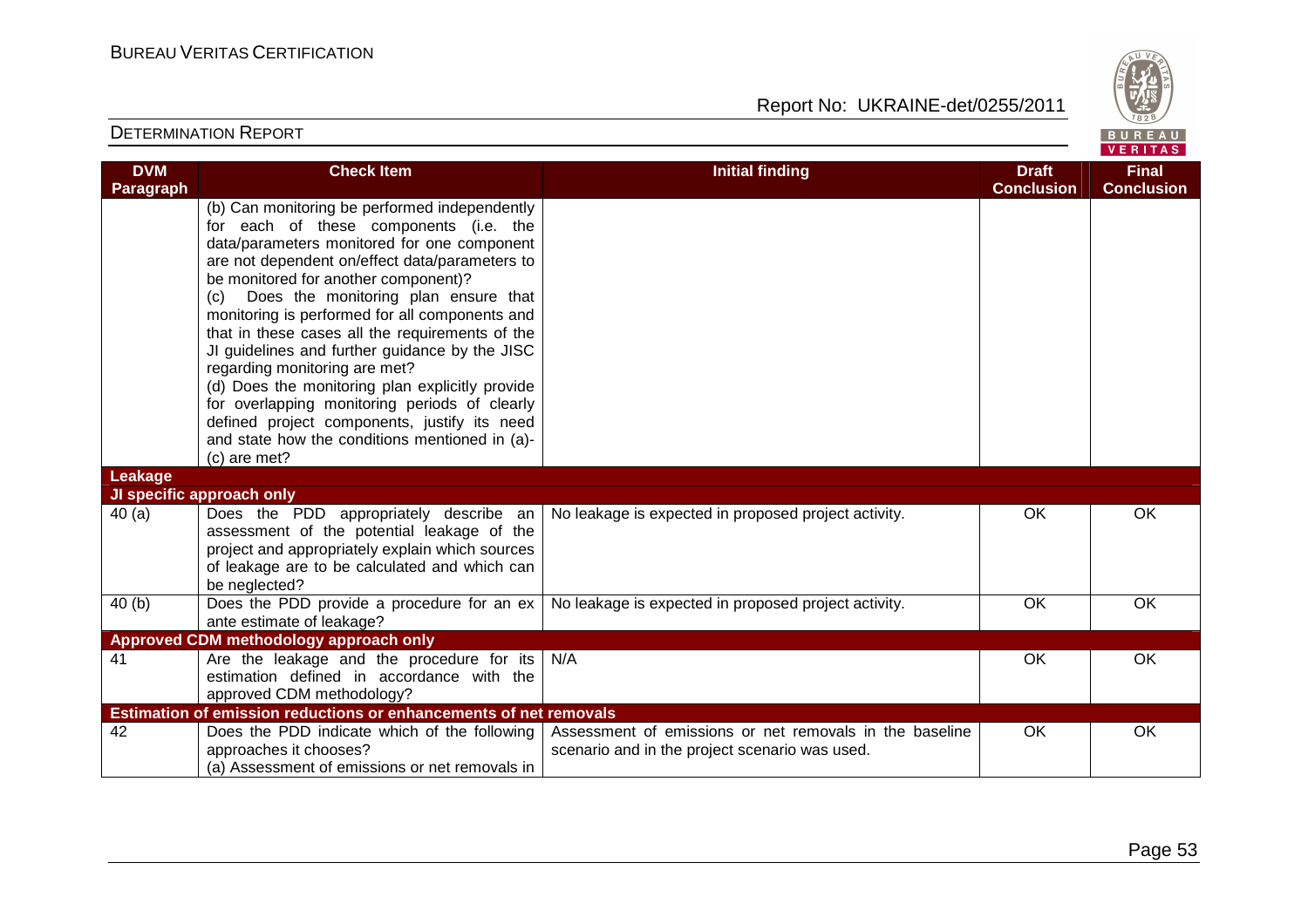

| <b>DVM</b> | <b>Check Item</b>                                                         | <b>Initial finding</b>                                      | <b>Draft</b>      | <b>Final</b>      |
|------------|---------------------------------------------------------------------------|-------------------------------------------------------------|-------------------|-------------------|
| Paragraph  |                                                                           |                                                             | <b>Conclusion</b> | <b>Conclusion</b> |
|            | the baseline scenario and in the project                                  |                                                             |                   |                   |
|            | scenario                                                                  |                                                             |                   |                   |
|            | (b) Direct assessment of emission reductions                              |                                                             |                   |                   |
| 43         | If the approach (a) in 42 is chosen, does the                             | Emissions for the project, baseline scenario and emission   | OK                | <b>OK</b>         |
|            | PDD provide ex ante estimates of:                                         | reductions were ex ante estimated. Results of estimations   |                   |                   |
|            | (a) Emissions or net removals for the project                             | provided in section E of PDD and excel spreadsheets.        |                   |                   |
|            | scenario (within the project boundary)?                                   |                                                             |                   |                   |
|            | (b) Leakage, as applicable?                                               |                                                             |                   |                   |
|            | (c) Emissions or net removals for the baseline                            |                                                             |                   |                   |
|            | scenario (within the project boundary)?                                   |                                                             |                   |                   |
|            | (d) Emission reductions or enhancements of                                |                                                             |                   |                   |
|            | net removals adjusted by leakage?                                         |                                                             |                   |                   |
| 44         | If the approach (b) in 42 is chosen, does the                             | N/A                                                         | OK                | <b>OK</b>         |
|            | PDD provide ex ante estimates of:                                         |                                                             |                   |                   |
|            | (a) Emission reductions or enhancements of                                |                                                             |                   |                   |
|            | net removals (within the project boundary)?                               |                                                             |                   |                   |
|            | (b) Leakage, as applicable?<br>(c) Emission reductions or enhancements of |                                                             |                   |                   |
|            | net removals adjusted by leakage?                                         |                                                             |                   |                   |
| 45         | For both approaches in 42                                                 | See CAR11 above.                                            |                   |                   |
|            | (a) Are the estimates in 43 or 44 given:                                  |                                                             |                   |                   |
|            | (i) On a periodic basis?                                                  | Corrective Action Request (CAR) 15:                         | CAR15             | OK                |
|            | (ii) At least from the beginning until the end of                         | In ex-ante calculations were used CO2 emission factor for   |                   |                   |
|            | the crediting period?                                                     | the projects of reducing electricity consumption for it     |                   |                   |
|            | (iii) On a source-by-source/sink-by-sink                                  | transmission by Ukrainian electricity networks provided in  |                   |                   |
|            | basis?                                                                    | Order #43 dated 28/03/2010. But this factor applicable only |                   |                   |
|            | (iv) For each GHG?                                                        | for 2010. Please correct.                                   |                   |                   |
|            | (v) In tones of CO2 equivalent, using global                              |                                                             |                   |                   |
|            | warming potentials defined by decision                                    |                                                             |                   |                   |
|            | 2/CP.3 or as subsequently revised in                                      |                                                             |                   |                   |
|            | accordance with Article 5 of the Kyoto                                    |                                                             |                   |                   |
|            | Protocol?                                                                 |                                                             |                   |                   |
|            | (b) Are the formula used for calculating the                              |                                                             |                   |                   |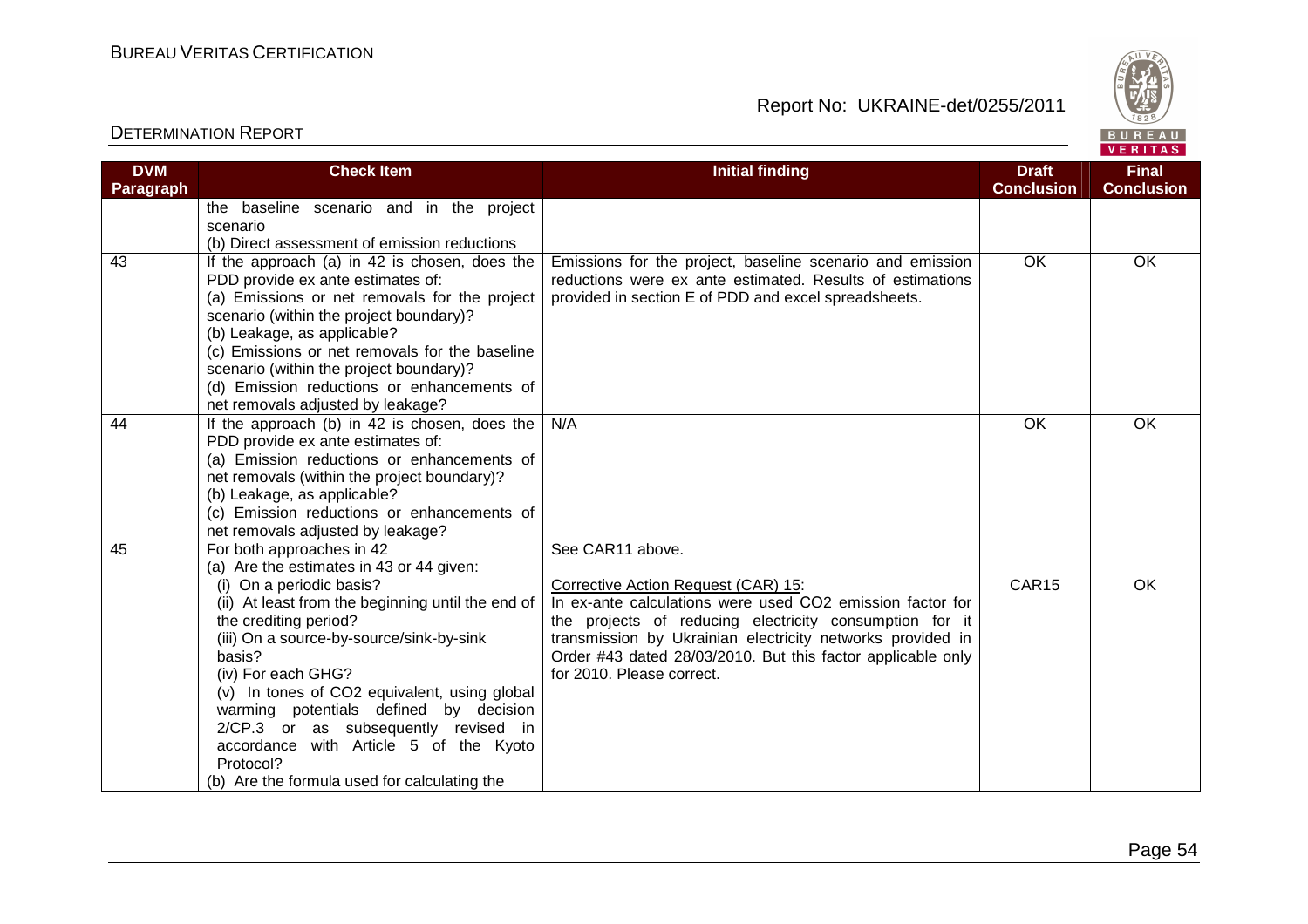

| Report No: UKRAINE-det/0255/2011 |
|----------------------------------|
|                                  |

| <b>DVM</b>       | <b>Check Item</b>                                  | <b>Initial finding</b>                                 | <b>Draft</b>      | <b>Final</b>      |
|------------------|----------------------------------------------------|--------------------------------------------------------|-------------------|-------------------|
| <b>Paragraph</b> |                                                    |                                                        | <b>Conclusion</b> | <b>Conclusion</b> |
|                  | estimates in 43 or 44 consistent throughout the    |                                                        |                   |                   |
|                  | PDD?                                               |                                                        |                   |                   |
|                  | (c) For calculating estimates in 43 or 44, are     |                                                        |                   |                   |
|                  | key factors influencing the baseline emissions     |                                                        |                   |                   |
|                  | or removals and the activity level of the project  |                                                        |                   |                   |
|                  | and the emissions or net removals as well as       |                                                        |                   |                   |
|                  | risks associated with the project taken into       |                                                        |                   |                   |
|                  | account, as appropriate?                           |                                                        |                   |                   |
|                  | (d) Are data sources used for calculating the      |                                                        |                   |                   |
|                  | estimates in 43 or 44 clearly identified, reliable |                                                        |                   |                   |
|                  | and transparent?                                   |                                                        |                   |                   |
|                  | (e) Are emission factors (including default        |                                                        |                   |                   |
|                  | emission factors) if used for calculating the      |                                                        |                   |                   |
|                  | estimates in 43 or 44 selected by carefully        |                                                        |                   |                   |
|                  | balancing accuracy and reasonableness, and         |                                                        |                   |                   |
|                  | appropriately justified of the choice?             |                                                        |                   |                   |
|                  | (f) Is the estimation in 43 or 44 based on         |                                                        |                   |                   |
|                  | conservative assumptions and the most              |                                                        |                   |                   |
|                  | plausible scenarios in a transparent manner?       |                                                        |                   |                   |
|                  | $(g)$ Are the estimates in 43 or 44 consistent     |                                                        |                   |                   |
|                  | throughout the PDD?                                |                                                        |                   |                   |
|                  | Is the annual average of estimated<br>(h)          |                                                        |                   |                   |
|                  | emission reductions or enhancements of net         |                                                        |                   |                   |
|                  | removals calculated by dividing the total          |                                                        |                   |                   |
|                  | estimated<br>emission<br>reductions<br>or          |                                                        |                   |                   |
|                  | enhancements of net removals over the              |                                                        |                   |                   |
|                  | crediting period by the total months of the        |                                                        |                   |                   |
|                  | crediting period and multiplying by twelve?        |                                                        |                   |                   |
| 46               | If the calculation of the baseline emissions or    | Yes, the PDD include an illustrative ex ante emissions | OK.               | OK.               |
|                  | net removals is to be performed ex post, does      | calculation.                                           |                   |                   |
|                  | the PDD include an illustrative ex ante            |                                                        |                   |                   |
|                  | emissions or net removals calculation?             |                                                        |                   |                   |
|                  | Approved CDM methodology approach only             |                                                        |                   |                   |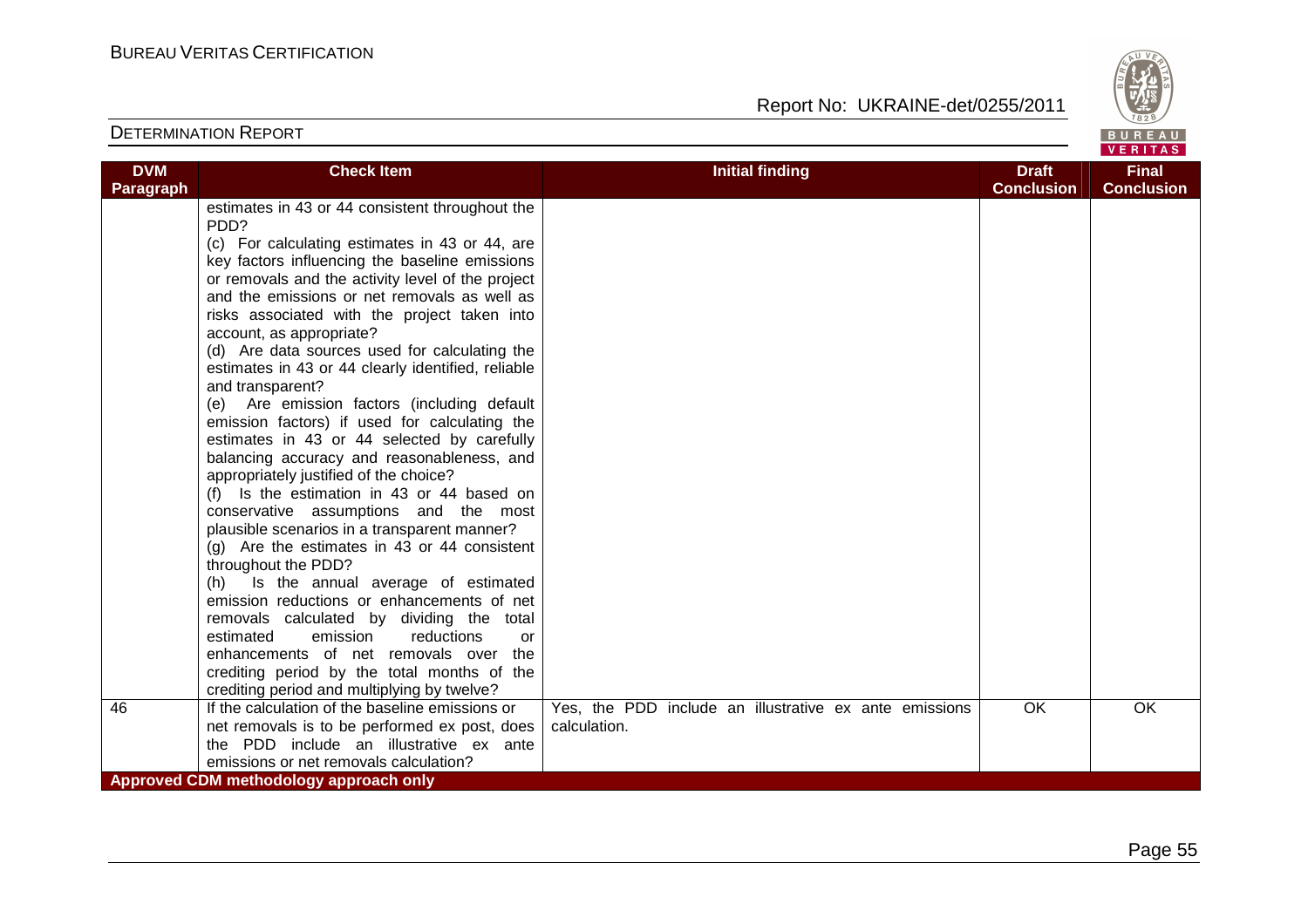

| <b>DVM</b>                   | <b>Check Item</b>                                        | <b>Initial finding</b>                                  | <b>Draft</b>      | <b>Final</b>      |
|------------------------------|----------------------------------------------------------|---------------------------------------------------------|-------------------|-------------------|
| Paragraph                    |                                                          |                                                         | <b>Conclusion</b> | <b>Conclusion</b> |
| 47(a)                        | Is the estimation of emission reductions or              | N/A                                                     | OK                | <b>OK</b>         |
|                              | enhancements of net removals made in                     |                                                         |                   |                   |
|                              | accordance<br>with the<br>approved<br>CDM                |                                                         |                   |                   |
|                              | methodology?                                             |                                                         |                   |                   |
| 47(b)                        | Is the estimation of emission reductions or              | N/A                                                     | OK                | OK                |
|                              | enhancements of net removals presented in                |                                                         |                   |                   |
|                              | the PDD:                                                 |                                                         |                   |                   |
|                              | - On a periodic basis?                                   |                                                         |                   |                   |
|                              | - At least from the beginning until the end of           |                                                         |                   |                   |
|                              | the crediting period?                                    |                                                         |                   |                   |
|                              | - On a source-by-source/sink-by-sink basis?              |                                                         |                   |                   |
|                              | - For each GHG?                                          |                                                         |                   |                   |
|                              | $-$ In tones of CO <sub>2</sub> equivalent, using global |                                                         |                   |                   |
|                              | warming potentials defined by decision 2/CP.3            |                                                         |                   |                   |
|                              | or as subsequently revised in accordance with            |                                                         |                   |                   |
|                              | Article 5 of the Kyoto Protocol?                         |                                                         |                   |                   |
|                              | - Are the formula used for calculating the               |                                                         |                   |                   |
|                              | estimates consistent throughout the PDD?                 |                                                         |                   |                   |
|                              | - Are the estimates consistent throughout the            |                                                         |                   |                   |
|                              | PDD?                                                     |                                                         |                   |                   |
|                              | - Is the annual average of estimated emission            |                                                         |                   |                   |
|                              | reductions or enhancements of net removals               |                                                         |                   |                   |
|                              | calculated by dividing the total estimated               |                                                         |                   |                   |
|                              | emission reductions or enhancements of net               |                                                         |                   |                   |
|                              | removals over the crediting period by the total          |                                                         |                   |                   |
|                              | months of the crediting period and multiplying           |                                                         |                   |                   |
|                              | by twelve?                                               |                                                         |                   |                   |
| <b>Environmental impacts</b> |                                                          |                                                         |                   |                   |
| 48(a)                        | Does the PDD list and attach documentation on            | Corrective Action Request (CAR) 16:                     | CAR16             | <b>OK</b>         |
|                              | the analysis of the environmental impacts of             | There is no information on transboundary impacts in the |                   |                   |
|                              | the project, including transboundary impacts, in         | PDD.                                                    |                   |                   |
|                              | accordance with procedures as determined by              |                                                         |                   |                   |
|                              | the host Party?                                          |                                                         |                   |                   |
|                              |                                                          |                                                         |                   |                   |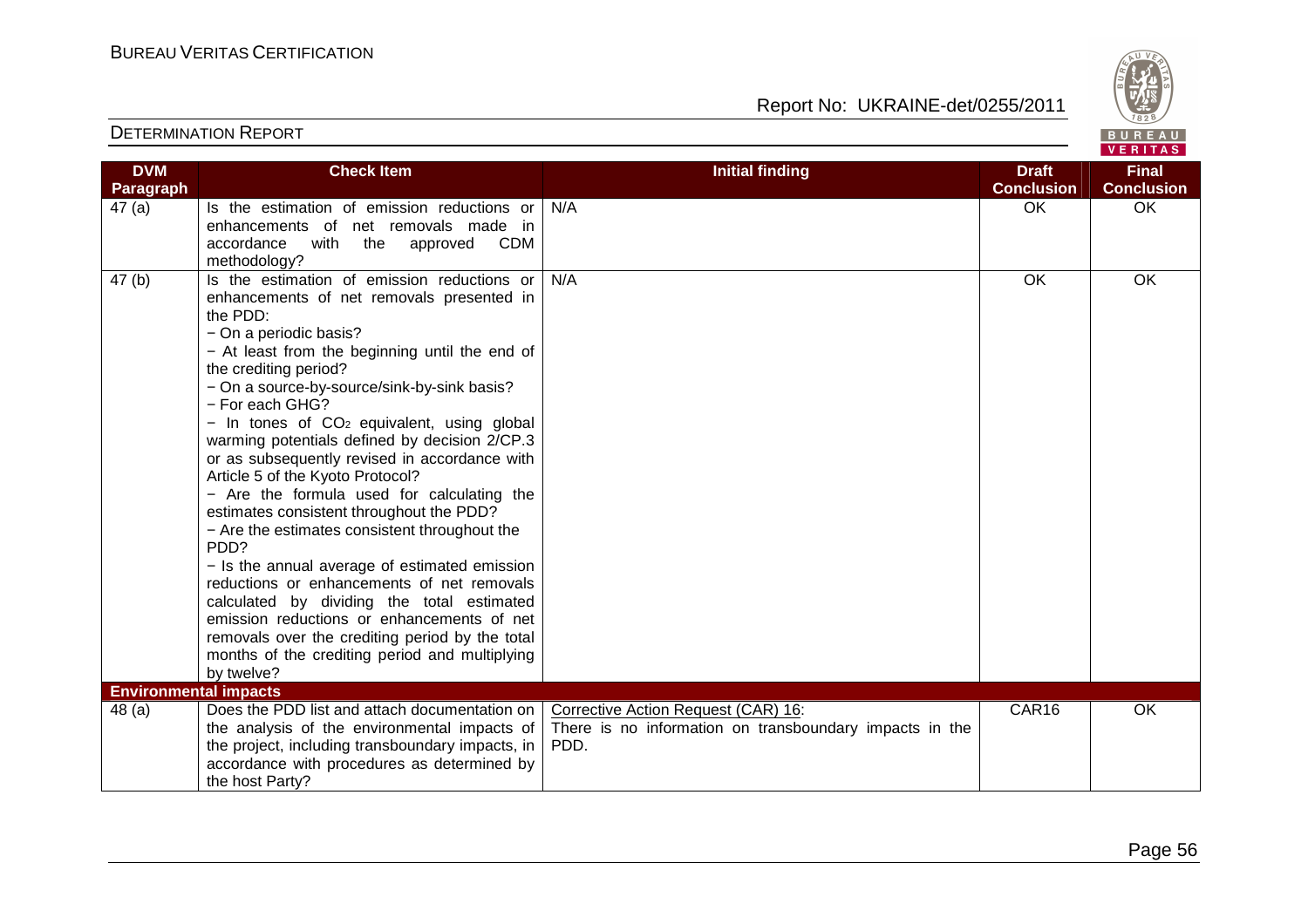

| <b>DVM</b> | <b>Check Item</b>                                                                                                                                                                                                                                                                                                                                                           | <b>Initial finding</b>                                                                                                                                                                                                                                                                                                                     | <b>Draft</b>      | <b>Final</b>      |
|------------|-----------------------------------------------------------------------------------------------------------------------------------------------------------------------------------------------------------------------------------------------------------------------------------------------------------------------------------------------------------------------------|--------------------------------------------------------------------------------------------------------------------------------------------------------------------------------------------------------------------------------------------------------------------------------------------------------------------------------------------|-------------------|-------------------|
| Paragraph  |                                                                                                                                                                                                                                                                                                                                                                             |                                                                                                                                                                                                                                                                                                                                            | <b>Conclusion</b> | <b>Conclusion</b> |
| 48 (b)     | If the analysis in 48 (a) indicates that the<br>environmental<br>impacts<br>considered<br>are<br>significant by the project participants or the<br>host Party, does the PDD provide conclusion<br>and all references to supporting documentation<br>of an environmental impact assessment<br>undertaken in accordance with the procedures<br>as required by the host Party? | No significant environmental impacts related to project<br>implementation expected. Therefore separate environmental<br>impact is not required.                                                                                                                                                                                            | OK.               | OK                |
|            | <b>Stakeholder consultation</b>                                                                                                                                                                                                                                                                                                                                             |                                                                                                                                                                                                                                                                                                                                            |                   |                   |
| 49         | If stakeholder consultation was undertaken in<br>accordance with the procedure as required by<br>the host Party, does the PDD provide:<br>A list of stakeholders from whom<br>(a)<br>comments on the projects have been received,<br>if any?<br>(b) The nature of the comments?<br>(c) A description on whether and how the<br>comments have been addressed?                | Procedures of Ukraine did not require consultations with<br>stakeholders for proposed project. However, information on<br>implementation measures of reducing technological power<br>loses provided in the media and in electronic media (see<br>section G of PDD). No negative stakeholders' comments<br>were received on company adress. | <b>OK</b>         | OK                |
|            | Determination regarding small-scale projects (additional elements for assessment)                                                                                                                                                                                                                                                                                           |                                                                                                                                                                                                                                                                                                                                            |                   |                   |
|            | Applicable to bundled JI SSC projects only                                                                                                                                                                                                                                                                                                                                  |                                                                                                                                                                                                                                                                                                                                            |                   |                   |
|            | <b>Applicable to all JI SSC projects</b>                                                                                                                                                                                                                                                                                                                                    |                                                                                                                                                                                                                                                                                                                                            |                   |                   |
|            |                                                                                                                                                                                                                                                                                                                                                                             | Determination regarding land use, land-use change and forestry projects (additional/alternative elements for assessment)                                                                                                                                                                                                                   |                   |                   |
|            | Determination regarding programmes of activities (additional/alternative elements for assessment)                                                                                                                                                                                                                                                                           |                                                                                                                                                                                                                                                                                                                                            |                   |                   |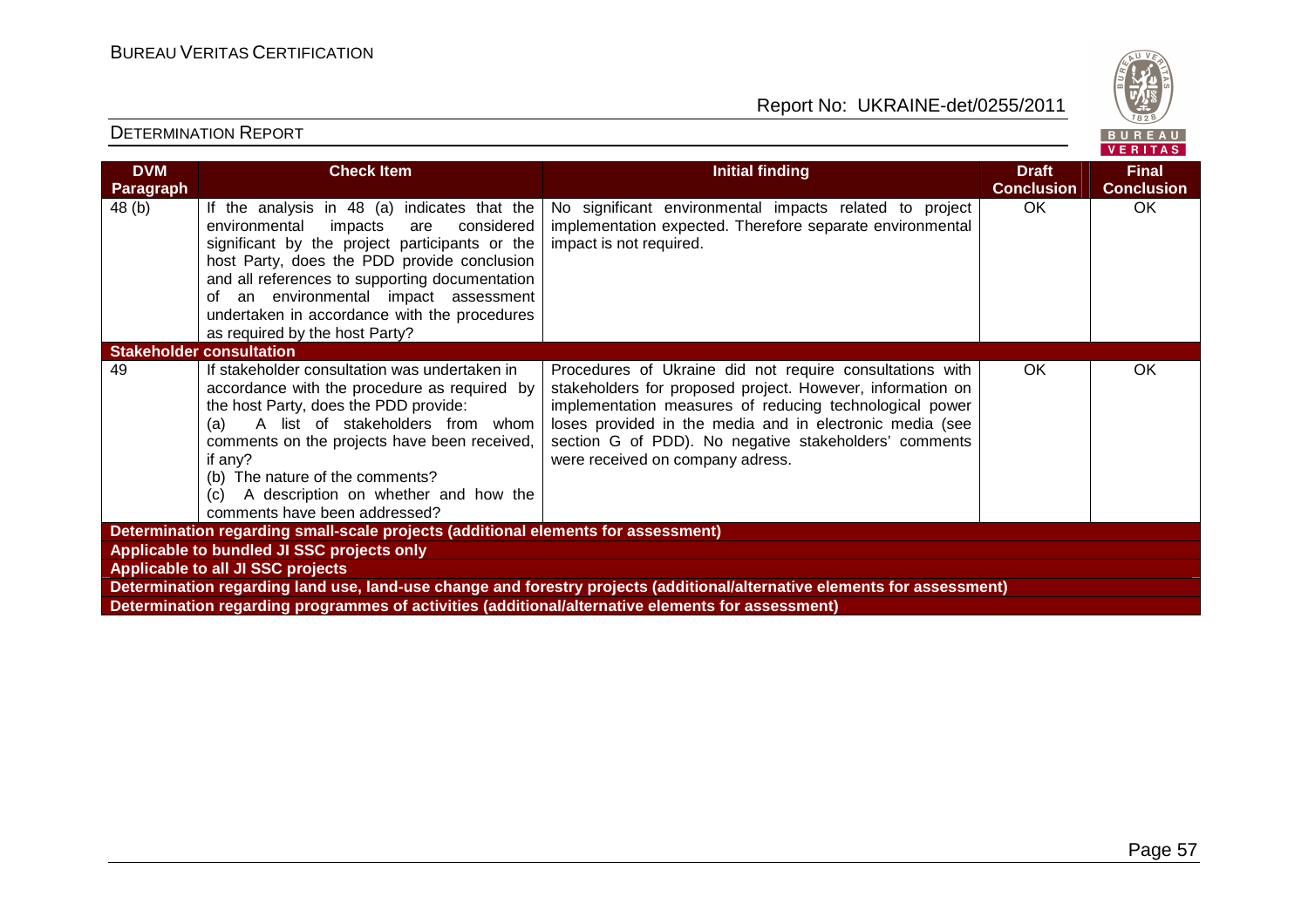

# DETERMINATION REPORT

# **Table 2 Resolution of Corrective Action and Clarification Requests**

| Draft report clarifications and<br>corrective<br>action requests by validation team                                                                                                                   | Ref.<br>to<br>checklist<br>question | <b>Summary</b><br>project<br><b>of</b><br>response                                                                                                                                                                                          | participant   Determination team conclusion                                        |
|-------------------------------------------------------------------------------------------------------------------------------------------------------------------------------------------------------|-------------------------------------|---------------------------------------------------------------------------------------------------------------------------------------------------------------------------------------------------------------------------------------------|------------------------------------------------------------------------------------|
| Corrective Action Request (CAR) 01:<br>Please use in the PDD font size provided «JOINT<br><b>PROJECT</b><br><b>IMPLEMENTATION</b><br><b>DESIGN</b><br>DOCUMENT FORM» - version 01.                    | in table 1                          | Font size was corrected in line with<br>«JOINT IMPLEMENTATION PROJECT<br>DESIGN DOCUMENT FORM» - version<br>01. See PDD version 2.0.                                                                                                        | PDD version 2.0 was checked and<br>recognized as satisfactory. Issue<br>is closed. |
| Corrective Action Request (CAR) 02:<br>Please provide brief description of the project<br>history.                                                                                                    |                                     | Brief description of the project history was<br>provided in section A.2 of PDD version<br>2.0.                                                                                                                                              | <b>Issue</b><br>closed<br>the<br>is<br>due<br>to<br>amendments made in the PDD.    |
| Corrective Action Request (CAR) 03:<br>Please provide brief information about the<br>company "Imex Energo", sp. z o. o. in section A.3,<br>and relevant information about this company in<br>Annex 1. |                                     | Brief information about the company<br>"Imex Energo", sp. z o. o. in section A.3,<br>and in Annex 1.<br>Update: In PDD version 4.0 Carbon<br>Management Company GmbH is a<br>project participant instead of<br>"Imex<br>Energo", sp. z o. o | The issue is closed due to the<br>corrections made.                                |
| Corrective Action Request (CAR) 04:<br>Table A.3 in the PDD must be submitted in a<br>format that provided in the version 04 of the<br>"Guidelines for users of the JI PDD form".                     |                                     | Table A.3 corrected.                                                                                                                                                                                                                        | Issue closed.                                                                      |
| Corrective Action Request (CAR) 05:<br>Section A.4.1.4 more than 1 page.                                                                                                                              |                                     | Section A.4.1.4 was corrected.                                                                                                                                                                                                              | CAR05 is closed                                                                    |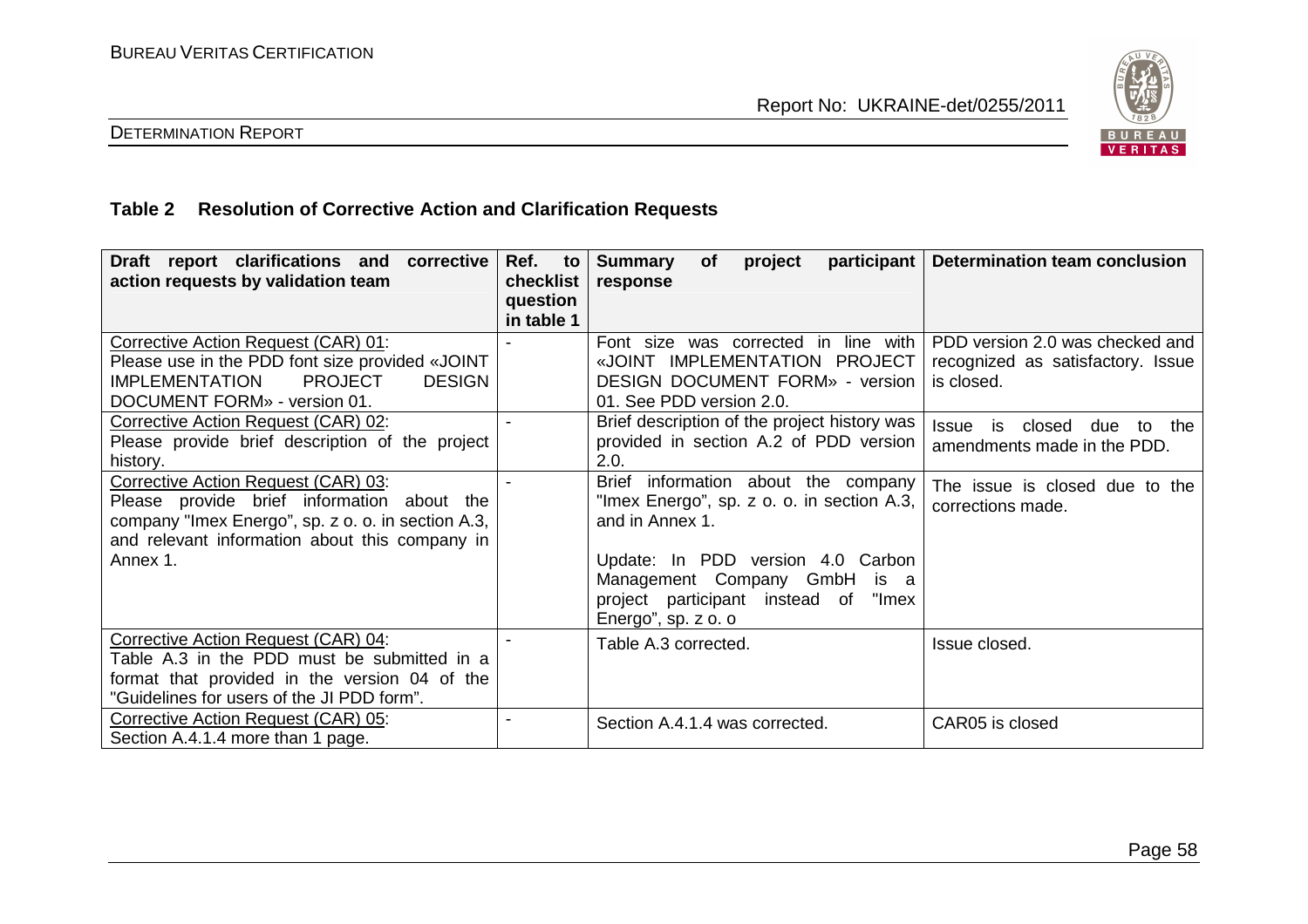

|                                                                                                                                                                                                                                                                                                                                                      |                      |                                                                                                                                                                                                                                                                                                                                                                                                                                                                                                                                                                                               | <b>VERITAS</b>                                                             |
|------------------------------------------------------------------------------------------------------------------------------------------------------------------------------------------------------------------------------------------------------------------------------------------------------------------------------------------------------|----------------------|-----------------------------------------------------------------------------------------------------------------------------------------------------------------------------------------------------------------------------------------------------------------------------------------------------------------------------------------------------------------------------------------------------------------------------------------------------------------------------------------------------------------------------------------------------------------------------------------------|----------------------------------------------------------------------------|
| Corrective Action Request (CAR) 06:<br>Implementation schedule is not described.                                                                                                                                                                                                                                                                     |                      | Implementation sheudle was described in<br>PDD version 2.0.                                                                                                                                                                                                                                                                                                                                                                                                                                                                                                                                   | CAR06 is closed based on the<br>amendments made in the PDD.                |
| Corrective Action Request (CAR) 07:<br>No Letters of Aapproval of the project issued by<br>the parties involved.                                                                                                                                                                                                                                     | Item 19              | the written project approvals has been<br>provided to AIE                                                                                                                                                                                                                                                                                                                                                                                                                                                                                                                                     | Closed                                                                     |
| Corrective Action Request (CAR) 08:<br>Please provide date of baseline setting according<br>required format DD/MM/YYYY.                                                                                                                                                                                                                              | Item 22              | Date of baseline setting was corrected.                                                                                                                                                                                                                                                                                                                                                                                                                                                                                                                                                       | The response to CAR08<br>was<br>satisfactory. CAR08 is<br>found<br>closed. |
| Corrective Action Request (CAR) 09:<br>In the PDD does not specify how the registration<br>of this project as JI project will help overcome<br>identified technological barriers.                                                                                                                                                                    | Item<br>29(b)        | Technological barrier was excluded from  <br>PDD.                                                                                                                                                                                                                                                                                                                                                                                                                                                                                                                                             | The issue is closed due to the<br>corrections made.                        |
| Corrective Action Request (CAR) 10:<br>visit<br>the<br>During<br>site<br>to<br>company<br>Zakarpattyaoblenergo PJSC determination team<br>found that some equipment implemented within<br>project activities (eg circuit breakers) included<br>insulating gas (SF6). Please include the insulating<br>gas to the list of project emissions scenario. | <b>Item</b><br>32(d) | Insulating gas (SF6), used in circuit<br>breakers<br>other<br>and<br>equipment  <br>Zakarpattyaoblenergo PJSC is toxic and<br>is listed as gas circulation and utilization<br>of which is under the control of state<br>environment organizations. Equipment<br>containing Insulating gas is hermetically<br>sealed and prevents leakage of gas into<br>the atmosphere. In the case of it failure or<br>decommissioning SF6 will be collected<br>and reused by filling in new similar<br>equipment. In connection with all the<br>above SF6 emissions were excluded from<br>the calculations. | CAR10 is closed based on the<br>provided information.                      |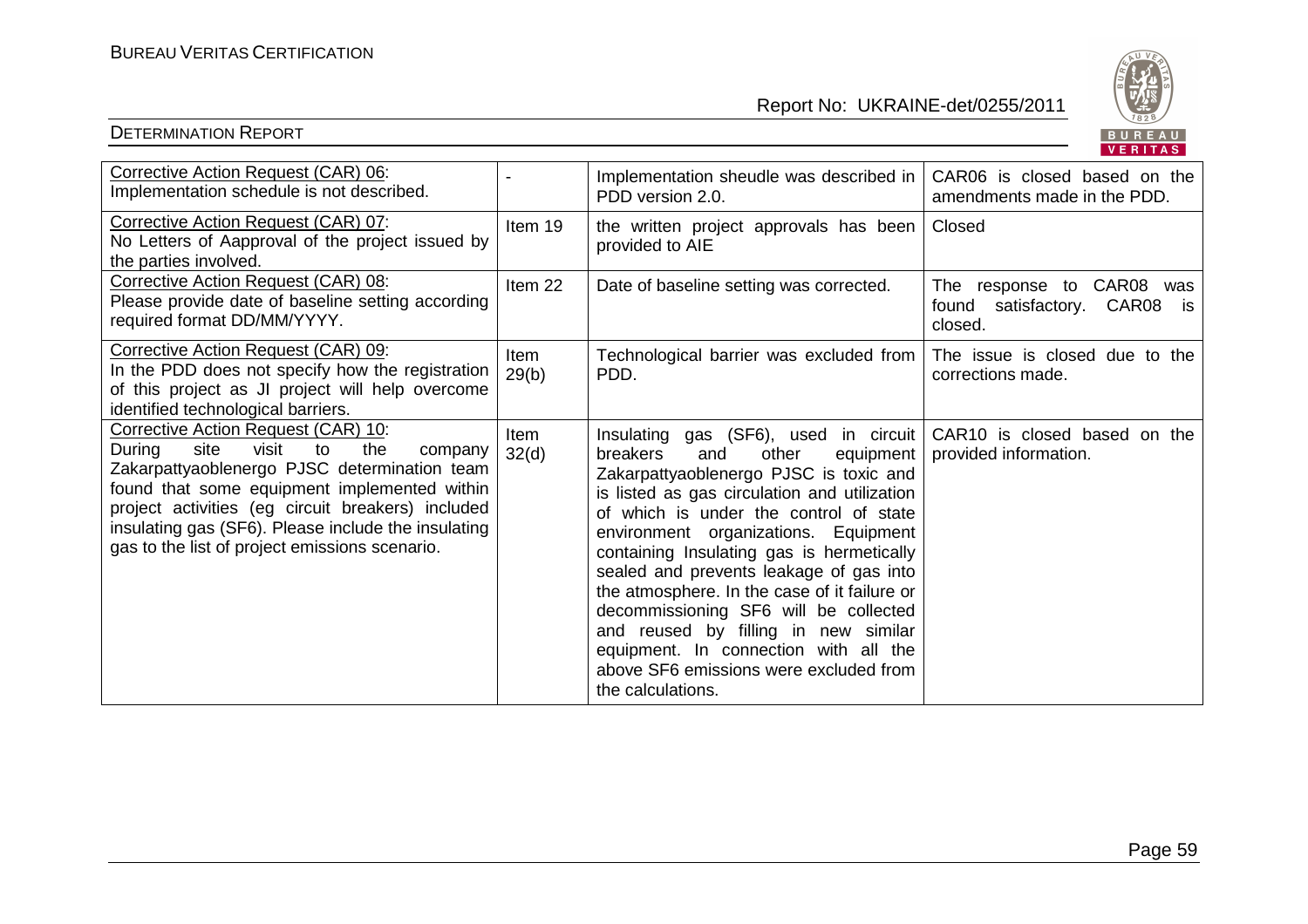

|                                                                                                                                                                                                                                                                                                                          |                      |                                                                                                                                                                                                                                                                                           | VENIIAS.                                                                                           |
|--------------------------------------------------------------------------------------------------------------------------------------------------------------------------------------------------------------------------------------------------------------------------------------------------------------------------|----------------------|-------------------------------------------------------------------------------------------------------------------------------------------------------------------------------------------------------------------------------------------------------------------------------------------|----------------------------------------------------------------------------------------------------|
| Corrective Action Request (CAR) 11:<br>Used TPL rate include technical and commercial<br>consumption and losses. Commercial losses<br>have no impact on GHG emissions and must be<br>excluded from calculations.                                                                                                         | <b>Item</b><br>36(b) | Monitoring plan was corrected. All non-<br>technical and metrological losses were<br>excluded from calculations. See PDD<br>version 2.0 and Excel file ZAK-15TBE-<br>2002-2010-18-09-2011-km-KN-ok.                                                                                       | PDD version 2.0 and Excel file<br>were checked and recognized as<br>satisfactory. Issue is closed. |
| Corrective Action Request (CAR) 12:<br>Please specify who is responsible for proniding<br>actual value of CO2 emission factor for the<br>projects of reducing electricity consumption for it<br>transmission by Ukrainian electricity networks.                                                                          | Item<br>36(b)(ii)    | Actuality of factor of specific indirect The issue is closed due to the<br>carbon dioxide emissions associated with<br>the consumtion of electricity during its<br>transmission by power grids of Ukraine<br>will be reviewed annually representatives<br>Technical Consultant Ltd «EES». | corrections made.                                                                                  |
| Corrective Action Request (CAR) 13:<br>Please indicate in PDD that the data monitored<br>and required for the project determination will be<br>kept for two years after the last transfer of ERUs<br>the project.                                                                                                        | Item<br>36(b)(iii)   | PDD was corrected. See PDD version 2.0                                                                                                                                                                                                                                                    | response to CAR13<br>The<br>was<br>satisfactory. CAR13<br>found<br><b>is</b><br>closed.            |
| Corrective Action Request (CAR) 14:<br>Section D.1.5 of the PDD requires from project<br>participants to submit information about collection<br>and archiving data on the environment impact as<br>well as references to relevant norms of the host<br>country. Please provide relevant data.                            | <b>Item</b><br>36(k) | The project implementation does not<br>require gathering of information on the<br>influence on the environment in excess of<br>information collected at the company prior<br>to the project inception.                                                                                    | The issue is closed due to the<br>corrections made.                                                |
| Corrective Action Request (CAR) 15:<br>In ex-ante calculations were used CO2 emission<br>factor for the projects of reducing electricity<br>consumption for it transmission by Ukrainian<br>electricity networks provided in Order #43 dated<br>28/03/2010. But this factor applicable only for<br>2010. Please correct. | Item 45              | Data was updated.                                                                                                                                                                                                                                                                         | The<br>response<br>found<br>was<br>satisfactory. CAR15 is closed.                                  |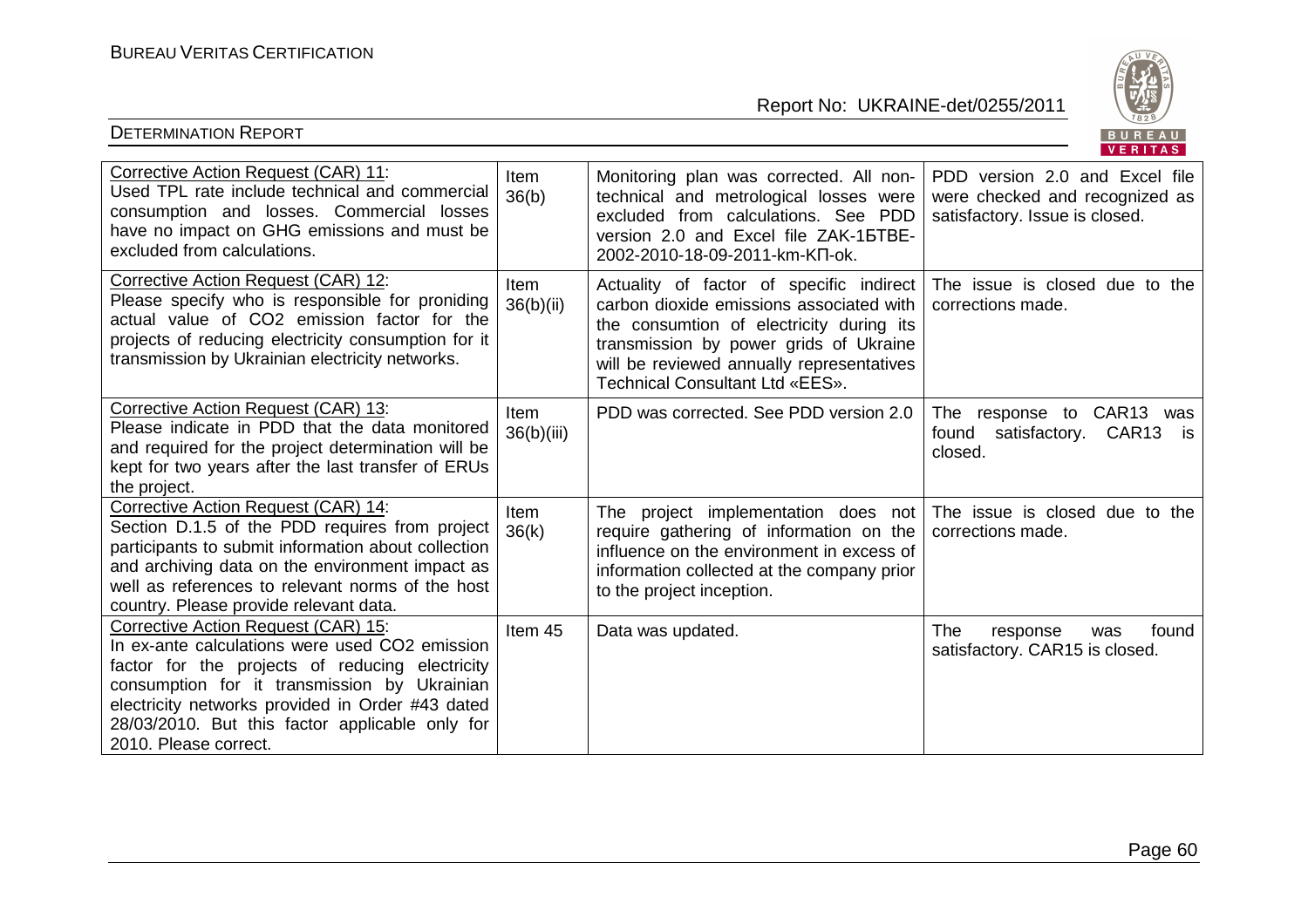

|                                                                                                                                                                                                    |                      |                                                                                                                                                                                                                                                 | $V = H + H - H$                                                  |
|----------------------------------------------------------------------------------------------------------------------------------------------------------------------------------------------------|----------------------|-------------------------------------------------------------------------------------------------------------------------------------------------------------------------------------------------------------------------------------------------|------------------------------------------------------------------|
| Corrective Action Request (CAR) 16:<br>There is no information on transboundary impacts<br>in the PDD.                                                                                             | Item<br>48(a)        | Transboundary impact is not expected.                                                                                                                                                                                                           | Issue closed.                                                    |
| Clarification Request (CL) 01:<br>Please include in this section refer to the<br>corresponding «Excel» file with the calculations.                                                                 | $\blacksquare$       | Relevant references were included to<br>PDD version 2.0.                                                                                                                                                                                        | The issue is closed based on the<br>corrections made in the PDD. |
| Clarification Request (CL) 02:<br>Please number the tables with information of the<br>estimates (calculations) of emission reductions.                                                             |                      | Tabbles were numbered.                                                                                                                                                                                                                          | Necessary corrections have been<br>made. The issue is closed.    |
| Clarification Request (CL) 03:<br>Section A.5 PDD must specify the name DFPs<br>(parties involved) that will approve the project.                                                                  | Item 19              | State Environmental Investment Agency<br>of Ukraine is DFP of Ukraine and Ministry<br>of the Environment of Poland is DFP of<br>Poland.                                                                                                         | CL03 is closed based on the<br>amendments made in the PDD.       |
|                                                                                                                                                                                                    |                      | Update: In PDD version 4.0 Switzerland is<br>mentioned as Investor Party, instead of<br>Poland. Federal Department of the<br>Environment, Transport, Energy<br>and<br>Communications of Switzerland is a DFP<br>of Investor Party respectively. |                                                                  |
| Clarification Request (CL) 04:<br>Please specify which approach was used to<br>identify the baseline scenario and additionality:<br>• JI specific approach<br>• Approved CDM methodology approach. | Item 22              | JI specific approach was used.                                                                                                                                                                                                                  | Issue closed.                                                    |
| Clarification Request (CL) 05:<br>Please change the title of fourth column Table 4<br>(Section B.3 PDD). Title "Included?" recommend<br>changing the "Included/Excluded"                           | <b>Item</b><br>32(d) | Was corrected.                                                                                                                                                                                                                                  | Issue closed.                                                    |